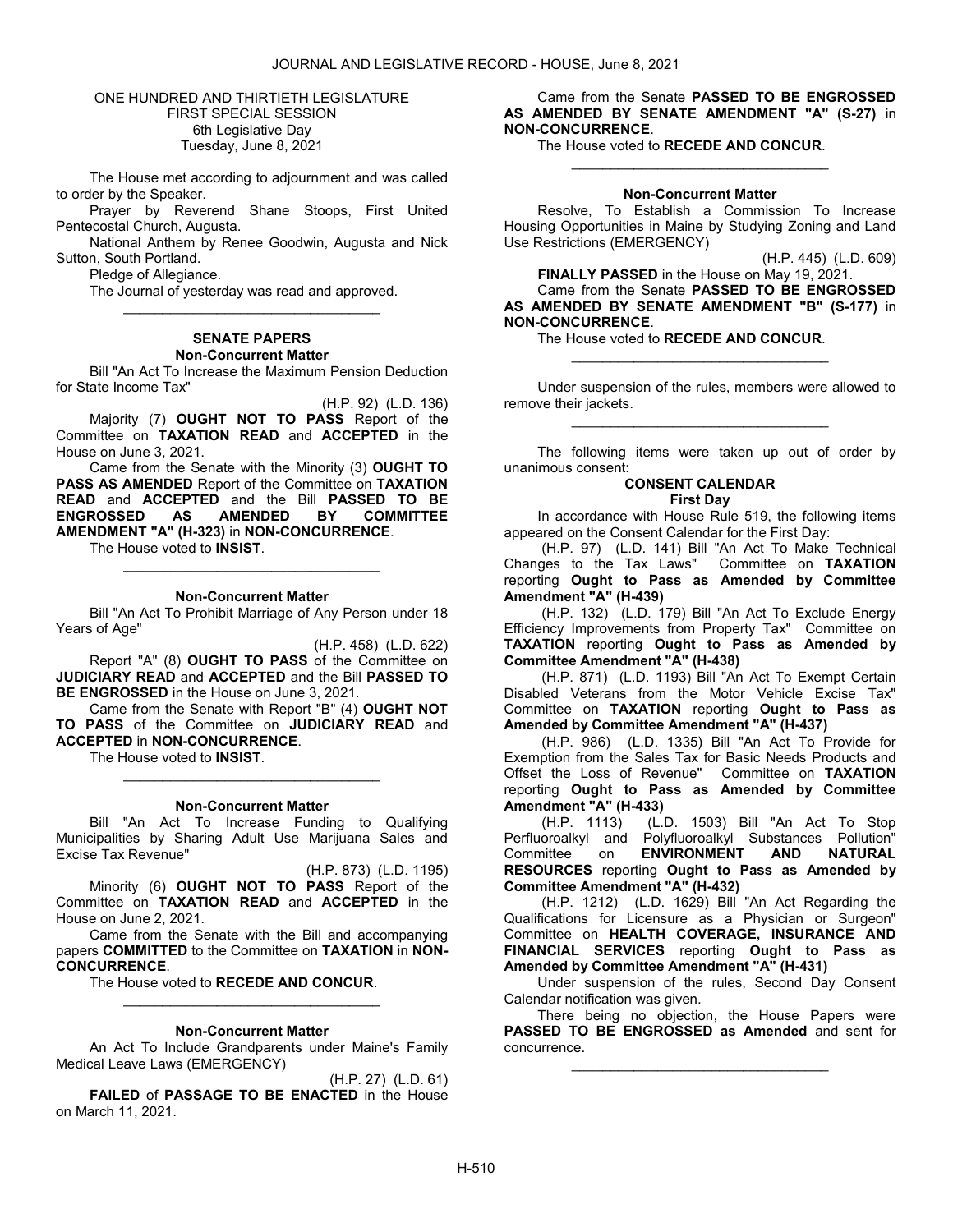#### ENACTORS Emergency Measure

 An Act To Increase Timely Access to Mental Health Services by Increasing MaineCare Reimbursement Rates

(H.P. 359) (L.D. 496)

(C. "A" H-309)

 Reported by the Committee on Engrossed Bills as truly and strictly engrossed. This being an emergency measure, a two-thirds vote of all the members elected to the House being necessary, a total was taken. 120 voted in favor of the same and 1 against, and accordingly the Bill was PASSED TO BE ENACTED, signed by the Speaker and sent to the Senate.

#### Emergency Measure

\_\_\_\_\_\_\_\_\_\_\_\_\_\_\_\_\_\_\_\_\_\_\_\_\_\_\_\_\_\_\_\_\_

 An Act To Support the Fidelity and Sustainability of Assertive Community Treatment

> (H.P. 425) (L.D. 582) (C. "A" H-310)

 Reported by the Committee on Engrossed Bills as truly and strictly engrossed. This being an emergency measure, a two-thirds vote of all the members elected to the House being necessary, a total was taken. 120 voted in favor of the same and 0 against, and accordingly the Bill was PASSED TO BE ENACTED, signed by the Speaker and sent to the Senate. \_\_\_\_\_\_\_\_\_\_\_\_\_\_\_\_\_\_\_\_\_\_\_\_\_\_\_\_\_\_\_\_\_

#### Emergency Measure

 An Act Regarding the Depth of Phillips Lake in the Town of Dedham

> (H.P. 665) (L.D. 909) (C. "A" H-307)

 Reported by the Committee on Engrossed Bills as truly and strictly engrossed. This being an emergency measure, a two-thirds vote of all the members elected to the House being necessary, a total was taken. 117 voted in favor of the same and 0 against, and accordingly the Bill was PASSED TO BE ENACTED, signed by the Speaker and sent to the Senate. \_\_\_\_\_\_\_\_\_\_\_\_\_\_\_\_\_\_\_\_\_\_\_\_\_\_\_\_\_\_\_\_\_

#### Emergency Measure

 An Act To Retroactively Grant Sick Leave Days to Public School Employees Affected by COVID-19

(H.P. 731) (L.D. 993)

(C. "A" H-333)

 Reported by the Committee on Engrossed Bills as truly and strictly engrossed. This being an emergency measure, a two-thirds vote of all the members elected to the House being necessary, a total was taken. 101 voted in favor of the same and 37 against, and accordingly the Bill was PASSED TO BE ENACTED, signed by the Speaker and sent to the Senate.

#### Emergency Measure

\_\_\_\_\_\_\_\_\_\_\_\_\_\_\_\_\_\_\_\_\_\_\_\_\_\_\_\_\_\_\_\_\_

 An Act Regarding Substance Use Disorder Treatment Services and Increasing Reimbursement Rates for Those Services

> (H.P. 813) (L.D. 1135) (C. "A" H-294)

 Reported by the Committee on Engrossed Bills as truly and strictly engrossed. This being an emergency measure, a two-thirds vote of all the members elected to the House being necessary, a total was taken. 109 voted in favor of the same and 2 against, and accordingly the Bill was PASSED TO BE ENACTED, signed by the Speaker and sent to the Senate.

### Emergency Measure

\_\_\_\_\_\_\_\_\_\_\_\_\_\_\_\_\_\_\_\_\_\_\_\_\_\_\_\_\_\_\_\_\_

 Resolve, To Establish the Task Force To Study the Process for Bringing Criminal Cases in Situations of Violence against Health Care Workers

> (H.P. 465) (L.D. 629) (C. "A" H-311)

 Reported by the Committee on Engrossed Bills as truly and strictly engrossed. This being an emergency measure, a two-thirds vote of all the members elected to the House being necessary, a total was taken. 109 voted in favor of the same and 1 against, and accordingly the Resolve was FINALLY PASSED, signed by the Speaker and sent to the Senate.

### Acts

\_\_\_\_\_\_\_\_\_\_\_\_\_\_\_\_\_\_\_\_\_\_\_\_\_\_\_\_\_\_\_\_\_

 An Act To Support Life and Career Readiness Education in Maine (H.P. 34) (L.D. 68) (C. "A" H-351) An Act To Establish the Sunrise Review and Legislative Report Fund (H.P. 76) (L.D. 110) (C. "A" H-301) An Act To Address Maine's Shortage of Behavioral Health Services for Minors (H.P. 84) (L.D. 118) (C. "A" H-286) An Act To Limit the Use of Hydrofluorocarbons To Fight Climate Change (H.P. 161) (L.D. 226) (C. "A" H-206) An Act Regarding Public Utility Assessments, Fees and **Penalties** (H.P. 172) (L.D. 251) (C. "A" H-289) An Act To Improve the Process of Disposal of Hospice Medications Used in the Home (H.P. 234) (L.D. 330) (C. "A" H-348) An Act Requiring the Use of Propane and Natural Gas **Detectors** (H.P. 244) (L.D. 346) (C. "A" H-313) An Act Regarding Emergency Guardianship (H.P. 264) (L.D. 366) (C. "A" H-296) An Act To Require Certain Schools To Provide Menstrual **Products** (H.P. 328) (L.D. 452) (H. "A" H-344 to C. "A" H-244) An Act To Reduce the Tax Burden on Low-income Electricity Customers (H.P. 369) (L.D. 506) (C. "A" H-343) An Act Regarding the Citizen Members and the Complaint Review Committee of the Board of Trustees of the Maine Criminal Justice Academy (H.P. 376) (L.D. 513) (C. "A" H-314) An Act To Protect Children from Exposure to Toxic Chemicals (H.P. 382) (L.D. 519) (C. "A" H-328)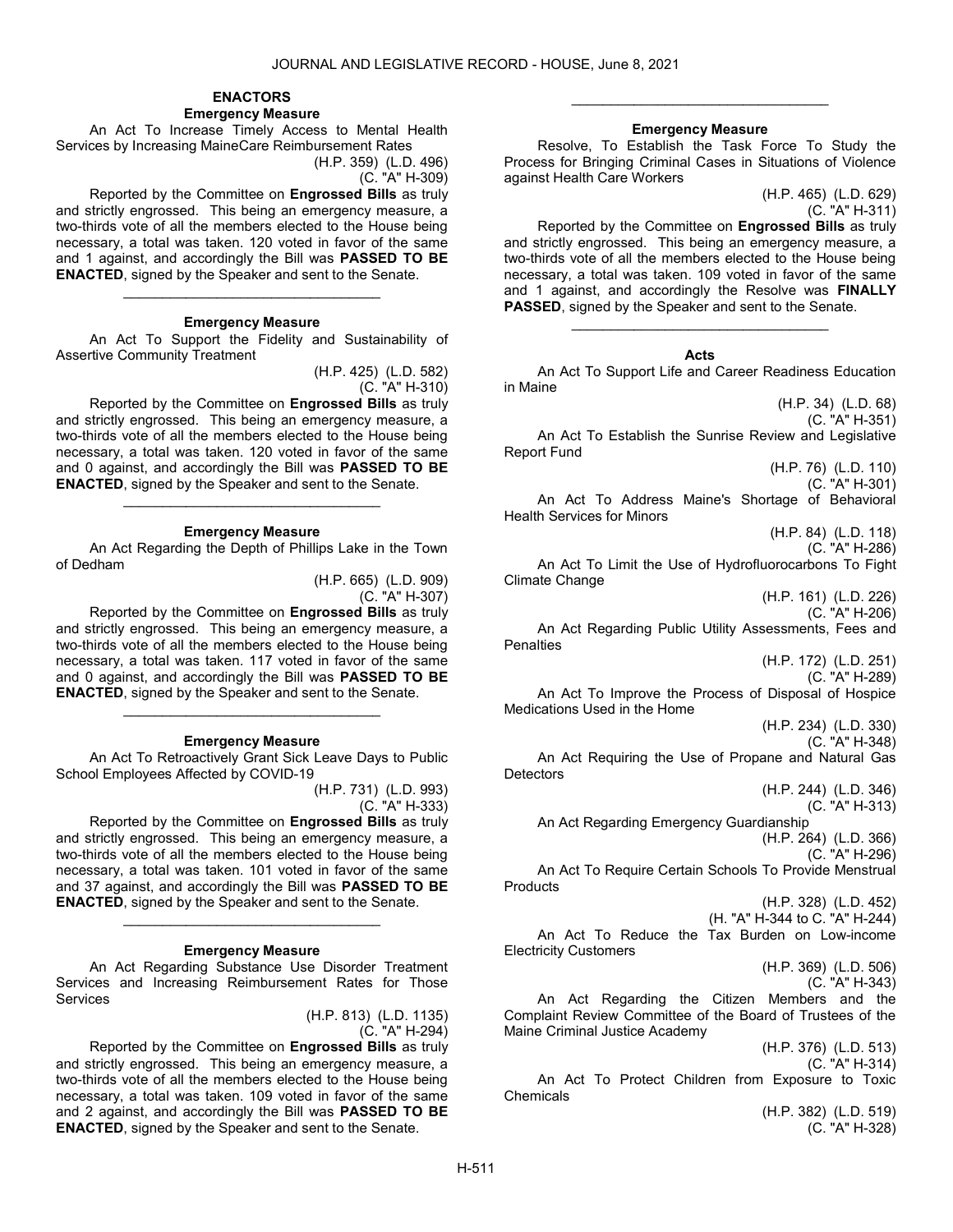An Act To Create a Municipal Grant Program To Promote Sustainable Economic Development

(H.P. 625) (L.D. 857) (C. "A" H-350) An Act To Include Excluded Individuals on Insurance Cards

(H.P. 749) (L.D. 1011)

(C. "A" H-346) An Act To Advance Palliative Care Utilization in the State

(H.P. 793) (L.D. 1064)

(C. "A" H-287)

 An Act To Clarify the Qualifications and Oversight of **Sheriffs** 

(H.P. 794) (L.D. 1065)

(C. "A" H-284)

 An Act Relating to Fair Chance in Employment (H.P. 845) (L.D. 1167)

(C. "A" H-305)

 An Act To Clarify Who Signs and Swears to a Certificate Stating the Results of a Breath-alcohol Test

> (H.P. 969) (L.D. 1313) (C. "A" H-312)

 An Act To Protect Towing Operators Providing Emergency Assistance by Allowing the Use of a Flashing Green Light

(H.P. 1034) (L.D. 1400)

(C. "A" H-345)

 An Act To Amend the Motor Vehicle Laws (H.P. 1049) (L.D. 1433) (C. "A" H-352)

An Act To Provide Safe Gear for Female Firefighters

(H.P. 1056) (L.D. 1440)

(C. "A" H-293)

 An Act To Increase the Homestead Property Tax Exemption

(H.P. 1064) (L.D. 1448)

(C. "A" H-320)

 An Act To Align the Expulsion Process with School Disciplinary Policies

(H.P. 1067) (L.D. 1451)

(C. "A" H-282)

 An Act to Modify the Requirements for Political Action Committees and Ballot Question Committees

(H.P. 1099) (L.D. 1485)

(C. "A" H-306)

 An Act To Improve Home and Community-based Services for Adults with Intellectual Disabilities, Autism, Brain Injury and Other Related Conditions

(H.P. 1104) (L.D. 1490)

(C. "A" H-335)

 An Act To Allow People To Live in Tiny Homes as a Primary or Accessory Dwelling

(H.P. 1134) (L.D. 1530) (C. "A" H-317)

 An Act Directing the Maine State Housing Authority To Report on Emergency Rental Assistance Programs

(H.P. 1151) (L.D. 1546)

(C. "A" H-290)

 An Act To License Ambulance Drivers Who Are Not Licensed To Provide Emergency Medical Services

(H.P. 1194) (L.D. 1605)

(C. "A" H-325)

 An Act To Increase the Number of Lincolnville Sewer District Trustees from 3 to 5

(H.P. 1209) (L.D. 1625) (C. "A" H-370) An Act Regarding Maine's Sales Prohibition on Upholstered Furniture Treated with Flame-retardant Chemicals (H.P. 1233) (L.D. 1662) (C. "A" H-347)

Was reported by the Committee on **Engrossed Bills** as truly and strictly engrossed, PASSED TO BE ENACTED, signed by the Speaker and sent to the Senate.

\_\_\_\_\_\_\_\_\_\_\_\_\_\_\_\_\_\_\_\_\_\_\_\_\_\_\_\_\_\_\_\_\_

## Resolves

 Resolve, To Ensure Appropriate Personal Needs Allowances for Persons Residing in Long-term Care Facilities

(H.P. 40) (L.D. 74) (C. "A" H-308)

 Resolve, To Establish a Task Force To Study the Coordination of Services and Expansion of Educational Programs and Vocational Opportunities for Young Adults with Intellectual or Developmental Disabilities or Acquired Brain Injury

(H.P. 680) (L.D. 924) (C. "A" H-283) Resolve, To Increase Collaboration between the Maine State Housing Authority and the Department of Health and Human Services

(H.P. 961) (L.D. 1305)

(C. "A" H-349)

 Resolve, Directing the Maine State Housing Authority To Assist the City of Lewiston with its Rental Registration Program (H.P. 1031) (L.D. 1397) (C. "A" H-291)

 Resolve, Directing the Department of Health and Human Services To Adjust Reimbursement Rates for Certain Homebased Services

(H.P. 1132) (L.D. 1528) (C. "A" H-285)

 Resolve, To Require the Public Utilities Commission To Issue a Request for Information on a Statewide, Multiple-use Online Energy Data Platform

(H.P. 1237) (L.D. 1666) (C. "A" H-315)

Was reported by the Committee on Engrossed Bills as truly and strictly engrossed, FINALLY PASSED, signed by the Speaker and sent to the Senate.

\_\_\_\_\_\_\_\_\_\_\_\_\_\_\_\_\_\_\_\_\_\_\_\_\_\_\_\_\_\_\_\_\_

 By unanimous consent, all matters having been acted upon were ORDERED SENT FORTHWITH. \_\_\_\_\_\_\_\_\_\_\_\_\_\_\_\_\_\_\_\_\_\_\_\_\_\_\_\_\_\_\_\_\_

### REPORTS OF COMMITTEE Divided Reports

 Majority Report of the Committee on AGRICULTURE, CONSERVATION AND FORESTRY reporting Ought to Pass as Amended by Committee Amendment "A" (S-184) on Bill "An Act To Prohibit the Aerial Spraying of Glyphosate and Other Synthetic Herbicides for the Purpose of Silviculture"

(S.P. 58) (L.D. 125)

Signed: Senators:

 DILL of Penobscot BLACK of Franklin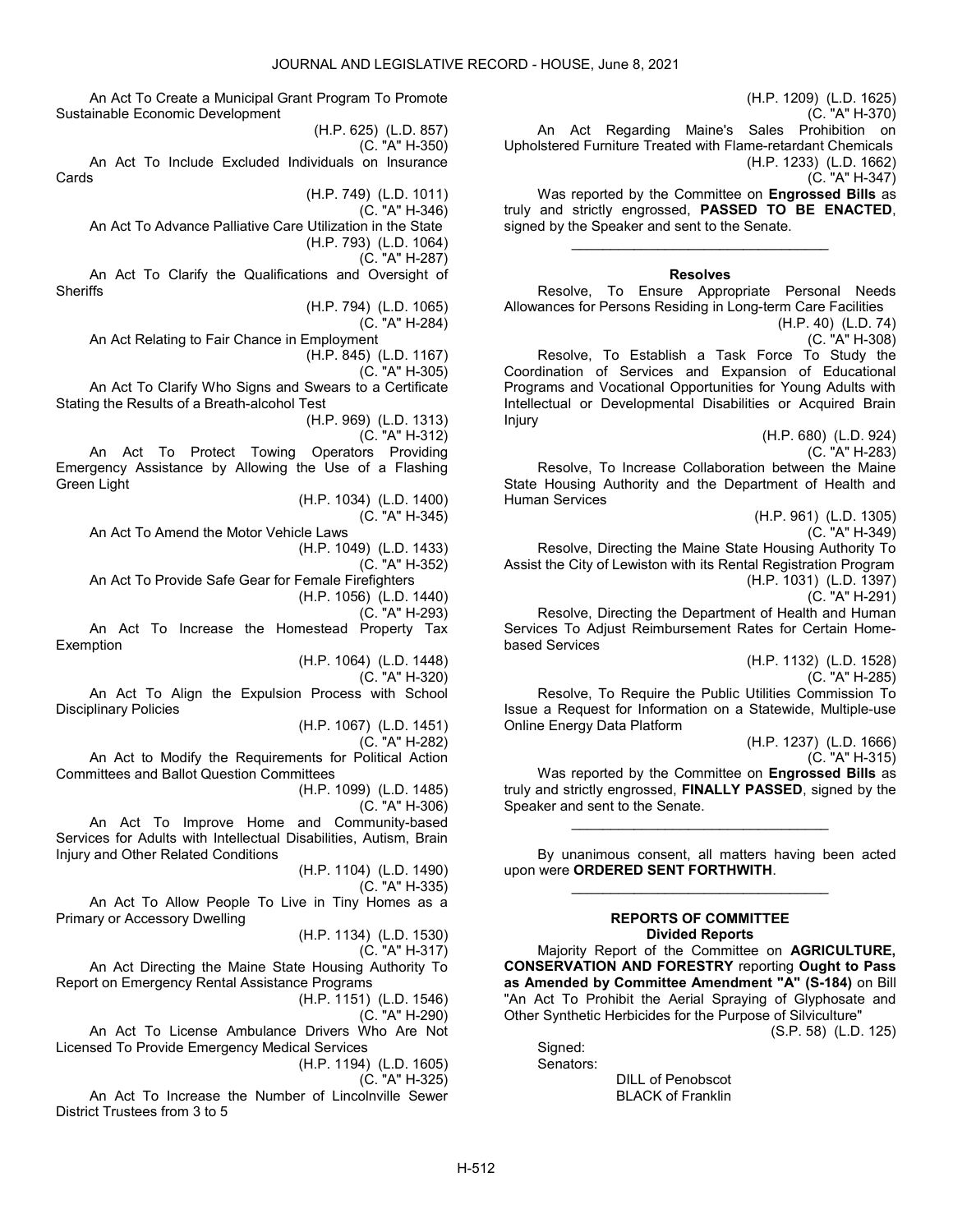Representatives:

 BERNARD of Caribou GIFFORD of Lincoln HALL of Wilton LANDRY of Farmington McCREA of Fort Fairfield SKOLFIELD of Weld UNDERWOOD of Presque Isle

 Minority Report of the same Committee reporting Ought to Pass as Amended by Committee Amendment "B" (S-185) on same Bill.

Signed:

Senator:

MAXMIN of Lincoln

Representatives:

 O'NEIL of Saco OSHER of Orono PLUECKER of Warren

 Came from the Senate with the Minority OUGHT TO PASS AS AMENDED Report READ and ACCEPTED and the Bill PASSED TO BE ENGROSSED AS AMENDED BY COMMITTEE AMENDMENT "B" (S-185). READ.

 On motion of Representative O'NEIL of Saco, TABLED pending **ACCEPTANCE** of Either Report and later today assigned.

\_\_\_\_\_\_\_\_\_\_\_\_\_\_\_\_\_\_\_\_\_\_\_\_\_\_\_\_\_\_\_\_\_

 Majority Report of the Committee on AGRICULTURE, CONSERVATION AND FORESTRY reporting Ought to Pass as Amended by Committee Amendment "A" (S-181) on Bill "An Act To Require Schools To Submit Pest Management Activity Logs to the Board of Pesticides Control and the Posting of Inspection Results for the Purpose of Providing Information to the Public"

(S.P. 209) (L.D. 524)

 Signed: Senators:

 DILL of Penobscot BLACK of Franklin MAXMIN of Lincoln

Representatives:

 O'NEIL of Saco BERNARD of Caribou GIFFORD of Lincoln HALL of Wilton LANDRY of Farmington McCREA of Fort Fairfield OSHER of Orono PLUECKER of Warren SKOLFIELD of Weld

 Minority Report of the same Committee reporting Ought Not to Pass on same Bill.

Signed:

Representative:

UNDERWOOD of Presque Isle

 Came from the Senate with the Majority OUGHT TO PASS AS AMENDED Report READ and ACCEPTED and the Bill PASSED TO BE ENGROSSED AS AMENDED BY COMMITTEE AMENDMENT "A" (S-181). READ.

 On motion of Representative O'NEIL of Saco, the Majority Ought to Pass as Amended Report was ACCEPTED.

 The Bill was READ ONCE. Committee Amendment "A" (S-181) was READ by the Clerk and ADOPTED.

 Under suspension of the rules the Bill was given its SECOND READING WITHOUT REFERENCE to the Committee on Bills in the Second Reading.

 Under further suspension of the rules the Bill was PASSED TO BE ENGROSSED as Amended by Committee Amendment "A" (S-181) in concurrence.

\_\_\_\_\_\_\_\_\_\_\_\_\_\_\_\_\_\_\_\_\_\_\_\_\_\_\_\_\_\_\_\_\_

 Majority Report of the Committee on EDUCATION AND CULTURAL AFFAIRS reporting Ought to Pass as Amended by Committee Amendment "A" (S-164) on Resolve, Directing the Maine Community College System To Evaluate the Need To Expand Workforce Training Options in Waldo **County** 

(S.P. 180) (L.D. 814)

 Signed: Senators:

 RAFFERTY of York DAUGHTRY of Cumberland

Representatives:

 BRENNAN of Portland CROCKETT of Portland DODGE of Belfast McCREA of Fort Fairfield MILLETT of Cape Elizabeth SALISBURY of Westbrook

 Minority Report of the same Committee reporting Ought Not to Pass on same Resolve.

 Signed: Senator:

WOODSOME of York

Representatives:

 LYMAN of Livermore Falls ROCHE of Wells SAMPSON of Alfred STEARNS of Guilford

 Came from the Senate with the Majority OUGHT TO PASS AS AMENDED Report READ and ACCEPTED and the Resolve PASSED TO BE ENGROSSED AS AMENDED BY COMMITTEE AMENDMENT "A" (S-164).

READ.

 On motion of Representative BRENNAN of Portland, the Majority Ought to Pass as Amended Report was ACCEPTED.

 The Resolve was READ ONCE. Committee Amendment "A" (S-164) was READ by the Clerk and ADOPTED.

 Under suspension of the rules the Resolve was given its SECOND READING WITHOUT REFERENCE to the Committee on Bills in the Second Reading.

 Under further suspension of the rules the Resolve was PASSED TO BE ENGROSSED as Amended by Committee Amendment "A" (S-164) in concurrence.

\_\_\_\_\_\_\_\_\_\_\_\_\_\_\_\_\_\_\_\_\_\_\_\_\_\_\_\_\_\_\_\_\_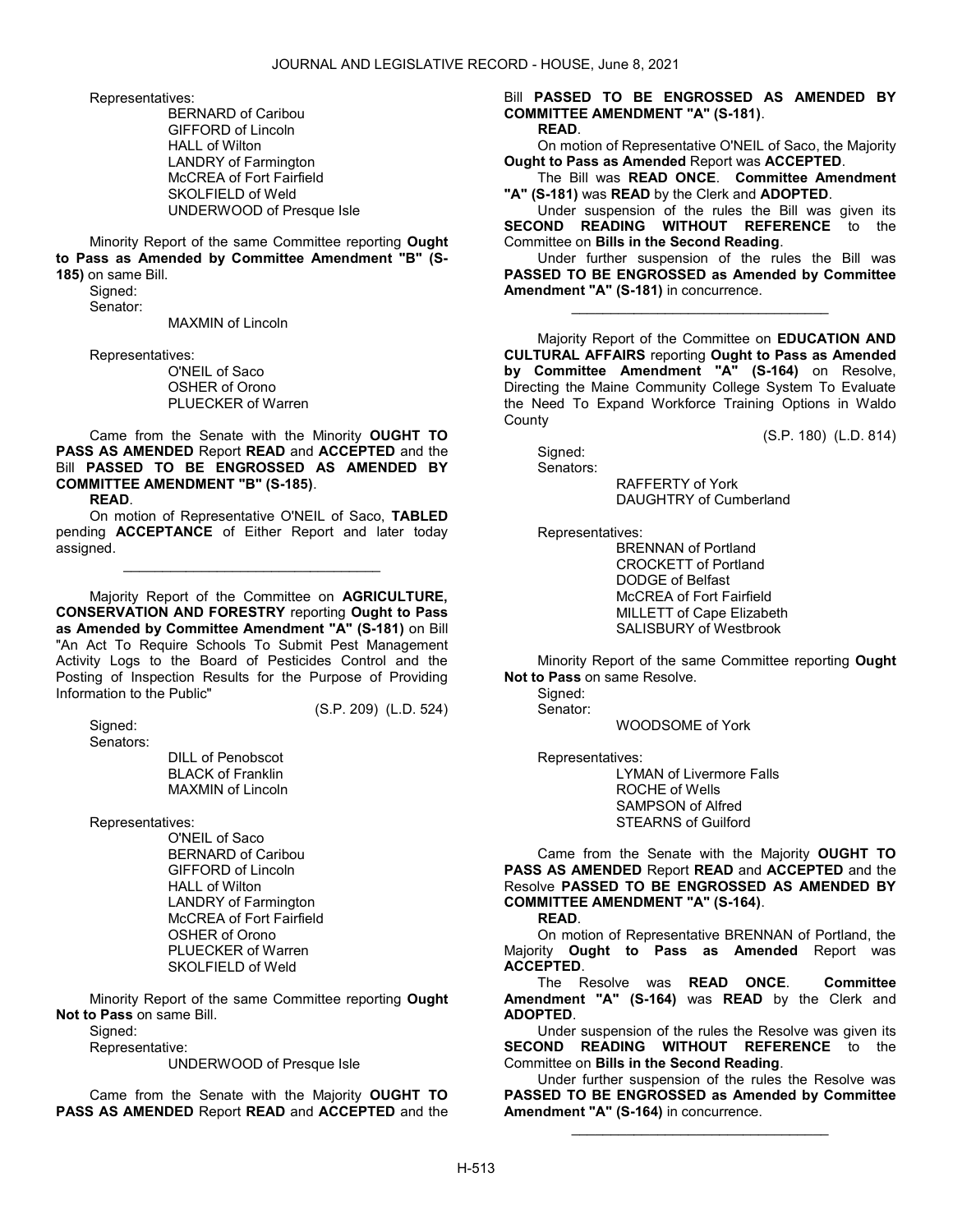Majority Report of the Committee on EDUCATION AND CULTURAL AFFAIRS reporting Ought to Pass as Amended by Committee Amendment "A" (S-163) on Bill "An Act To Require the State To Meet the Mandatory 55 Percent Contribution to Schools"

(S.P. 377) (L.D. 1114)

 Signed: Senators:

 RAFFERTY of York DAUGHTRY of Cumberland

Representatives:

 BRENNAN of Portland CROCKETT of Portland DODGE of Belfast McCREA of Fort Fairfield MILLETT of Cape Elizabeth SALISBURY of Westbrook

 Minority Report of the same Committee reporting Ought Not to Pass on same Bill.

 Signed: Senator:

WOODSOME of York

Representatives:

 LYMAN of Livermore Falls ROCHE of Wells SAMPSON of Alfred STEARNS of Guilford

 Came from the Senate with the Majority OUGHT TO PASS AS AMENDED Report READ and ACCEPTED and the Bill PASSED TO BE ENGROSSED AS AMENDED BY COMMITTEE AMENDMENT "A" (S-163).

READ.

 Representative BRENNAN of Portland moved that the House ACCEPT the Majority Ought to Pass as Amended Report.

 The same Representative REQUESTED a roll call on the motion to ACCEPT the Majority Ought to Pass as Amended Report.

 More than one-fifth of the members present expressed a desire for a roll call which was ordered.

 The SPEAKER: A roll call has been ordered. The pending question before the House is Acceptance of the Majority Ought to Pass as Amended Report. All those in favor will vote yes, those opposed will vote no.

### ROLL CALL NO. 168

 YEA - Alley, Arata, Arford, Austin, Babbidge, Bailey, Bell, Bernard, Berry, Bickford, Blier, Blume, Bradstreet, Brennan, Brooks, Bryant, Caiazzo, Cardone, Carlow, Carmichael, Cloutier, Collamore, Collings, Connor, Copeland, Corey, Costain, Crafts, Craven, Crockett, Cuddy, Dillingham, Dodge, Dolloff, Doore, Doudera, Downes, Drinkwater, Ducharme, Dunphy, Evangelos, Evans, Faulkingham, Fay, Fecteau, Foster, Geiger, Gere, Gifford, Gramlich, Greenwood, Griffin, Haggan, Hall, Hanley, Harnett, Harrington, Hasenfus, Head, Hepler, Hutchins, Hymanson, Javner, Kessler, Kinney, Kryzak, Landry, Lemelin, Lookner, Lyman, Madigan, Martin J, Martin R, Martin T. Mason, Mathieson, Matlack, McCrea, McCreight, McDonald, Melaragno, Meyer, Millett, Morales, Moriarty, Morris, Nadeau, Newman, O'Connell, O'Connor, O'Neil, Ordway, Osher, Parry, Pebworth, Perkins, Perry, Pickett, Pierce, Pluecker, Poirier, Prescott, Reckitt, Rielly, Riseman, Roberts, Roche, Roeder, Sachs, Salisbury, Sheehan, Skolfield, Stanley, Stover, Supica, Sylvester, Talbot Ross, Tepler, Terry, Theriault, Thorne, Tucker, Tuell, Tuttle, Wadsworth, Warren C, Warren S, White B, White D, Williams, Wood, Zager, Mr. Speaker.

 NAY - Andrews, Johansen, Libby, Lyford, Quint, Rudnicki, Sampson, Stetkis, Underwood.

 ABSENT - Cebra, Grignon, Grohoski, Millett, Paulhus, Perry, Sharpe, Stearns, Zeigler.

Yes, 133; No, 9; Absent, 9; Excused, 0.

 133 having voted in the affirmative and 9 voted in the negative, with 9 being absent, and accordingly the Majority Ought to Pass as Amended Report was ACCEPTED.

 The Bill was READ ONCE. Committee Amendment "A" (S-163) was READ by the Clerk and ADOPTED.

 Under suspension of the rules the Bill was given its SECOND READING WITHOUT REFERENCE to the Committee on Bills in the Second Reading.

 Under further suspension of the rules the Bill was PASSED TO BE ENGROSSED as Amended by Committee Amendment "A" (S-163) in concurrence.

\_\_\_\_\_\_\_\_\_\_\_\_\_\_\_\_\_\_\_\_\_\_\_\_\_\_\_\_\_\_\_\_\_

 Majority Report of the Committee on EDUCATION AND CULTURAL AFFAIRS reporting Ought to Pass as Amended by Committee Amendment "A" (S-165) on Bill "An Act To Address Student Hunger through Expanding Access to Free School Meals"

(S.P. 540) (L.D. 1679)

 Signed: Senators:

> RAFFERTY of York DAUGHTRY of Cumberland WOODSOME of York

Representatives:

 BRENNAN of Portland CROCKETT of Portland DODGE of Belfast LYMAN of Livermore Falls McCREA of Fort Fairfield MILLETT of Cape Elizabeth ROCHE of Wells SALISBURY of Westbrook

 Minority Report of the same Committee reporting Ought Not to Pass on same Bill.

Signed:

 Representatives: SAMPSON of Alfred STEARNS of Guilford

 Came from the Senate with the Majority OUGHT TO PASS AS AMENDED Report READ and ACCEPTED and the Bill PASSED TO BE ENGROSSED AS AMENDED BY COMMITTEE AMENDMENT "A" (S-165).

### READ.

 Representative BRENNAN of Portland moved that the House ACCEPT the Majority Ought to Pass as Amended Report.

 The same Representative REQUESTED a roll call on the motion to ACCEPT the Majority Ought to Pass as Amended Report.

 More than one-fifth of the members present expressed a desire for a roll call which was ordered.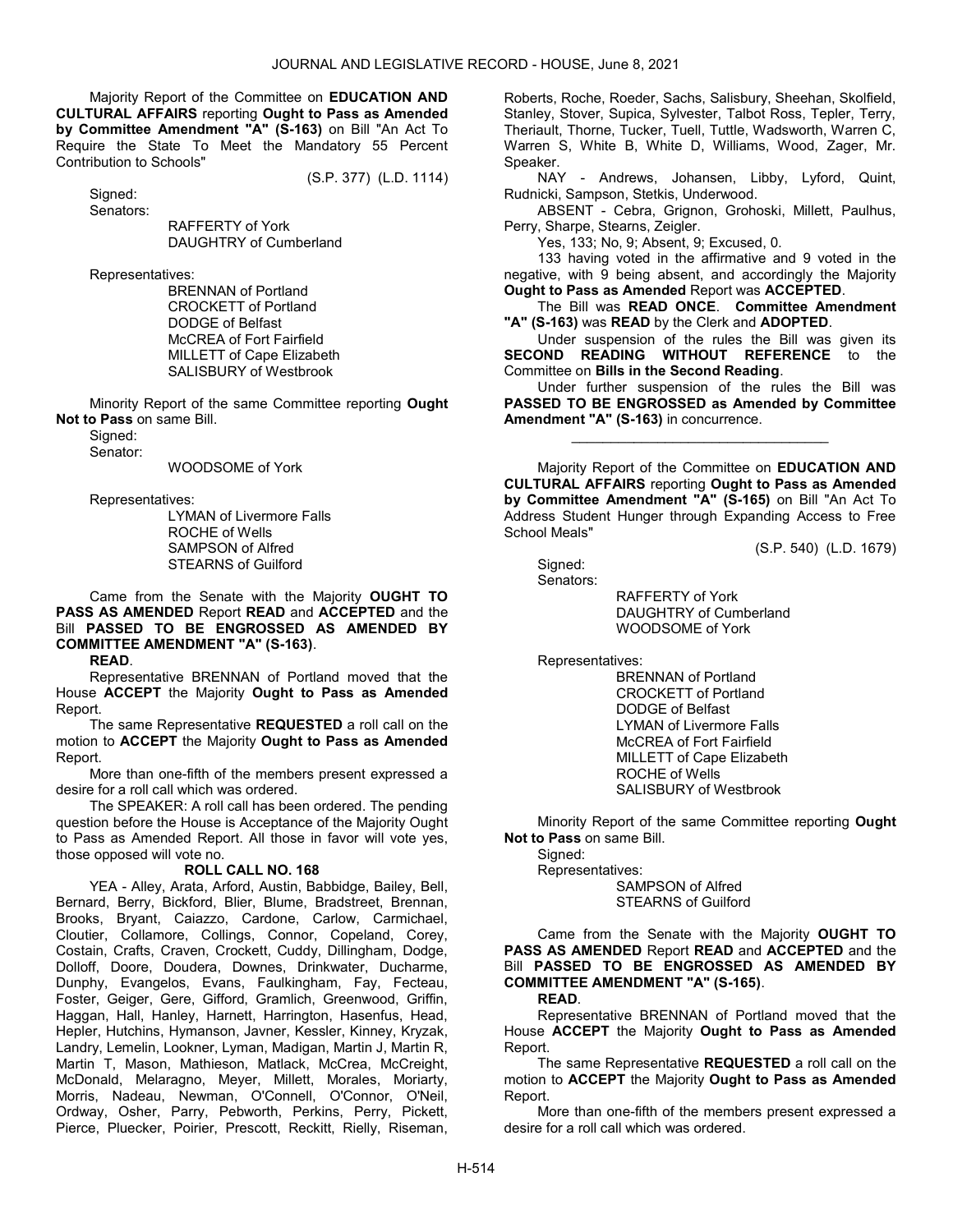The SPEAKER: The Chair recognizes the Representative from Westbrook, Representative Salisbury.

 Representative SALISBURY: Thank you, Mr. Speaker. Mr. Speaker, Members of the House, I rise today in support of the pending motion. Maine has the highest rate of foodinsecure households in New England, with more than 13% of Maine families having inconsistent access to nutritious foods. For people of color in Maine, the rate is much higher at a staggering 28%. That's more than one in four households. For black families, specifically, that rate is 40%. The pandemic reminded us of how critical it is to make sure that students have the food they need even when they aren't in school. Now that we are making plans to have students back in school fulltime, we have a great opportunity to offer free meals to every student, whether they qualify for free or reduced-price meals or have the means to pay full price for meals. Let's take hunger off the table and get back to the business of educating our students. I hope you will follow my light and support this motion.

 The SPEAKER: A roll call has been ordered. The pending question before the House is Acceptance of the Majority Ought to Pass as Amended Report. All those in favor will vote yes, those opposed will vote no.

### ROLL CALL NO. 169

 YEA - Alley, Arata, Arford, Austin, Babbidge, Bailey, Bell, Bernard, Berry, Bickford, Blier, Blume, Bradstreet, Brennan, Brooks, Bryant, Caiazzo, Cardone, Carlow, Carmichael, Cloutier, Collamore, Collings, Copeland, Corey, Costain, Crafts, Craven, Crockett, Cuddy, Dillingham, Dodge, Dolloff, Doore, Doudera, Downes, Ducharme, Dunphy, Evangelos, Evans, Faulkingham, Fay, Fecteau, Geiger, Gere, Gramlich, Greenwood, Haggan, Hall, Harnett, Hasenfus, Head, Hepler, Hymanson, Kessler, Kinney, Kryzak, Landry, Lemelin, Lookner, Lyman, Madigan, Martin J, Martin R, Martin T, Mathieson, Matlack, McCrea, McCreight, McDonald, Melaragno, Meyer, Millett H, Millett R, Morales, Moriarty, Nadeau, O'Connell, O'Connor, O'Neil, Ordway, Osher, Parry, Pebworth, Perry, Pierce, Pluecker, Poirier, Prescott, Reckitt, Rielly, Riseman, Roberts, Roche, Roeder, Sachs, Salisbury, Sheehan, Stover, Supica, Sylvester, Talbot Ross, Tepler, Terry, Theriault, Thorne, Tucker, Tuell, Tuttle, Warren C, Warren S, White B, White D, Williams, Wood, Zager, Mr. Speaker.

 NAY - Andrews, Connor, Drinkwater, Foster, Gifford, Griffin, Hanley, Harrington, Hutchins, Javner, Johansen, Libby, Lyford, Mason, Morris, Newman, Perkins, Pickett, Quint, Rudnicki, Sampson, Skolfield, Stanley, Stetkis, Underwood, Wadsworth.

 ABSENT - Cebra, Grignon, Grohoski, Paulhus, Perry, Sharpe, Stearns, Zeigler.

Yes, 117; No, 26; Absent, 8; Excused, 0.

 117 having voted in the affirmative and 26 voted in the negative, with 8 being absent, and accordingly the Majority Ought to Pass as Amended Report was ACCEPTED.

 The Bill was READ ONCE. Committee Amendment "A" (S-165) was READ by the Clerk and ADOPTED.

 Under suspension of the rules the Bill was given its SECOND READING WITHOUT REFERENCE to the Committee on Bills in the Second Reading.

 Under further suspension of the rules the Bill was PASSED TO BE ENGROSSED as Amended by Committee Amendment "A" (S-165) in concurrence.

\_\_\_\_\_\_\_\_\_\_\_\_\_\_\_\_\_\_\_\_\_\_\_\_\_\_\_\_\_\_\_\_\_

 Majority Report of the Committee on STATE AND LOCAL GOVERNMENT reporting Ought Not to Pass on Resolve, To Establish the COVID-19 Review Commission (EMERGENCY)

(S.P. 193) (L.D. 817)

 Signed: Senators:

 BALDACCI of Penobscot CLAXTON of Androscoggin

Representatives:

 MATLACK of St. George BRYANT of Windham COPELAND of Saco DOORE of Augusta PAULHUS of Bath

 Minority Report of the same Committee reporting Ought to Pass as Amended by Committee Amendment "A" (S-176) on same Resolve.

Signed:

Senator:

ROSEN of Hancock

Representatives:

 DOWNES of Bucksport GREENWOOD of Wales HEAD of Bethel RISEMAN of Harrison TUELL of East Machias

 Came from the Senate with the Minority OUGHT TO PASS AS AMENDED Report READ and ACCEPTED and the Resolve PASSED TO BE ENGROSSED AS AMENDED BY COMMITTEE AMENDMENT "A" (S-176).

READ.

 Representative MATLACK of St. George moved that the House ACCEPT the Majority Ought Not to Pass Report.

 Representative TUELL of East Machias REQUESTED a roll call on the motion to ACCEPT the Majority Ought Not to Pass Report.

 More than one-fifth of the members present expressed a desire for a roll call which was ordered.

 The SPEAKER: The Chair recognizes the Representative from East Machias, Representative Tuell.

Representative TUELL: Thank you, Mr. Speaker. I rise in opposition to the motion before us because I believe with all that has gone on in the last 15 months that it's time we take an unbiased, studious, ponderous look at the whole COVID-19 situation and our State's response to it.

In speaking on this, I would like to note that it was a pleasure to work with the Member from Harrison in trying to smooth this bill out and address many of the concerns that he and others may have to present this in a nonaccusatory, nonjudgmental way. We, as a committee, worked on this legislation extensively for well over an hour to fine-tune the language and present a bill that could legitimately generate cross-party support. And without alluding to the actions of the other Body, I'm pleased to see that it recieved that there.

I would encourage you to reject the motion before us and move on to another motion that we can begin to assess what has actually happened with COVID-19 and learn from it that in future pandemics we can learn from what happened and improve upon it at the next time we find ourselves in a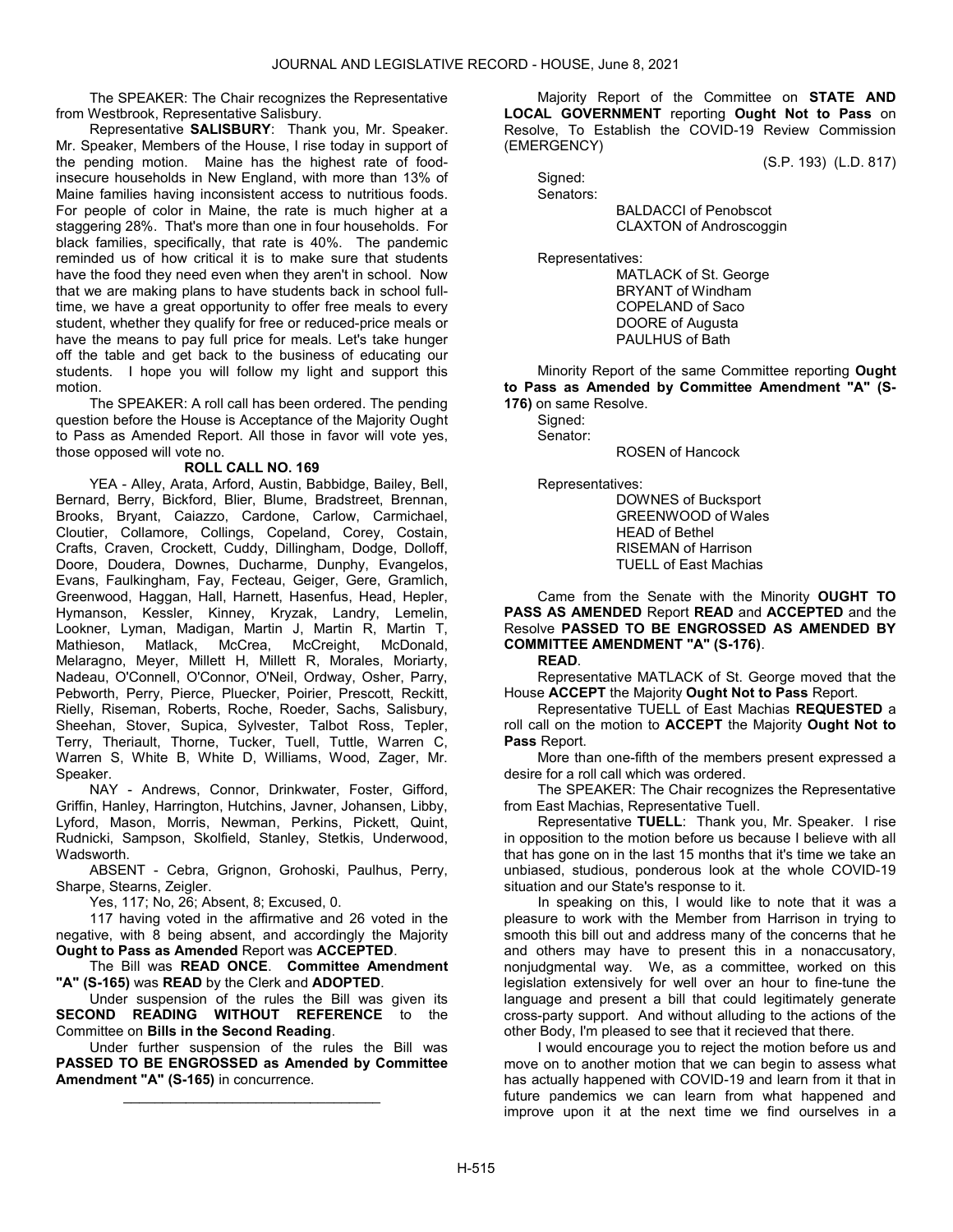precarious situation such as we are today. So, I thank you, Mr. Speaker, and encourage you to follow my light.

 The SPEAKER: The Chair recognizes the Representative from Harrison, Representative Riseman.

Representative RISEMAN: Thank you, Mr. Speaker. I rise today in opposition to the motion on the floor and I concur and thank Representative Tuell for working with me to try to produce a nonpartisan look at the COVID crisis that occurred for the last 15 months.

This is not an attempt to find blame in anybody, but it is an attempt to find the things that we did right and the things that we could do better. And the point here is we can always do better but it takes the cooperation of all departments and the Executive Branch for us to be able to accomplish a study that will tell us how we can be prepared for the next crisis that may come along.

I strongly urge you to follow my light in this bill and vote against the motion. Thank you.

 The SPEAKER: A roll call has been ordered. The pending question before the House is Acceptance of the Majority Ought Not to Pass Report. All those in favor will vote yes, those opposed will vote no.

### ROLL CALL NO. 170

 YEA - Alley, Arford, Babbidge, Bailey, Bell, Berry, Blume, Brennan, Brooks, Bryant, Caiazzo, Cardone, Cloutier, Collings, Copeland, Crafts, Craven, Crockett, Cuddy, Dodge, Doore, Doudera, Dunphy, Evangelos, Evans, Geiger, Gere, Gramlich, Harnett, Hasenfus, Hepler, Hymanson, Kessler, Landry, Lookner, Madigan, Martin J, Martin R, Mathieson, Matlack, McCrea, McCreight, McDonald, Melaragno, Meyer, Millett, Morales, Moriarty, O'Connell, O'Neil, Osher, Pebworth, Perry, Pierce, Reckitt, Rielly, Roberts, Roeder, Sachs, Salisbury, Sheehan, Stover, Supica, Sylvester, Talbot Ross, Tepler, Terry, Tucker, Tuttle, Warren, White, Williams, Wood, Zager, Mr. Speaker.

 NAY - Andrews, Arata, Austin, Bernard, Bickford, Blier, Bradstreet, Carlow, Carmichael, Collamore, Connor, Corey, Costain, Dillingham, Dolloff, Downes, Drinkwater, Ducharme, Faulkingham, Fay, Fecteau, Foster, Gifford, Greenwood, Griffin, Haggan, Hall, Hanley, Harrington, Head, Hutchins, Javner, Johansen, Kinney, Kryzak, Lemelin, Libby, Lyford, Lyman, Martin, Mason, Millett, Morris, Nadeau, Newman, O'Connor, Ordway, Parry, Perkins, Pickett, Pluecker, Poirier, Prescott, Quint, Riseman, Roche, Rudnicki, Sampson,<br>Skolfield, Stanley, Stetkis, Theriault, Thorne, Tuell, Stanley, Stetkis, Theriault, Thorne, Tuell, Underwood, Wadsworth, Warren, White.

 ABSENT - Cebra, Grignon, Grohoski, Paulhus, Perry, Sharpe, Stearns, Zeigler.

Yes, 75; No, 68; Absent, 8; Excused, 0.

 75 having voted in the affirmative and 68 voted in the negative, with 8 being absent, and accordingly the Majority Ought Not to Pass Report was ACCEPTED in NON-CONCURRENCE and sent for concurrence.

\_\_\_\_\_\_\_\_\_\_\_\_\_\_\_\_\_\_\_\_\_\_\_\_\_\_\_\_\_\_\_\_\_

 Majority Report of the Committee on STATE AND LOCAL GOVERNMENT reporting Ought to Pass as Amended by Committee Amendment "A" (S-182) on Resolve, Directing the University of Maine System To Study the Potential Effects of the State Adopting Atlantic Standard Time (EMERGENCY)

(S.P. 259) (L.D. 826)

Sianed:

Senator:

ROSEN of Hancock

Representatives:

 COPELAND of Saco DOWNES of Bucksport GREENWOOD of Wales HEAD of Bethel PAULHUS of Bath TUELL of East Machias

 Minority Report of the same Committee reporting Ought Not to Pass on same Resolve.

 Signed: Senator:

BALDACCI of Penobscot

Representatives:

 MATLACK of St. George BRYANT of Windham DOORE of Augusta RISEMAN of Harrison

 Came from the Senate with the Majority OUGHT TO PASS AS AMENDED Report READ and ACCEPTED and the Resolve PASSED TO BE ENGROSSED AS AMENDED BY COMMITTEE AMENDMENT "A" (S-182).

READ.

 On motion of Representative MATLACK of St. George, the Majority Ought to Pass as Amended Report was ACCEPTED.

 The Resolve was READ ONCE. Committee Amendment "A" (S-182) was READ by the Clerk and ADOPTED.

 Under suspension of the rules the Resolve was given its SECOND READING WITHOUT REFERENCE to the Committee on Bills in the Second Reading.

 Under further suspension of the rules the Resolve was PASSED TO BE ENGROSSED as Amended by Committee Amendment "A" (S-182) in concurrence.

\_\_\_\_\_\_\_\_\_\_\_\_\_\_\_\_\_\_\_\_\_\_\_\_\_\_\_\_\_\_\_\_\_

 Majority Report of the Committee on TRANSPORTATION reporting Ought to Pass as Amended by Committee Amendment "A" (S-180) on Resolve, Directing the Department of Transportation To Complete a Feasibility Analysis To Initiate a Commuter and Passenger Train Service between Portland and the Lewiston and Auburn Area

Signed:

(S.P. 317) (L.D. 991)

Senators:

 DIAMOND of Cumberland CHIPMAN of Cumberland FARRIN of Somerset

Representatives:

 MARTIN of Sinclair BRYANT of Windham MARTIN of Greene O'CONNELL of Brewer PARRY of Arundel PERKINS of Oakland WHITE of Waterville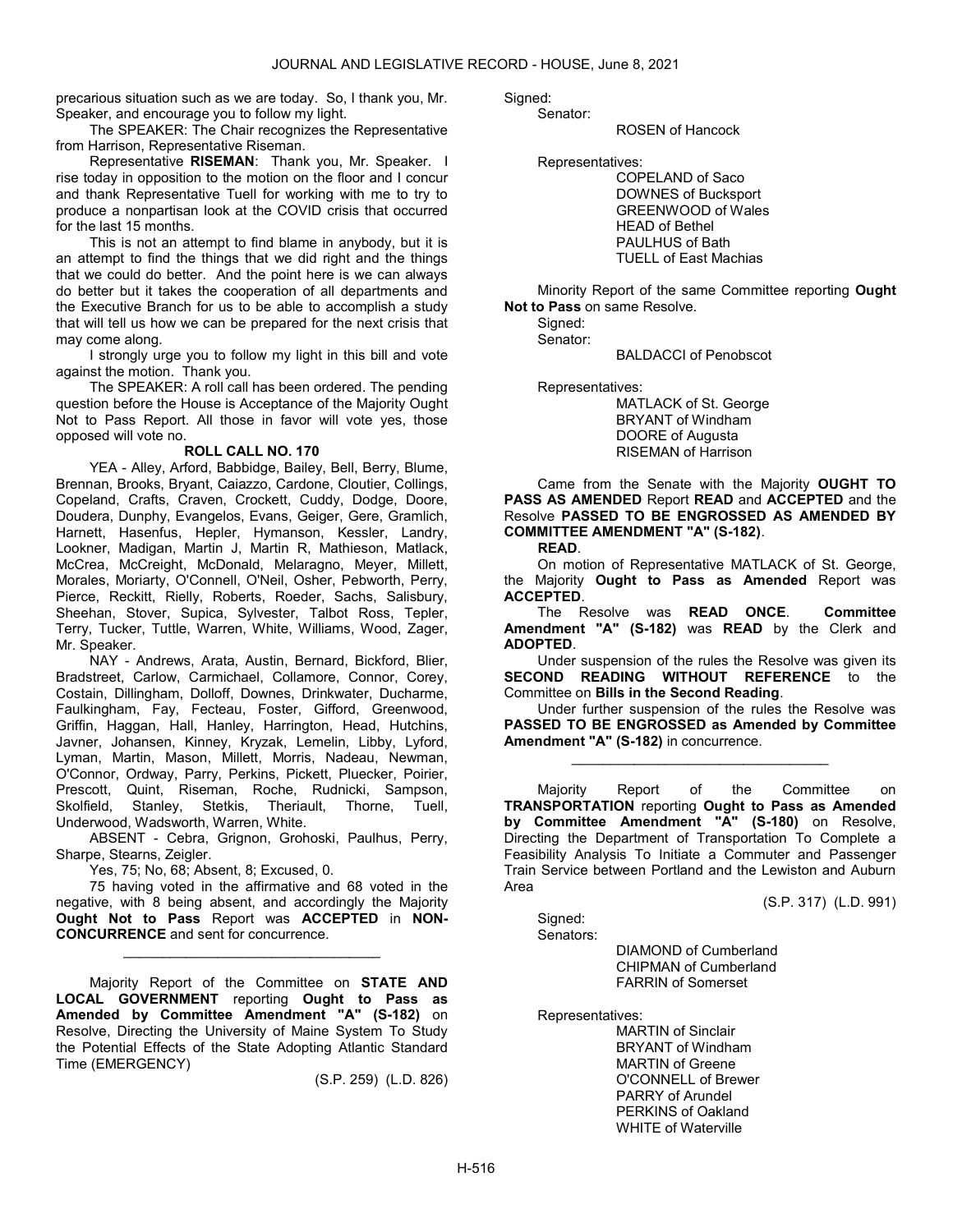### WILLIAMS of Bar Harbor

 Minority Report of the same Committee reporting Ought Not to Pass on same Resolve.

Signed:

Representatives:

 CEBRA of Naples WHITE of Mars Hill

 Came from the Senate with the Majority OUGHT TO PASS AS AMENDED Report READ and ACCEPTED and the Resolve PASSED TO BE ENGROSSED AS AMENDED BY COMMITTEE AMENDMENT "A" (S-180).

READ.

 On motion of Representative MARTIN of Sinclair, the Majority Ought to Pass as Amended Report was ACCEPTED.

 The Resolve was READ ONCE. Committee Amendment "A" (S-180) was READ by the Clerk and ADOPTED.

 Under suspension of the rules the Resolve was given its SECOND READING WITHOUT REFERENCE to the Committee on Bills in the Second Reading.

 Under further suspension of the rules the Resolve was PASSED TO BE ENGROSSED as Amended by Committee Amendment "A" (S-180) in concurrence.

\_\_\_\_\_\_\_\_\_\_\_\_\_\_\_\_\_\_\_\_\_\_\_\_\_\_\_\_\_\_\_\_\_

 Majority Report of the Committee on TRANSPORTATION reporting Ought Not to Pass on Bill "An Act Regarding the Placement of Temporary Signs"

(S.P. 442) (L.D. 1356)

 Signed: Senators:

> DIAMOND of Cumberland CHIPMAN of Cumberland

Representatives:

 MARTIN of Sinclair BRYANT of Windham O'CONNELL of Brewer WHITE of Waterville WILLIAMS of Bar Harbor

 Minority Report of the same Committee reporting Ought to Pass on same Bill.

 Signed: Senator:

FARRIN of Somerset

Representatives:

 CEBRA of Naples MARTIN of Greene PARRY of Arundel PERKINS of Oakland WHITE of Mars Hill

 Came from the Senate with the Majority OUGHT NOT TO PASS Report READ and ACCEPTED.

READ.

 On motion of Representative MARTIN of Sinclair, the Majority Ought Not to Pass Report was ACCEPTED in concurrence.

\_\_\_\_\_\_\_\_\_\_\_\_\_\_\_\_\_\_\_\_\_\_\_\_\_\_\_\_\_\_\_\_\_

 Majority Report of the Committee on VETERANS AND LEGAL AFFAIRS reporting Ought to Pass as Amended by Committee Amendment "A" (S-172) on RESOLUTION, Proposing an Amendment to the Constitution of Maine To Implement Ranked-choice Voting

(S.P. 91) (L.D. 202)

 Signed: Senators:

 LUCHINI of Hancock HICKMAN of Kennebec

Representatives:

 CAIAZZO of Scarborough McCREIGHT of Harpswell RIELLY of Westbrook SUPICA of Bangor TUTTLE of Sanford WOOD of Portland

 Minority Report of the same Committee reporting Ought Not to Pass on same RESOLUTION.

Signed: Senator:

FARRIN of Somerset

Representatives:

 COREY of Windham DOLLOFF of Milton Township HARRINGTON of Sanford KINNEY of Knox

 Came from the Senate with the Majority OUGHT TO PASS AS AMENDED Report READ and ACCEPTED and the RESOLUTION PASSED TO BE ENGROSSED AS AMENDED BY COMMITTEE AMENDMENT "A" (S-172).

READ.

 Representative CAIAZZO of Scarborough moved that the House ACCEPT the Majority Ought to Pass as Amended Report.

 Representative KINNEY of Knox REQUESTED a roll call on the motion to ACCEPT the Majority Ought to Pass as Amended Report.

 More than one-fifth of the members present expressed a desire for a roll call which was ordered.

 The SPEAKER: A roll call has been ordered. The pending question before the House is Acceptance of the Majority Ought to Pass as Amended Report. All those in favor will vote yes, those opposed will vote no.

#### ROLL CALL NO. 171

 YEA - Alley, Arford, Babbidge, Bailey, Bell, Berry, Blume, Brennan, Brooks, Bryant, Caiazzo, Cardone, Cloutier, Collings, Copeland, Crafts, Craven, Crockett, Cuddy, Dodge, Doore, Doudera, Dunphy, Evangelos, Evans, Fay, Geiger, Gere, Gramlich, Harnett, Hasenfus, Hepler, Hymanson, Kessler, Landry, Lookner, Madigan, Martin, Mathieson, Matlack, McCrea, McCreight, McDonald, Melaragno, Meyer, Millett, Morales, Moriarty, O'Connell, O'Neil, Osher, Pebworth, Perry, Pierce, Reckitt, Rielly, Riseman, Roberts, Roeder, Sachs, Salisbury, Sheehan, Stover, Supica, Sylvester, Talbot Ross, Tepler, Terry, Tucker, Tuttle, Warren C, Warren S, White, Williams, Wood, Zager, Mr. Speaker.

 NAY - Andrews, Arata, Austin, Bernard, Bickford, Blier, Bradstreet, Carlow, Carmichael, Collamore, Connor, Corey, Costain, Dillingham, Dolloff, Downes, Drinkwater, Ducharme, Faulkingham, Fecteau, Foster, Gifford, Greenwood, Griffin,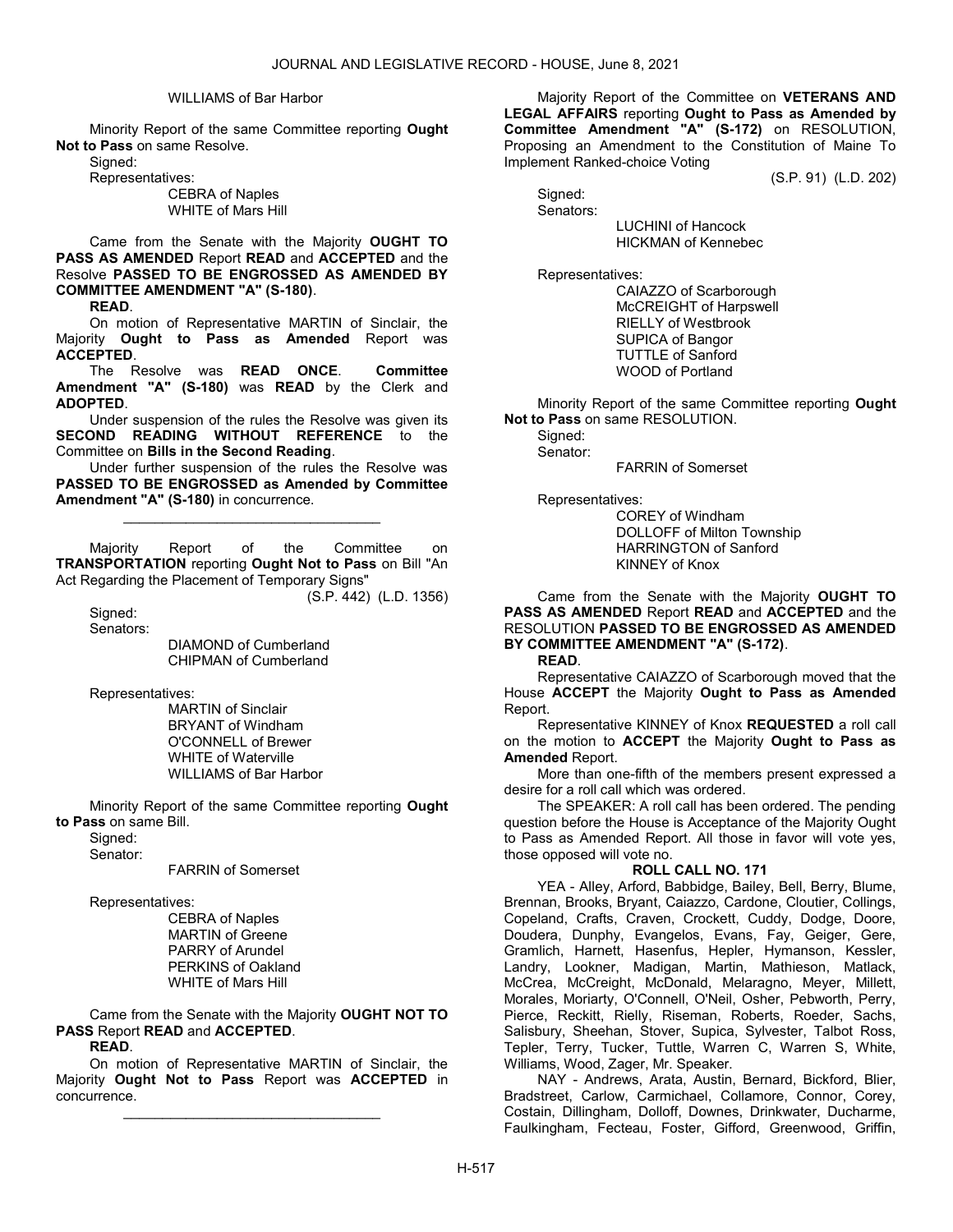Haggan, Hall, Harrington, Head, Hutchins, Javner, Johansen, Kinney, Kryzak, Lemelin, Libby, Lyford, Lyman, Martin J, Martin T, Mason, Millett, Morris, Nadeau, Newman, O'Connor, Ordway, Parry, Perkins, Pickett, Pluecker, Poirier, Prescott, Quint, Roche, Rudnicki, Sampson, Skolfield, Stanley, Stetkis, Theriault, Thorne, Tuell, Underwood, Wadsworth, White.

 ABSENT - Cebra, Grignon, Grohoski, Hanley, Paulhus, Perry, Sharpe, Stearns, Zeigler.

Yes, 77; No, 65; Absent, 9; Excused, 0.

 77 having voted in the affirmative and 65 voted in the negative, with 9 being absent, and accordingly the Majority Ought to Pass as Amended Report was ACCEPTED.

The Resolution was READ ONCE. Committee Amendment "A" (S-172) was READ by the Clerk and ADOPTED.

 Under suspension of the rules the Resolution was given its **SECOND READING WITHOUT REFERENCE** to the Committee on Bills in the Second Reading.

 Under further suspension of the rules the Resolution was PASSED TO BE ENGROSSED as Amended by Committee Amendment "A" (S-172) in concurrence.

\_\_\_\_\_\_\_\_\_\_\_\_\_\_\_\_\_\_\_\_\_\_\_\_\_\_\_\_\_\_\_\_\_

 Nine Members of the Committee on ENERGY, UTILITIES AND TECHNOLOGY report in Report "A" Ought to Pass as Amended by Committee Amendment "A" (S-169) on Bill "An Act Regarding Certain Employees of and To Allow Supplemental Funding for the Public Advocate" (S.P. 194) (L.D. 487)

 Signed: Senators:

> LAWRENCE of York VITELLI of Sagadahoc

Representatives:

 BERRY of Bowdoinham CUDDY of Winterport GROHOSKI of Ellsworth KESSLER of South Portland WADSWORTH of Hiram WOOD of Portland ZEIGLER of Montville

 One Member of the same Committee reports in Report "B" Ought to Pass as Amended by Committee Amendment

"B" (S-170) on same Bill.

 Signed: Senator:

#### STEWART of Aroostook

 One Member of the same Committee reports in Report "C" Ought Not to Pass on same Bill.

Signed:

Representative:

FOSTER of Dexter

 Came from the Senate with Report "A" OUGHT TO PASS AS AMENDED READ and ACCEPTED and the Bill PASSED TO BE ENGROSSED AS AMENDED BY COMMITTEE AMENDMENT "A" (S-169).

READ.

 On motion of Representative BERRY of Bowdoinham, Report "A" Ought to Pass as Amended was ACCEPTED.

 The Bill was READ ONCE. Committee Amendment "A" (S-169) was READ by the Clerk and ADOPTED.

 Under suspension of the rules the Bill was given its SECOND READING WITHOUT REFERENCE to the Committee on Bills in the Second Reading.

 Under further suspension of the rules the Bill was PASSED TO BE ENGROSSED as Amended by Committee Amendment "A" (S-169) in concurrence.

\_\_\_\_\_\_\_\_\_\_\_\_\_\_\_\_\_\_\_\_\_\_\_\_\_\_\_\_\_\_\_\_\_

 Majority Report of the Committee on EDUCATION AND CULTURAL AFFAIRS reporting Ought to Pass as Amended by Committee Amendment "A" (H-424) on Bill "An Act To Integrate African American Studies into American History Education"

(H.P. 1235) (L.D. 1664)

 Signed: Senators:

 RAFFERTY of York DAUGHTRY of Cumberland WOODSOME of York

Representatives:

 BRENNAN of Portland CROCKETT of Portland DODGE of Belfast LYMAN of Livermore Falls McCREA of Fort Fairfield MILLETT of Cape Elizabeth ROCHE of Wells SALISBURY of Westbrook STEARNS of Guilford

 Minority Report of the same Committee reporting Ought Not to Pass on same Bill.

Signed:

 Representative: SAMPSON of Alfred

### READ.

 Representative BRENNAN of Portland moved that the House ACCEPT the Majority Ought to Pass as Amended Report.

 The same Representative REQUESTED a roll call on the motion to ACCEPT the Majority Ought to Pass as Amended Report.

 More than one-fifth of the members present expressed a desire for a roll call which was ordered.

 The SPEAKER: The Chair recognizes the Representative from Augusta, Representative Fecteau.

Representative FECTEAU: Thank you, Mr. Speaker, Ladies and Gentlemen of the House. I rise in unfortunate opposition to the pending motion.

Last session in the 129th, we dealt with a similar measure. It was sponsored by a Senator from the across the aisle and we worked hard to pass it. It made it through both bodies and died on the table.

So, the reason why these things come back up all the time are due to several reasons. Two of the prominent reasons are the social studies C-3 standards are topic nonspecific. Number two, no one and I mean no one, has to follow the state standards. As a teacher who taught in our public schools, I know this with absolute certainty.

I'm sure we've all heard fancy phrases like performance indicators, learning results, state standards, and even Section 6209 Subsection 4, which this deals with. Section 6209 Subsection 4 is a statutory toilet. It flushes good ideas away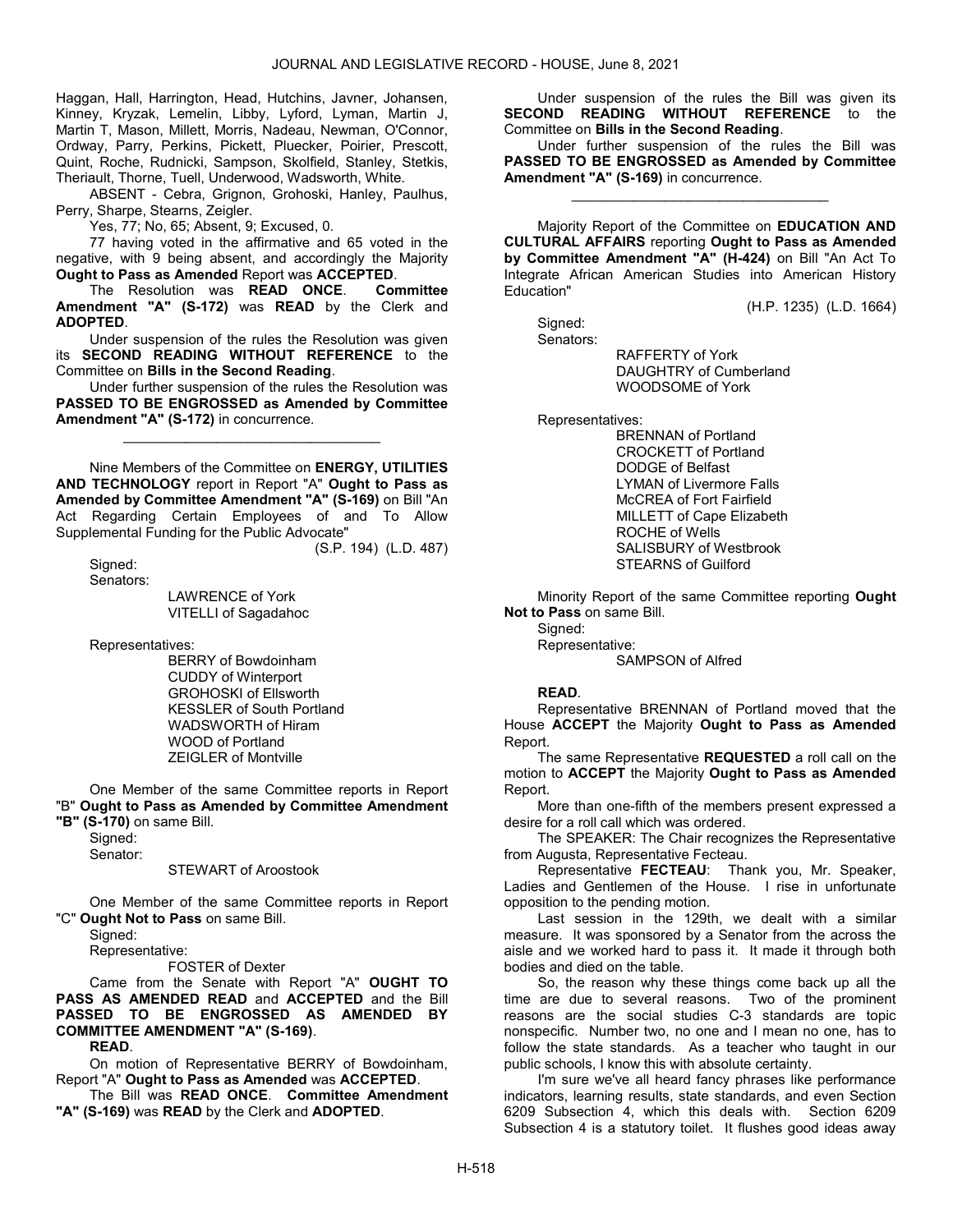and ensures our students won't receive any enhanced African-American, genocide or Holocaust instruction. There is another path. There is another way. And with God as my witness, I promise to work with the Representative from Portland and produce a bill that ensures students receive this critical instruction. The mechanism for that is already built. Because, to no fault from the Representative from Portland, this bill is a peacock; it's all feathers and no meat. And let me explain to you why I'm so passionate that our students receive this critical instruction. When it comes to the second portion of this about genocide and Holocaust, I believe that genocide and the Holocaust are the most important lessons of the 20th century because genocide continues to happen all over our planet and it's the most putrid thing humans do to one another.

Education about the Holocaust in our schools is so light that today more than 60% of young people don't know that 6 million Jews were killed. Forty-eight percent can't name one concentration camp or ghetto; 49% have seen Holocaust denial information on the internet and 64% of them believe in compulsory Holocaust education. And, get ready for this one; 11% of our young believe that Jews caused the Holocaust. Let me say that again; 11% of our young people believe that Jews caused the Holocaust. That's insane.

Voting for this motion ensures and it locks into place that our students statewide won't learn any more about African-American studies and Holocaust instruction. The fancy performance indicator words just aim to confuse legislators. So, who wants compulsory Holocaust education? I do, 64% of our young people, and the Holocaust survivor who testified, along with the antidefamation league. Who doesn't want Holocaust instruction compulsory? Nazis, Holocaust deniers. Please, join me, vote this down, and watch actual bipartisan work in motion. Thank you.

 Representative FAULKINGHAM of Winter Harbor, moved that the Bill be TABLED until later in today's session pending the motion of Representative BRENNAN of Portland to ACCEPT the Majority Ought to Pass as Amended Report.

 Representative DUNPHY of Old Town REQUESTED a roll call on the motion to TABLE until later in today's session pending the motion of BRENNAN of Portland of Windham to ACCEPT the Majority Ought to Pass as Amended Report.

 More than one-fifth of the members present expressed a desire for a roll call which was ordered.

 The SPEAKER: A roll call has been ordered. The pending question before the House is to Table until later in today's session pending the motion of BRENNAN of Portland to Accept the Majority Ought to Pass as Amended Report. All those in favor will vote yes, those opposed will vote no.

### ROLL CALL NO. 172

 YEA - Andrews, Arata, Arford, Austin, Bernard, Bickford, Blier, Bradstreet, Carlow, Carmichael, Cebra, Collamore, Connor, Costain, Dillingham, Dolloff, Downes, Drinkwater, Ducharme, Faulkingham, Fecteau, Foster, Gifford, Greenwood, Griffin, Haggan, Hall, Hanley, Harrington, Head, Hutchins, Javner, Johansen, Kinney, Kryzak, Lemelin, Libby, Lyford, Lyman, Martin, Mason, Morris, Nadeau, Newman, O'Connor, Ordway, Parry, Perkins, Pickett, Poirier, Prescott, Quint, Riseman, Roche, Rudnicki, Sampson, Skolfield, Stanley, Stetkis, Terry, Theriault, Thorne, Tuell, Underwood, Wadsworth, Warren, White.

NAY - Alley, Babbidge, Bailey, Bell, Berry, Blume, Brennan, Brooks, Bryant, Caiazzo, Cardone, Cloutier, Collings, Copeland, Corey, Crafts, Craven, Crockett, Cuddy, Dodge, Doore, Doudera, Dunphy, Evangelos, Evans, Fay, Geiger, Gere, Gramlich, Harnett, Hasenfus, Hepler, Hymanson,

Kessler, Landry, Lookner, Madigan, Martin J, Martin R, Mathieson, Matlack, McCrea, McCreight, McDonald, Melaragno, Meyer, Millett H, Millett R, Morales, Moriarty, O'Connell, O'Neil, Osher, Pebworth, Perry A, Perry J, Pierce, Pluecker, Reckitt, Rielly, Roberts, Roeder, Sachs, Salisbury, Sheehan, Stover, Supica, Sylvester, Talbot Ross, Tepler, Tucker, Tuttle, Warren, White, Williams, Wood, Zager, Mr. Speaker.

 ABSENT - Grignon, Grohoski, Paulhus, Sharpe, Stearns, Zeigler.

Yes, 67; No, 78; Absent, 6; Excused, 0.

 67 having voted in the affirmative and 78 voted in the negative, with 6 being absent, and accordingly the motion to TABLE until later in today's session pending the motion of BRENNAN of Portland to **ACCEPT** the Majority Ought to Pass as Amended Report FAILED.

 The SPEAKER: The Chair recognizes the Representative from Kennebunk, Representative Babbidge.

Representative BABBIDGE: Thank you, Mr. Speaker. Mr. Speaker, Ladies and Gentlemen of the House, as a fourdecade teacher, which I have mentioned in the past, I want you to understand that we in education spend a great deal of time cultivating curriculum, meeting curriculum standards and delivering what we think is the finest education to our students. In the past, we've had many good ideas as to what should be in the curriculum. And even though they were good ideas, I voted against them because they were much too restrictive in their recommendation; the amount of time that should be spent on something, the precision of what should be taught and all of that. As a person who thought citizenship education was particularly important and the evolution of the western tradition which allowed for justice under law and how the American story had within it a great deal of injustice that was addressed by courageous people to get us to an improved place today, a place where liberty and justice is still not realized but is --

The SPEAKER: The Member will defer. The Chair recognizes the Member from Oxford, Representative Dillingham.

Representative DILLINGHAM: Point of Order. Would the Speaker please remind Members to address their comments to the Chair?

 On POINT OF ORDER, Representative DILLINGHAM of Oxford asked the Chair to remind Representative BABBIDGE of Kennebunk to address the Speaker and not turn to the rest of the House.

 The SPEAKER: The Chair reminds the Representative to address his comments through the Chair.

 The Chair reminded Representative BABBIDGE of Kennebunk to address his comments toward the Speaker.

The SPEAKER: The Member may proceed.

Representative BABBIDGE: Okay, thank you, and I apologize for that, Representative.

So, I just wanted to say that in the great effort that is put in by Maine's educators today, I think we should feel good about the effort to do well to bring the story of America and the world to our students. My point regarding the motion before us is that in the past we have rejected bills that micromanaged secondary curriculum particularly. This bill does not do that. This bill provides for something to be part of the learning results. Learning results are used by educators as guidelines from which to deliver education and it allows our professional educators to determine the amount of time, the method, and how this information should be disseminated and discussed and internalized by students. So, as a long-time educator, that is how I got to where I will support this bill. It isn't necessarily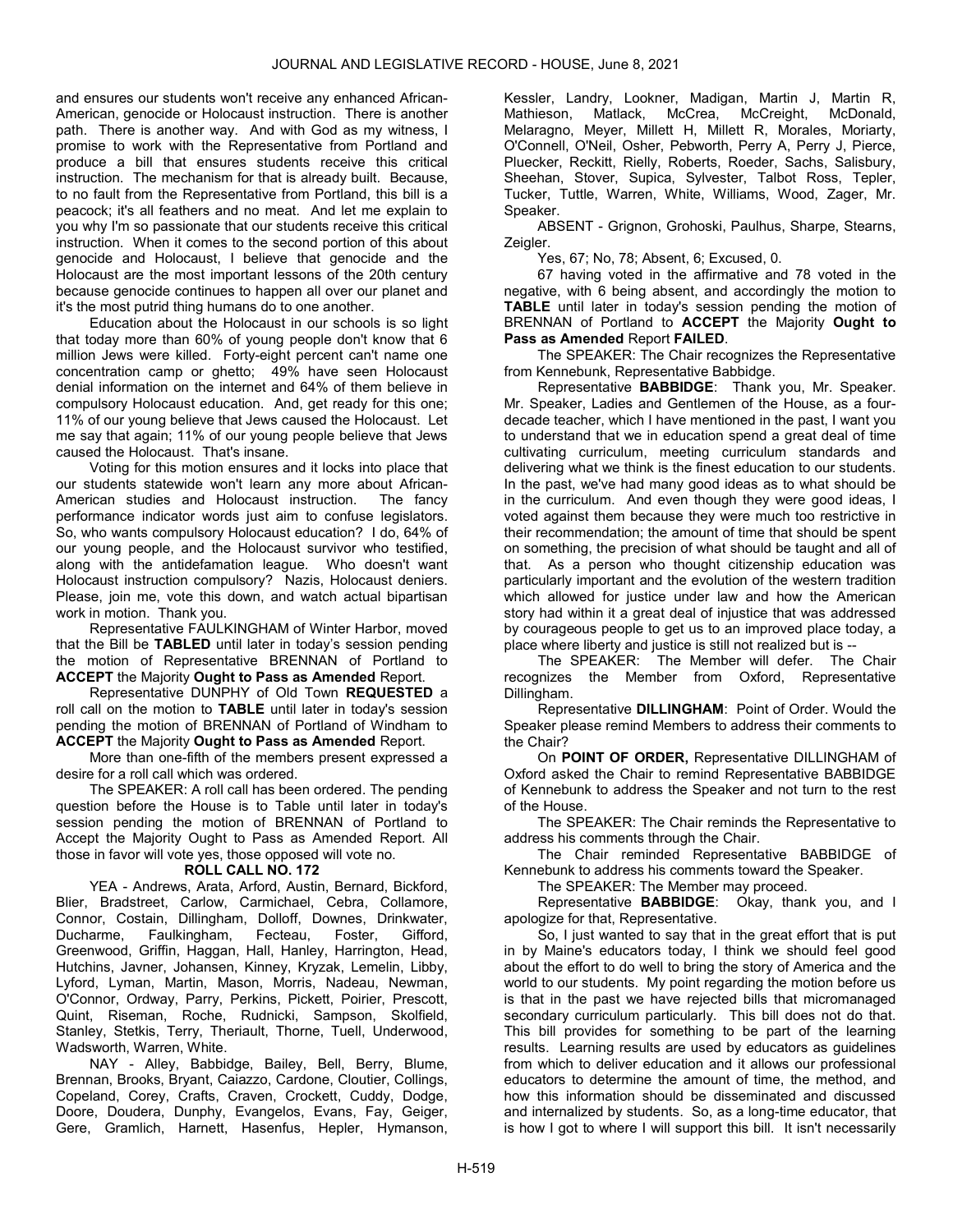about whether this is a good or bad idea, it's the validity of what is being asked and the method by which it is accomplished and I can support this. Thank you, Mr. Speaker.

 The SPEAKER: The Chair recognizes the Representative from Topsham, Representative Tepler.

Representative TEPLER: Thank you very much, Mr. Speaker. Mr. Speaker and Men and Women of the House, as the daughter-in-law of a recently deceased Holocaust survivor and the mother of two young black men, I will say that it is about time we included these items in our curriculum on an ongoing basis. Not as separate courses, not as something that one teacher might adopt but another might not, but as part of our standards of learning in the State of Maine. We have waited long enough.

 The SPEAKER: A roll call has been ordered. The pending question before the House is Acceptance of the Majority Ought to Pass as Amended Report. All those in favor will vote yes, those opposed will vote no.

#### ROLL CALL NO. 173

 YEA - Alley, Arata, Arford, Austin, Babbidge, Bailey, Bell, Berry, Bickford, Blume, Bradstreet, Brennan, Brooks, Bryant, Caiazzo, Cardone, Carlow, Cebra, Cloutier, Collings, Copeland, Corey, Crafts, Craven, Crockett, Cuddy, Dillingham, Dodge, Doore, Doudera, Downes, Dunphy, Evangelos, Evans, Fay, Geiger, Gere, Gramlich, Haggan, Harnett, Harrington, Hasenfus, Hepler, Hymanson, Kessler, Kinney, Kryzak, Landry, Lookner, Madigan, Martin J, Martin R, Martin T, Mason, Mathieson, Matlack, McCrea, McCreight, McDonald, Melaragno, Meyer, Millett H, Millett R, Morales, Moriarty, Nadeau, Newman, O'Connell, Ordway, Osher, Parry, Pebworth, Perkins, Perry A, Perry J, Pierce, Pluecker, Prescott, Reckitt, Rielly, Riseman, Roberts, Roche, Roeder, Sachs, Salisbury, Sheehan, Skolfield, Stover, Supica, Sylvester, Talbot Ross, Tepler, Terry, Theriault, Tucker, Tuell, Tuttle, Warren C, Warren S, White B, White D, Williams, Wood, Zager, Mr. Speaker.

 NAY - Andrews, Bernard, Blier, Carmichael, Collamore, Connor, Costain, Dolloff, Drinkwater, Ducharme, Faulkingham, Fecteau, Foster, Gifford, Greenwood, Griffin, Hall, Hanley, Head, Hutchins, Javner, Johansen, Lemelin, Libby, Lyford, Lyman, Morris, O'Connor, Pickett, Poirier, Quint, Rudnicki, Sampson, Stanley, Stetkis, Thorne, Underwood, Wadsworth.

 ABSENT - Grignon, Grohoski, O'Neil, Paulhus, Sharpe, Stearns, Zeigler.

Yes, 106; No, 38; Absent, 7; Excused, 0.

 106 having voted in the affirmative and 38 voted in the negative, with  $\overline{7}$  being absent, and accordingly the **Majority** Ought to Pass as Amended Report was ACCEPTED.

 The Bill was READ ONCE. Committee Amendment "A" (H-424) was READ by the Clerk and ADOPTED.

 Under suspension of the rules the Bill was given its SECOND READING WITHOUT REFERENCE to the Committee on Bills in the Second Reading.

 Under further suspension of the rules the Bill was PASSED TO BE ENGROSSED as Amended by Committee Amendment "A" (H-424) and sent for concurrence.

\_\_\_\_\_\_\_\_\_\_\_\_\_\_\_\_\_\_\_\_\_\_\_\_\_\_\_\_\_\_\_\_\_

 Majority Report of the Committee on EDUCATION AND CULTURAL AFFAIRS reporting Ought to Pass as Amended by Committee Amendment "A" (H-423) on Bill "An Act To Strengthen Maine's Workforce by Expanding English Language Acquisition and Workforce Training Programs"

(H.P. 1253) (L.D. 1684)

 Signed: Senators:

 RAFFERTY of York DAUGHTRY of Cumberland WOODSOME of York

Representatives:

 BRENNAN of Portland CROCKETT of Portland DODGE of Belfast McCREA of Fort Fairfield MILLETT of Cape Elizabeth ROCHE of Wells SALISBURY of Westbrook STEARNS of Guilford

 Minority Report of the same Committee reporting Ought Not to Pass on same Bill.

Signed:

Representatives:

 LYMAN of Livermore Falls SAMPSON of Alfred

READ.

 On motion of Representative BRENNAN of Portland, the Majority Ought to Pass as Amended Report was ACCEPTED.

 The Bill was READ ONCE. Committee Amendment "A" (H-423) was READ by the Clerk and ADOPTED.

 Under suspension of the rules the Bill was given its SECOND READING WITHOUT REFERENCE to the Committee on Bills in the Second Reading.

 Under further suspension of the rules the Bill was PASSED TO BE ENGROSSED as Amended by Committee Amendment "A" (H-423) and sent for concurrence.

\_\_\_\_\_\_\_\_\_\_\_\_\_\_\_\_\_\_\_\_\_\_\_\_\_\_\_\_\_\_\_\_\_

 Majority Report of the Committee on ENERGY, UTILITIES AND TECHNOLOGY reporting Ought to Pass as Amended by Committee Amendment "A" (H-425) on Bill "An Act To Allow Microgrids That Are in the Public Interest"

(H.P. 782) (L.D. 1053)

 Signed: Senator:

VITELLI of Sagadahoc

Representatives:

 BERRY of Bowdoinham CUDDY of Winterport GROHOSKI of Ellsworth KESSLER of South Portland WOOD of Portland ZEIGLER of Montville

 Minority Report of the same Committee reporting Ought Not to Pass on same Bill.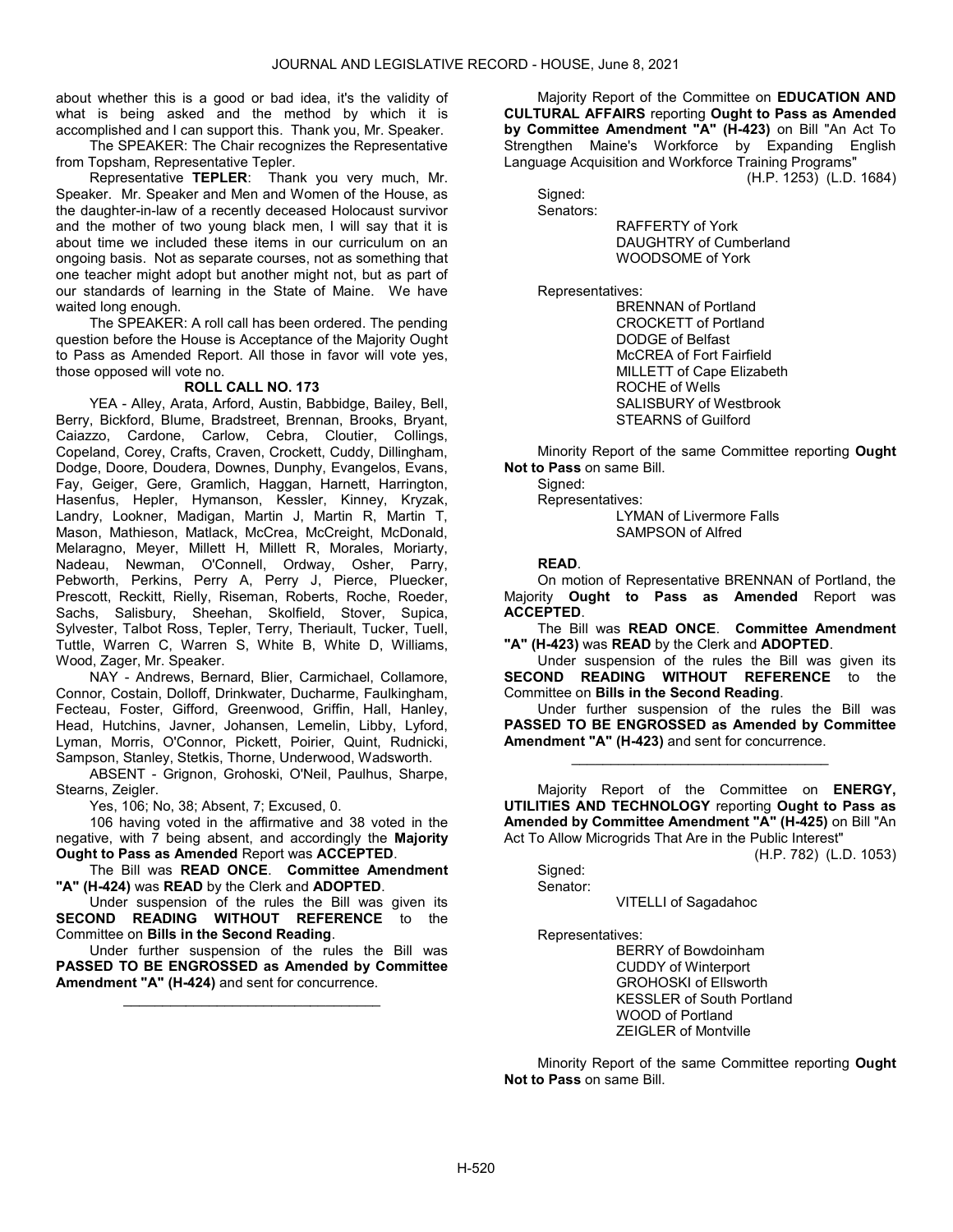Signed: Senator:

STEWART of Aroostook

Representatives:

 CARLOW of Buxton FOSTER of Dexter WADSWORTH of Hiram

READ.

 On motion of Representative BERRY of Bowdoinham, the Majority Ought to Pass as Amended Report was ACCEPTED.

The Bill was READ ONCE. Committee Amendment "A" (H-425) was READ by the Clerk and ADOPTED.

 Under suspension of the rules the Bill was given its SECOND READING WITHOUT REFERENCE to the Committee on Bills in the Second Reading.

 Under further suspension of the rules the Bill was PASSED TO BE ENGROSSED as Amended by Committee Amendment "A" (H-425) and sent for concurrence.

\_\_\_\_\_\_\_\_\_\_\_\_\_\_\_\_\_\_\_\_\_\_\_\_\_\_\_\_\_\_\_\_\_

 Majority Report of the Committee on ENERGY, UTILITIES AND TECHNOLOGY reporting Ought to Pass as Amended by Committee Amendment "A" (H-427) on Bill "An Act To Require Certain Veterans' Organizations To Be Billed for Electricity Usage at the Same Rate as Residential Customers" (H.P. 1047) (L.D. 1431)

 Signed: Senators:

 LAWRENCE of York VITELLI of Sagadahoc

Representatives:

 BERRY of Bowdoinham GROHOSKI of Ellsworth KESSLER of South Portland WOOD of Portland ZEIGLER of Montville

 Minority Report of the same Committee reporting Ought Not to Pass on same Bill.

Signed:

Senator:

STEWART of Aroostook

Representatives:

 CARLOW of Buxton FOSTER of Dexter WADSWORTH of Hiram

### READ.

 On motion of Representative BERRY of Bowdoinham, the Majority Ought to Pass as Amended Report was ACCEPTED.

 The Bill was READ ONCE. Committee Amendment "A" (H-427) was READ by the Clerk and ADOPTED.

 Under suspension of the rules the Bill was given its SECOND READING WITHOUT REFERENCE to the Committee on Bills in the Second Reading.

 Under further suspension of the rules the Bill was PASSED TO BE ENGROSSED as Amended by Committee Amendment "A" (H-427) and sent for concurrence.

 Majority Report of the Committee on ENERGY, UTILITIES AND TECHNOLOGY reporting Ought to Pass as Amended by Committee Amendment "A" (H-426) on Bill "An Act To Update the Municipal Gigabit Broadband Network Access Fund"

\_\_\_\_\_\_\_\_\_\_\_\_\_\_\_\_\_\_\_\_\_\_\_\_\_\_\_\_\_\_\_\_\_

(H.P. 1048) (L.D. 1432)

Signed: Senators:

 LAWRENCE of York VITELLI of Sagadahoc

Representatives:

 BERRY of Bowdoinham CUDDY of Winterport GROHOSKI of Ellsworth KESSLER of South Portland WOOD of Portland ZEIGLER of Montville

 Minority Report of the same Committee reporting Ought Not to Pass on same Bill.

Signed:

Senator:

STEWART of Aroostook

Representatives:

 CARLOW of Buxton FOSTER of Dexter WADSWORTH of Hiram

#### READ.

 On motion of Representative BERRY of Bowdoinham, the Majority Ought to Pass as Amended Report was ACCEPTED.

 The Bill was READ ONCE. Committee Amendment "A" (H-426) was READ by the Clerk and ADOPTED.

 Under suspension of the rules the Bill was given its SECOND READING WITHOUT REFERENCE to the Committee on Bills in the Second Reading.

 Under further suspension of the rules the Bill was PASSED TO BE ENGROSSED as Amended by Committee Amendment "A" (H-426) and sent for concurrence.

\_\_\_\_\_\_\_\_\_\_\_\_\_\_\_\_\_\_\_\_\_\_\_\_\_\_\_\_\_\_\_\_\_

 Majority Report of the Committee on ENVIRONMENT AND NATURAL RESOURCES reporting Ought to Pass as Amended by Committee Amendment "A" (H-442) on Bill "An Act To Reduce the Landfilling of Municipal Solid Waste"

(H.P. 23) (L.D. 57)

Signed:

Senators:

 BRENNER of Cumberland BENNETT of Oxford CARNEY of Cumberland

Representatives:

 TUCKER of Brunswick BELL of Yarmouth BLUME of York DOUDERA of Camden GRAMLICH of Old Orchard Beach ZEIGLER of Montville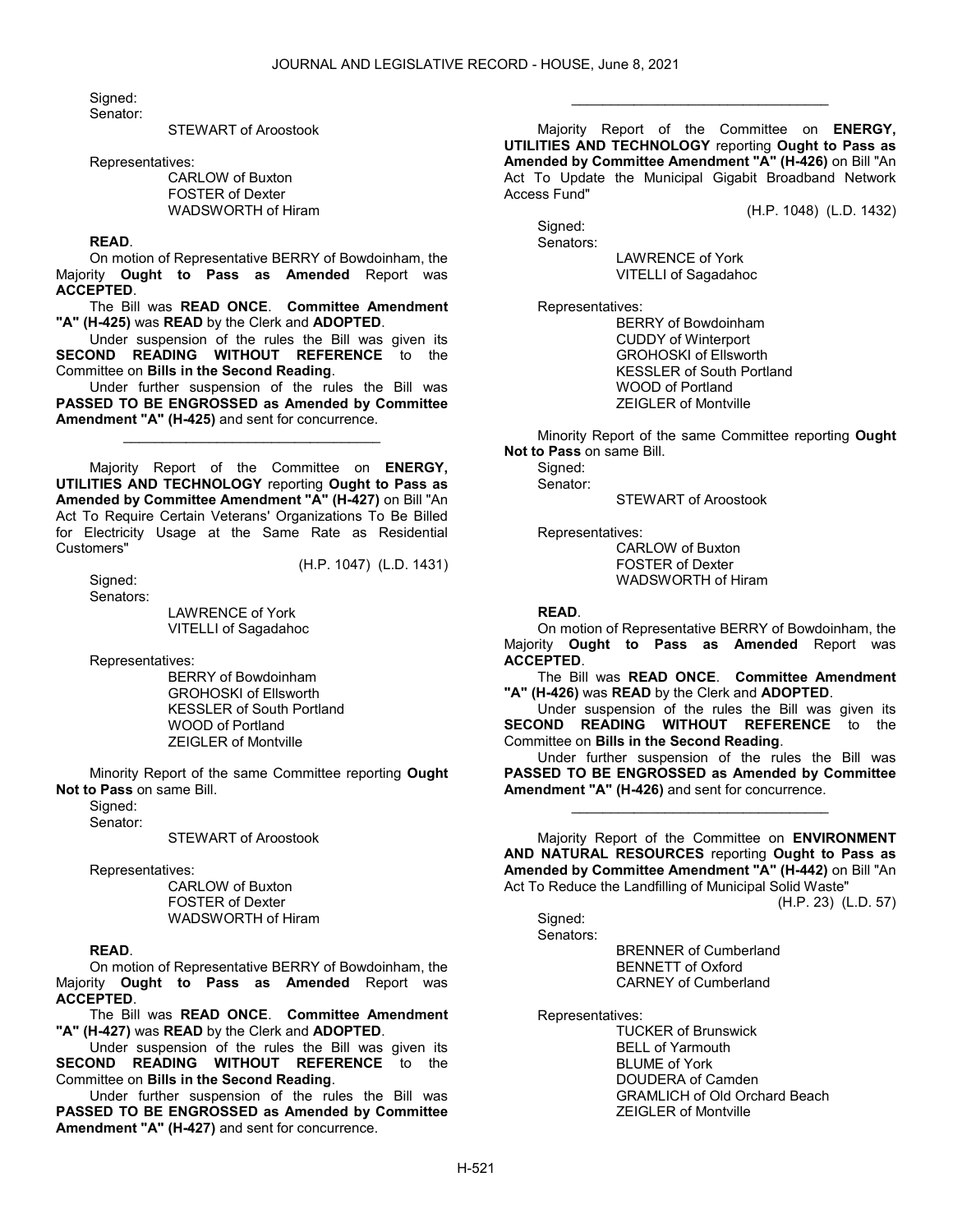Minority Report of the same Committee reporting Ought Not to Pass on same Bill.

Signed:

Representatives:

 HANLEY of Pittston JOHANSEN of Monticello O'CONNOR of Berwick

#### READ.

 Representative TUCKER of Brunswick moved that the House ACCEPT the Majority Ought to Pass as Amended Report.

 Representative HANLEY of Pittston REQUESTED a roll call on the motion to ACCEPT the Majority Ought to Pass as Amended Report.

 More than one-fifth of the members present expressed a desire for a roll call which was ordered.

 The SPEAKER: The Chair recognizes the Representative from Pittston, Representative Hanley.

Representative HANLEY: Thank you, Mr. Speaker. This piece of legislation, ladies and gentlemen, is a cost shift mechanism where the price goes down for some from \$2 a ton in the Maine solid waste program to \$1 a ton. However, the cost gets shifted from the municipalities into the rural districts. In fact, it affects this area here in Augusta because Hatch Hill will go from \$0 a year to almost 50,000, and the Aroostook County area is impacted even more so. The reason for this is not that the fund needs money; its cash available balance right now is \$800,000. This will change the income level from about \$225,000 a year to almost \$400,000 a year for a fund that isn't running out of money, it doesn't need the money. But it will punish those municipalities, those rural districts, especially, that have no other place to transfer their waste. It's just distance in this State, distance matters and that's the issue here. You're going to punish areas with higher fees and there is absolutely no way for them to avoid it. It's just you can't erase distance. I ask you to follow my light and defeat this pending motion. Thank you.

 The SPEAKER: The Chair recognizes the Representative from Monticello, Representative Johansen.

Representative JOHANSEN: Thank you, Mr. Speaker. I would like to reinforce what the Representative Hanley just said. From my home to Augusta is a three-hour trip. From other areas in Aroostook County, it can be four hours and more to get here. There is no way you can raise that fee a lot higher than that before it's worthwhile for us to bring our garbage down here to be sorted in the different venues you have here for that. It's just not practical for us, so all this is, is a tax on us and it doesn't serve the purpose of what this bill is meant to do, and that's to divert people to the places that sort and do other things with the garbage. We don't have that option or it's not an option for us. So, I'm asking you to not support this bill. It's not a good bill for Aroostook or for Washington County, for that matter.

 The SPEAKER: The Chair recognizes the Representative from Brunswick, Representative Tucker.

Representative TUCKER: Ladies and Gentlemen of the House, this bill will simply bring landfill fees on municipal solid waste in line with Maine's recycling goals. It will not hurt rural areas. In fact, rural areas will be the beneficiaries of multiple grants to encourage recycling. It's a reduction from \$2 to \$1 but eliminating a lot of unfair, unequal exemptions that are currently in existence. Thank you very much.

 The SPEAKER: A roll call has been ordered. The pending question before the House is Acceptance of the Majority Ought to Pass as Amended Report. All those in favor will vote yes, those opposed will vote no.

## ROLL CALL NO. 174

 YEA - Arford, Babbidge, Bailey, Bell, Berry, Blume, Brennan, Brooks, Bryant, Caiazzo, Cardone, Cloutier, Collings, Copeland, Crafts, Craven, Crockett, Cuddy, Dodge, Doore, Doudera, Dunphy, Evangelos, Evans, Fay, Geiger, Gere, Gramlich, Grohoski, Harnett, Hasenfus, Hymanson, Kessler, Lookner, Madigan, Martin J, Martin R, Mathieson, Matlack, McCrea, McCreight, McDonald, Melaragno, Meyer, Millett, Morales, Moriarty, Newman, O'Connell, O'Neil, Osher, Pebworth, Perry A, Perry J, Pierce, Pluecker, Reckitt, Rielly, Riseman, Roberts, Roeder, Sachs, Salisbury, Sheehan, Stover, Supica, Sylvester, Talbot Ross, Tepler, Terry, Tucker, Tuttle, Warren C, Warren S, White, Williams, Wood, Zager, Zeigler, Mr. Speaker.

 NAY - Alley, Andrews, Arata, Austin, Bernard, Bickford, Blier, Bradstreet, Carlow, Carmichael, Cebra, Collamore, Connor, Corey, Costain, Dillingham, Dolloff, Downes, Drinkwater, Ducharme, Faulkingham, Fecteau, Foster, Gifford, Greenwood, Griffin, Haggan, Hall, Hanley, Harrington, Head, Hutchins, Javner, Johansen, Kinney, Kryzak, Landry, Lemelin, Libby, Lyford, Lyman, Martin, Mason, Millett, Morris, Nadeau, O'Connor, Ordway, Parry, Perkins, Pickett, Poirier, Prescott, Quint, Roche, Rudnicki, Sampson, Skolfield, Stanley, Stetkis, Theriault, Thorne, Tuell, Underwood, Wadsworth, White.

ABSENT - Grignon, Hepler, Paulhus, Sharpe, Stearns.

Yes, 80; No, 66; Absent, 5; Excused, 0.

 80 having voted in the affirmative and 66 voted in the negative, with 5 being absent, and accordingly the Majority Ought to Pass as Amended Report was ACCEPTED.

 The Bill was READ ONCE. Committee Amendment "A" (H-442) was READ by the Clerk and ADOPTED.

 Under suspension of the rules the Bill was given its SECOND READING WITHOUT REFERENCE to the Committee on Bills in the Second Reading.

 Under further suspension of the rules the Bill was PASSED TO BE ENGROSSED as Amended by Committee Amendment "A" (H-442) and sent for concurrence.

\_\_\_\_\_\_\_\_\_\_\_\_\_\_\_\_\_\_\_\_\_\_\_\_\_\_\_\_\_\_\_\_\_

 Majority Report of the Committee on ENVIRONMENT AND NATURAL RESOURCES reporting Ought to Pass as Amended by Committee Amendment "A" (H-441) on Bill "An Act To Revise Maine's Environmental Laws"

(H.P. 119) (L.D. 163)

 Signed: Senators:

 BRENNER of Cumberland BENNETT of Oxford CARNEY of Cumberland

Representatives:

 TUCKER of Brunswick BELL of Yarmouth BLUME of York DOUDERA of Camden GRAMLICH of Old Orchard Beach ZEIGLER of Montville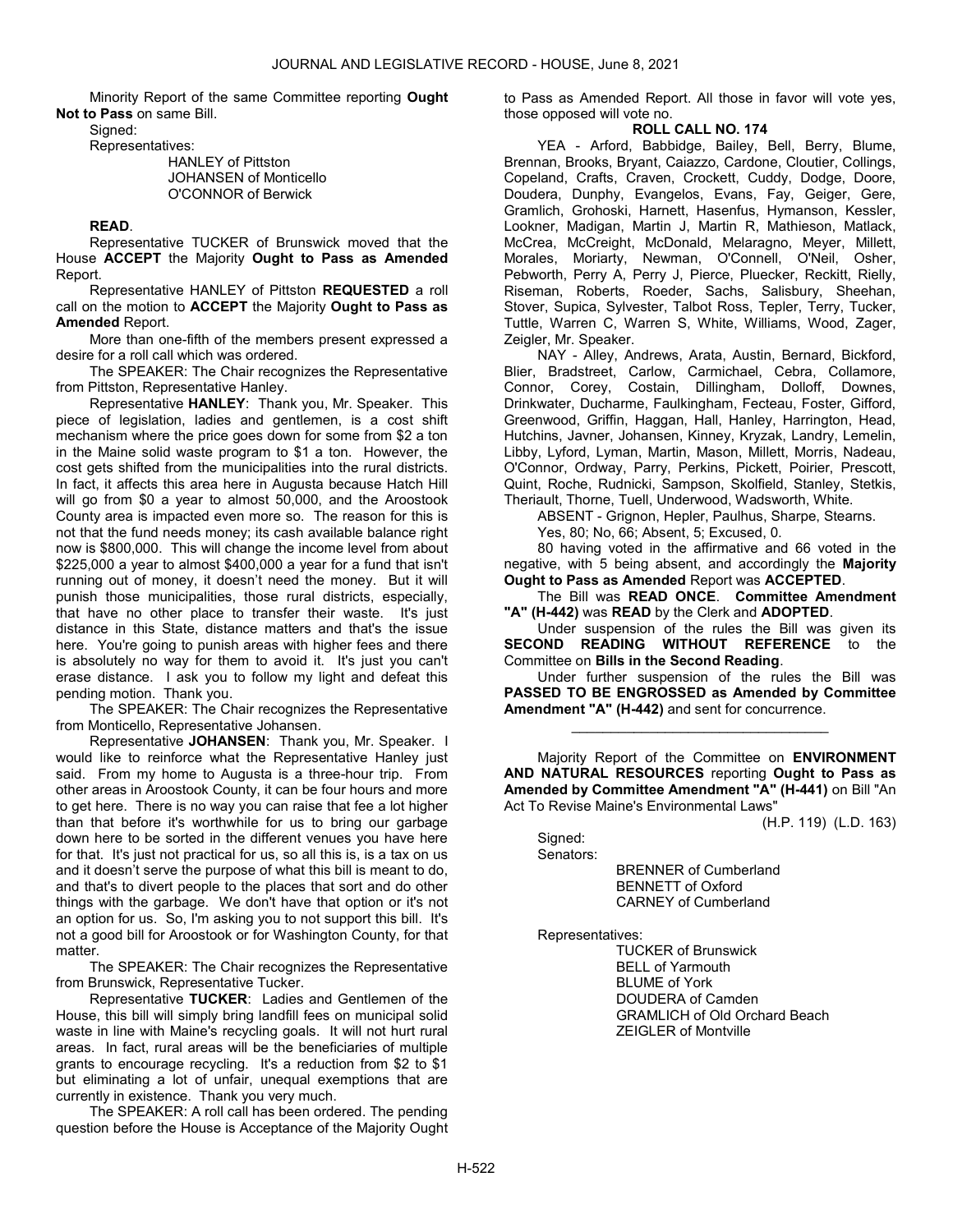Minority Report of the same Committee reporting Ought Not to Pass on same Bill.

Signed:

Representatives:

### HANLEY of Pittston O'CONNOR of Berwick TUELL of East Machias

### READ.

 On motion of Representative TUCKER of Brunswick, the Majority Ought to Pass as Amended Report was ACCEPTED.

The Bill was READ ONCE. Committee Amendment "A" (H-441) was READ by the Clerk and ADOPTED.

 Under suspension of the rules the Bill was given its SECOND READING WITHOUT REFERENCE to the Committee on Bills in the Second Reading.

 Under further suspension of the rules the Bill was PASSED TO BE ENGROSSED as Amended by Committee Amendment "A" (H-441) and sent for concurrence.

\_\_\_\_\_\_\_\_\_\_\_\_\_\_\_\_\_\_\_\_\_\_\_\_\_\_\_\_\_\_\_\_\_

 Majority Report of the Committee on ENVIRONMENT AND NATURAL RESOURCES reporting Ought Not to Pass on Bill "An Act To Promote Energy Production from Recyclable Plastics"

 Signed: Senators:

 BRENNER of Cumberland BENNETT of Oxford CARNEY of Cumberland

Representatives:

 TUCKER of Brunswick BELL of Yarmouth BLUME of York DOUDERA of Camden GRAMLICH of Old Orchard Beach HANLEY of Pittston O'CONNOR of Berwick ZEIGLER of Montville

 Minority Report of the same Committee reporting Ought to Pass as Amended by Committee Amendment "A" (H-434) on same Bill.

 Signed: Representative:

JOHANSEN of Monticello

## READ.

 On motion of Representative TUCKER of Brunswick, the Majority Ought Not to Pass Report was ACCEPTED and sent for concurrence.

\_\_\_\_\_\_\_\_\_\_\_\_\_\_\_\_\_\_\_\_\_\_\_\_\_\_\_\_\_\_\_\_\_

 Majority Report of the Committee on ENVIRONMENT AND NATURAL RESOURCES reporting Ought Not to Pass on Bill "An Act To Prohibit the Reception of Foreign Waste Plastic in Maine Ports"

(H.P. 667) (L.D. 911)

(H.P. 257) (L.D. 359)

 Signed: Senators:

BRENNER of Cumberland

CARNEY of Cumberland

Representatives:

 TUCKER of Brunswick BELL of Yarmouth BLUME of York DOUDERA of Camden GRAMLICH of Old Orchard Beach ZEIGLER of Montville

 Minority Report of the same Committee reporting Ought to Pass as Amended by Committee Amendment "A" (H-440) on same Bill.

 Signed: Senator:

BENNETT of Oxford

Representatives:

 HANLEY of Pittston JOHANSEN of Monticello O'CONNOR of Berwick

READ.

 Representative TUCKER of Brunswick moved that the House ACCEPT the Majority Ought Not to Pass Report.

 Representative HANLEY of Pittston REQUESTED a roll call on the motion to ACCEPT the Majority Ought Not to Pass Report.

 More than one-fifth of the members present expressed a desire for a roll call which was ordered.

 The SPEAKER: A roll call has been ordered. The pending question before the House is Acceptance of the Majority Ought Not to Pass Report. All those in favor will vote yes, those opposed will vote no.

### ROLL CALL NO. 175

 YEA - Alley, Arata, Arford, Babbidge, Bailey, Bell, Berry, Blume, Brennan, Brooks, Bryant, Caiazzo, Cardone, Carlow, Cloutier, Collings, Copeland, Corey, Crafts, Craven, Crockett, Dodge, Doore, Doudera, Dunphy, Evangelos, Evans, Fay, Geiger, Gere, Gramlich, Grohoski, Harnett, Hasenfus, Hymanson, Kessler, Landry, Lookner, Madigan, Martin J, Martin R, Mathieson, Matlack, McCrea, McCreight, McDonald, Melaragno, Meyer, Millett, Morales, Moriarty, O'Connell, O'Neil, Osher, Pebworth, Perry A, Perry J, Pierce, Reckitt, Rielly, Riseman, Roberts, Roeder, Sachs, Salisbury, Sheehan, Stover, Supica, Sylvester, Talbot Ross, Tepler, Terry, Tucker, Tuttle, Warren C, Warren S, White, Williams, Wood, Zager, Zeigler, Mr. Speaker.

 NAY - Andrews, Austin, Bernard, Bickford, Blier, Bradstreet, Carmichael, Cebra, Collamore, Connor, Costain, Cuddy, Dillingham, Dolloff, Downes, Drinkwater, Ducharme, Faulkingham, Fecteau, Foster, Gifford, Greenwood, Griffin, Haggan, Hall, Hanley, Harrington, Head, Hutchins, Javner, Johansen, Kinney, Kryzak, Lemelin, Libby, Lyford, Lyman, Martin, Mason, Millett, Morris, Nadeau, Newman, O'Connor, Ordway, Parry, Perkins, Pickett, Pluecker, Poirier, Prescott, Quint, Roche, Rudnicki, Sampson, Skolfield, Stanley, Stetkis, Theriault, Thorne, Tuell, Underwood, Wadsworth, White.

ABSENT - Grignon, Hepler, Paulhus, Sharpe, Stearns.

Yes, 82; No, 64; Absent, 5; Excused, 0.

 82 having voted in the affirmative and 64 voted in the negative, with 5 being absent, and accordingly the Majority Ought Not to Pass Report was ACCEPTED and sent for concurrence.

\_\_\_\_\_\_\_\_\_\_\_\_\_\_\_\_\_\_\_\_\_\_\_\_\_\_\_\_\_\_\_\_\_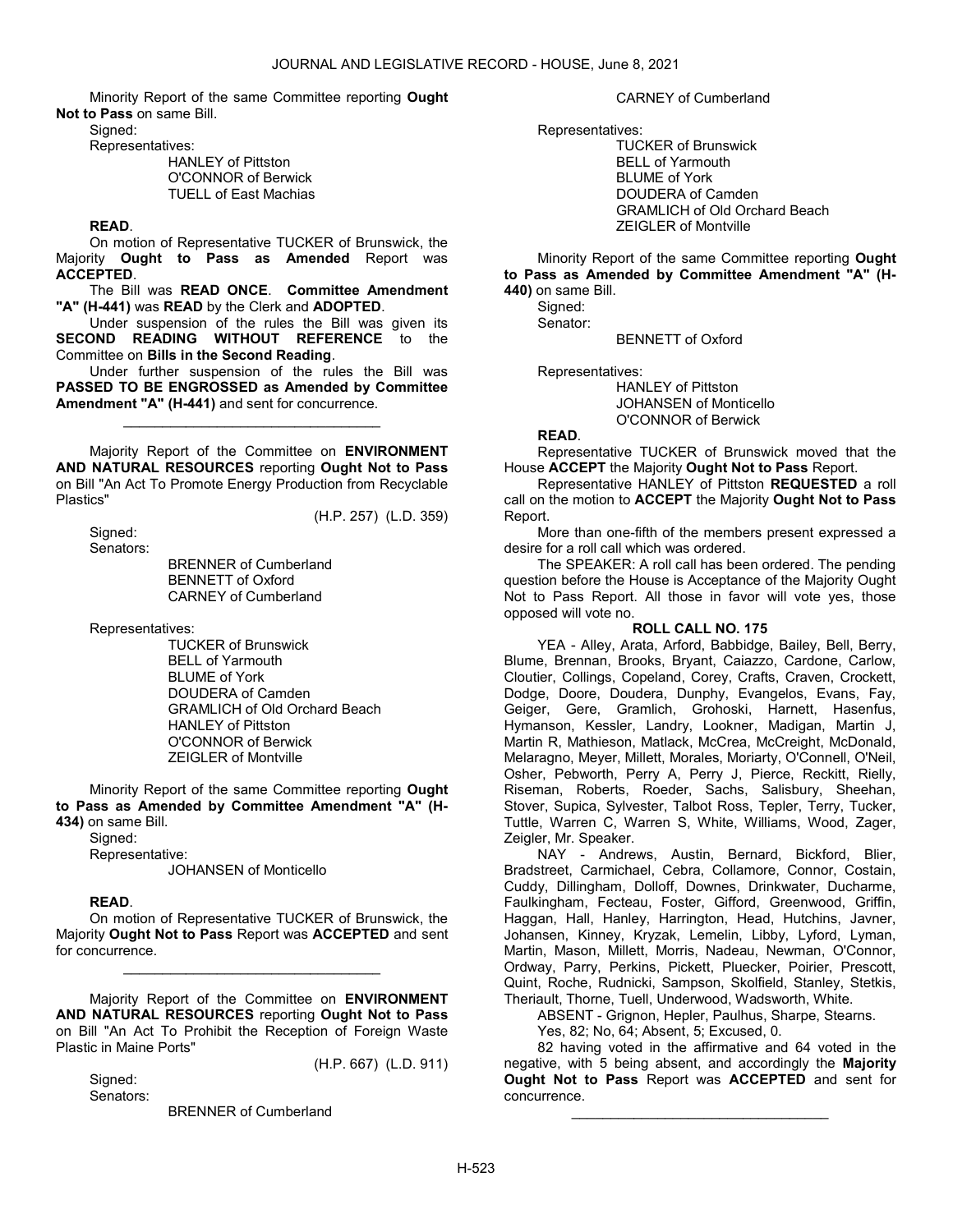Majority Report of the Committee on ENVIRONMENT AND NATURAL RESOURCES reporting Ought to Pass as Amended by Committee Amendment "A" (H-436) on Resolve, To Study and Recommend Improvements to Maine's Dam Safety

(H.P. 1102) (L.D. 1488)

 Signed: Senators:

 BRENNER of Cumberland BENNETT of Oxford CARNEY of Cumberland

Representatives:

 TUCKER of Brunswick BELL of Yarmouth BLUME of York DOUDERA of Camden GRAMLICH of Old Orchard Beach ZEIGLER of Montville

 Minority Report of the same Committee reporting Ought Not to Pass on same Resolve.

Signed:

Representatives:

 HANLEY of Pittston O'CONNOR of Berwick TUELL of East Machias

### READ.

 Representative TUCKER of Brunswick moved that the House ACCEPT the Majority Ought to Pass as Amended Report.

 On motion of Representative DUNPHY of Old Town, TABLED pending the motion of Representative TUCKER of Brunswick to ACCEPT the Majority Ought to Pass as Amended Report and later today assigned.

\_\_\_\_\_\_\_\_\_\_\_\_\_\_\_\_\_\_\_\_\_\_\_\_\_\_\_\_\_\_\_\_\_

 Majority Report of the Committee on ENVIRONMENT AND NATURAL RESOURCES reporting Ought Not to Pass on Bill "An Act To Prevent Increased Heating Fuel, Natural Gas, Gasoline and Diesel Fuel Pricing in Maine by Prohibiting Adoption of Rules Limiting Greenhouse Gas Emissions"

(H.P. 1108) (L.D. 1498)

Signed: Senators:

> BRENNER of Cumberland CARNEY of Cumberland

Representatives:

 TUCKER of Brunswick BELL of Yarmouth BLUME of York DOUDERA of Camden GRAMLICH of Old Orchard Beach ZEIGLER of Montville

 Minority Report of the same Committee reporting Ought to Pass as Amended by Committee Amendment "A" (H-435) on same Bill.

Sianed: Senator:

BENNETT of Oxford

Representatives:

 HANLEY of Pittston JOHANSEN of Monticello O'CONNOR of Berwick TUELL of East Machias

#### READ.

 Representative TUCKER of Brunswick moved that the House ACCEPT the Majority Ought Not to Pass Report.

 Representative HANLEY of Pittston REQUESTED a roll call on the motion to ACCEPT the Majority Ought Not to Pass Report.

 More than one-fifth of the members present expressed a desire for a roll call which was ordered.

 The SPEAKER: The Chair recognizes the Representative from Canaan, Representative Stetkis

Representative STETKIS: Thank you. I'm waiting for the board to catch up, apparently. I was confused, sorry. So, we are talking about 1498, okay. Oh, 1488? Okay. It'll take me a little bit to catch up on that board, thank you.

So, it's been said in this Body by Members over and over and over again that we need to listen to the will of the people. This bill simply says that increasing the cost of heating fuel, natural gas, gasoline, or diesel fuel as it pertains to greenhouse gas emissions by Statute, rule, or regulation needs to come before this Legislature. Increasing the cost of heating the homes of our seniors, forcing them to choose between fuel and food, shouldn't happen at all but, at the very least, they and their elected representatives should have the opportunity to a public hearing.

Increasing the cost of these fuels have such a broad impact that disproportionately affect the poorest of our constituents that in most cases they have no way to make up the difference. As we all know, Social Security, fuel assistance, and food stamps are all federal programs that have had miniscule increases in which here in this Body we have absolutely no control over.

The other thing is a simple business principle is you have to have more money coming in the door than going out. Adding to the cost of diesel fuel adds to the cost of groceries and other necessities. And then today, right now, the electricity that we're using right now to air condition this room, 71% of that electricity on the New England grid is being produced by natural gas. Any increase to natural gas will increase the cost of electricity once again disproportionately negatively affecting those in our communities who can least afford it, making some of them choose between their meds and their electric bills. Outside of the negative impact on Maine's elderly and poor, we also need to consider the negative impact on the Mainers who work in the trucking industry and the loss of those jobs and their income.

These are all very serious and broad impacts on the citizens of our State in which these decisions should have as much input through the public hearing process as possible. It's very difficult to listen to the will of the people if we don't first ensure that the people have a voice in such a vital part of their physical and economic health. By opposing this motion, we can then vote to guarantee that the people will get a voice when it comes to this issue. Thank you, Mr. Speaker, and follow my light.

 The SPEAKER: The Chair recognizes the Representative from Pittston, Representative Hanley.

Representative HANLEY: Thank you, Mr. Speaker. I think there's a good way to illustrate the need of this type of legislation. It was in the 128th, the Energy Committee had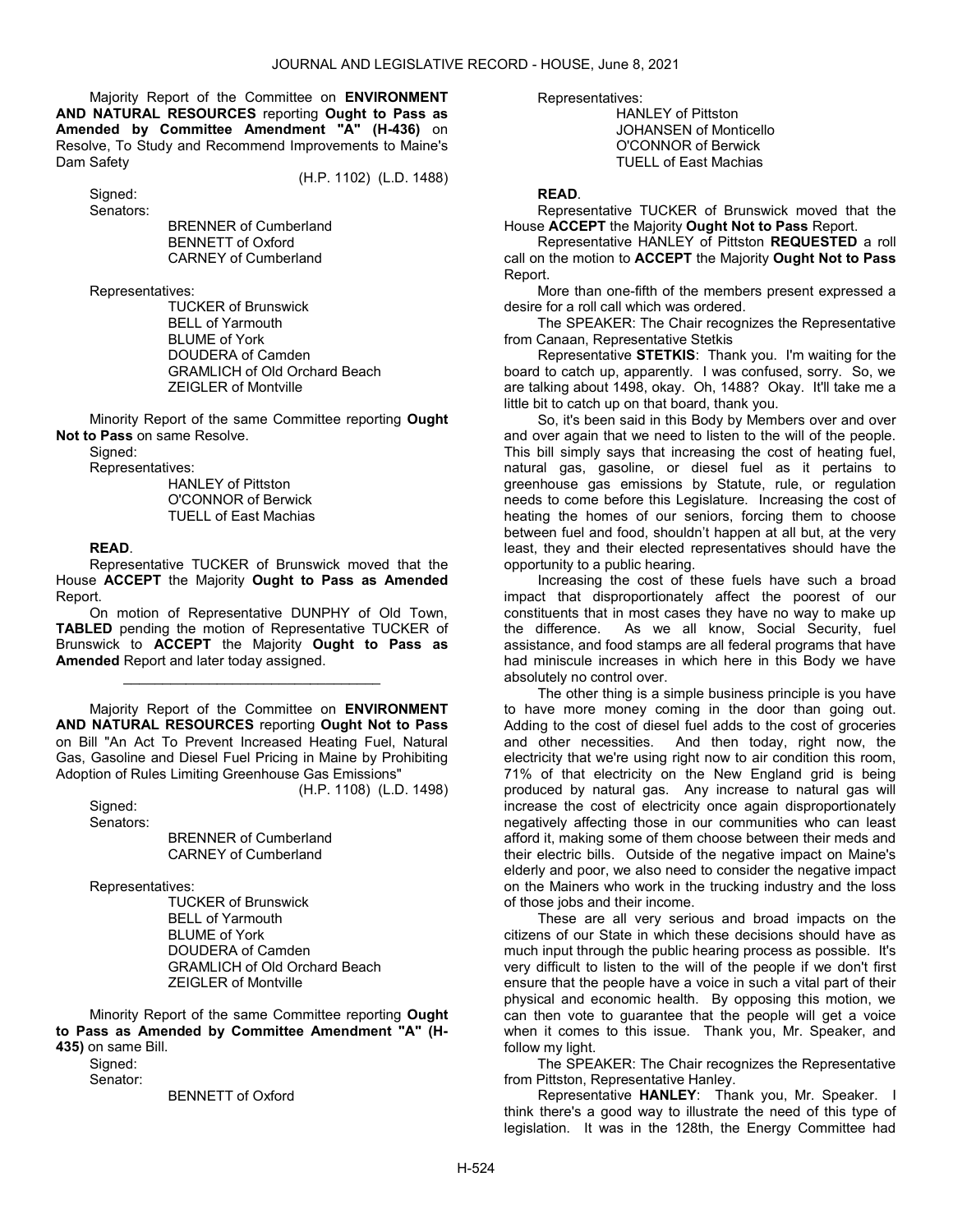before it a bill that would've caused a 40-cent-a-gallon carbon tax. It was soundly defeated in the committee because the people came there and showed that their will was not that. So, that's why this type of taxation necessarily has to come before the Body. We should have a memory for that stuff. Thank you.

 The SPEAKER: A roll call has been ordered. The pending question before the House is Acceptance of the Majority Ought Not to Pass Report. All those in favor will vote yes, those opposed will vote no.

#### ROLL CALL NO. 176

 YEA - Arford, Babbidge, Bailey, Bell, Berry, Blume, Brennan, Brooks, Bryant, Caiazzo, Cardone, Cloutier, Collings, Copeland, Crafts, Craven, Crockett, Cuddy, Dodge, Doore, Doudera, Dunphy, Evangelos, Evans, Fay, Geiger, Gere, Gramlich, Grohoski, Harnett, Hasenfus, Hymanson, Kessler, Landry, Lookner, Madigan, Martin J, Martin R, Mathieson, Matlack, McCrea, McCreight, McDonald, Melaragno, Meyer, Millett, Morales, Moriarty, O'Connell, O'Neil, Osher, Pebworth, Perry A, Perry J, Pierce, Pluecker, Reckitt, Rielly, Riseman, Roberts, Roeder, Sachs, Salisbury, Sheehan, Stover, Supica, Sylvester, Talbot Ross, Tepler, Terry, Tucker, Tuttle, Warren C, Warren S, White, Williams, Wood, Zager, Zeigler, Mr. Speaker.

 NAY - Alley, Andrews, Arata, Austin, Bernard, Bickford, Blier, Bradstreet, Carlow, Carmichael, Cebra, Collamore, Connor, Corey, Costain, Dillingham, Dolloff, Downes, Drinkwater, Ducharme, Faulkingham, Fecteau, Foster, Gifford, Greenwood, Griffin, Haggan, Hall, Hanley, Harrington, Head, Hutchins, Javner, Johansen, Kinney, Kryzak, Lemelin, Libby, Lyford, Lyman, Martin, Mason, Millett, Morris, Nadeau, Newman, O'Connor, Ordway, Parry, Perkins, Pickett, Poirier, Prescott, Quint, Roche, Rudnicki, Sampson, Skolfield, Stanley, Stetkis, Theriault, Thorne, Tuell, Underwood, Wadsworth, White.

 ABSENT - Grignon, Hepler, Paulhus, Sharpe, Stearns. Yes, 80; No, 66; Absent, 5; Excused, 0.

 80 having voted in the affirmative and 66 voted in the negative, with 5 being absent, and accordingly the Majority Ought Not to Pass Report was ACCEPTED and sent for concurrence.

\_\_\_\_\_\_\_\_\_\_\_\_\_\_\_\_\_\_\_\_\_\_\_\_\_\_\_\_\_\_\_\_\_

 Majority Report of the Committee on HEALTH AND HUMAN SERVICES reporting Ought to Pass as Amended by Committee Amendment "A" (H-413) on Resolve, To Establish an Advisory Panel To Study the Implications of Genome-editing Technology for the Citizens of the State (H.P. 1190) (L.D. 1601)

Signed:

Senators:

 CLAXTON of Androscoggin BALDACCI of Penobscot

Representatives:

 MEYER of Eliot CRAVEN of Lewiston MADIGAN of Waterville PERRY of Calais STOVER of Boothbay ZAGER of Portland

 Minority Report of the same Committee reporting Ought Not to Pass on same Resolve. Signed:

Senator:

MOORE of Washington

Representatives:

 CONNOR of Lewiston GRIFFIN of Levant JAVNER of Chester LEMELIN of Chelsea

### READ.

 On motion of Representative MEYER of Eliot, the Majority Ought to Pass as Amended Report was ACCEPTED.

 The Resolve was READ ONCE. Committee Amendment "A" (H-413) was READ by the Clerk and ADOPTED.

 Under suspension of the rules the Resolve was given its SECOND READING WITHOUT REFERENCE to the Committee on Bills in the Second Reading.

 Under further suspension of the rules the Resolve was PASSED TO BE ENGROSSED as Amended by Committee Amendment "A" (H-413) and sent for concurrence.

\_\_\_\_\_\_\_\_\_\_\_\_\_\_\_\_\_\_\_\_\_\_\_\_\_\_\_\_\_\_\_\_\_

 By unanimous consent, all matters having been acted upon were ORDERED SENT FORTHWITH. \_\_\_\_\_\_\_\_\_\_\_\_\_\_\_\_\_\_\_\_\_\_\_\_\_\_\_\_\_\_\_\_\_

 Majority Report of the Committee on HEALTH COVERAGE, INSURANCE AND FINANCIAL SERVICES reporting Ought Not to Pass on Bill "An Act To Increase Transparency of and Lower Health Care Costs"

(H.P. 555) (L.D. 750)

Signed:

Senators:

 SANBORN of Cumberland BRENNER of Cumberland

Representatives:

 TEPLER of Topsham ARFORD of Brunswick BROOKS of Lewiston EVANS of Dover-Foxcroft MATHIESON of Kittery MELARAGNO of Auburn

 Minority Report of the same Committee reporting Ought to Pass as Amended by Committee Amendment "A" (H-421) on same Bill.

Signed:

Senator:

STEWART of Aroostook

Representatives:

 BLIER of Buxton CONNOR of Lewiston MORRIS of Turner QUINT of Hodgdon

#### READ.

 Representative TEPLER of Topsham moved that the House ACCEPT the Majority Ought Not to Pass Report.

 The SPEAKER: The Chair recognizes the Representative from Turner, Representative Morris.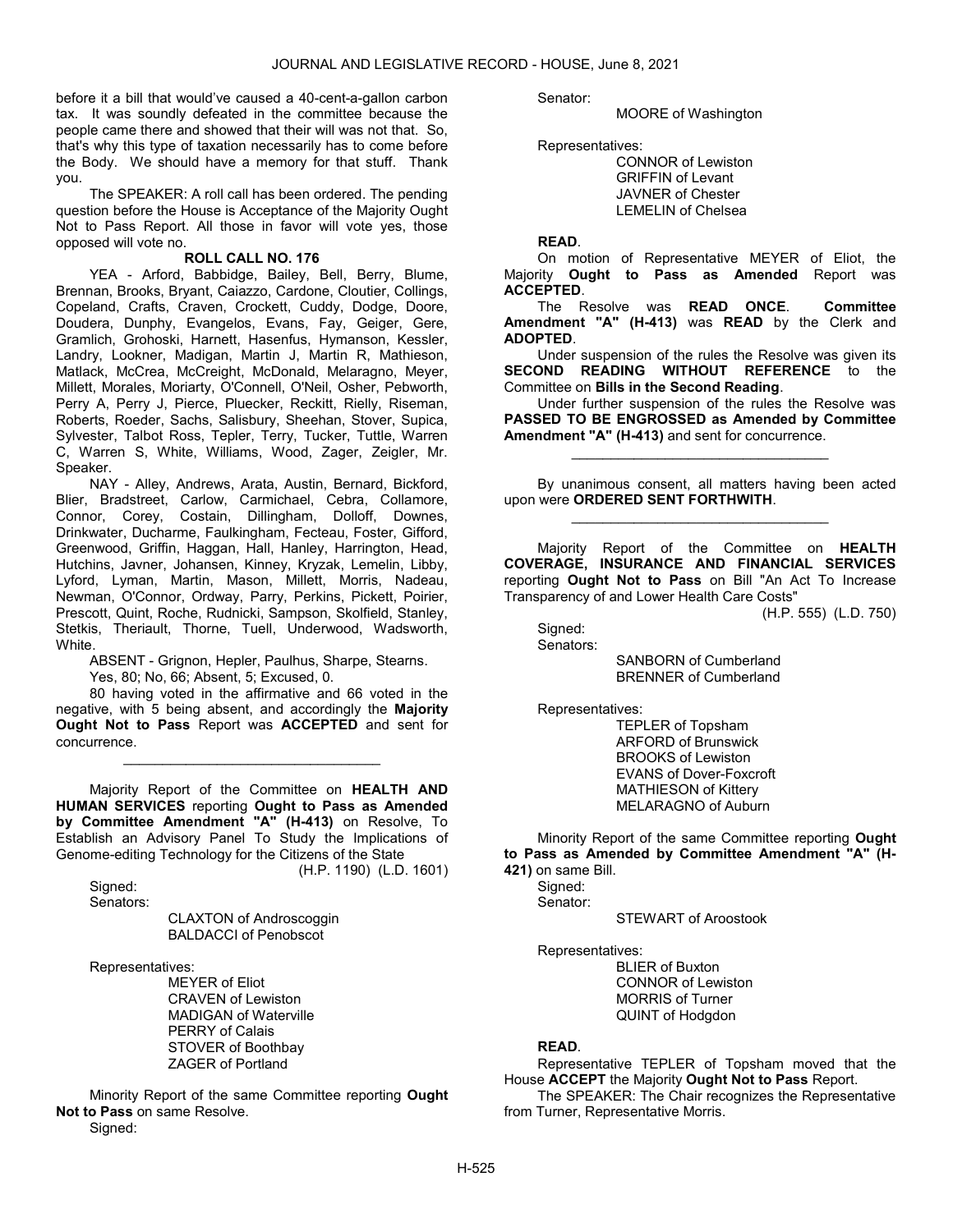Representative MORRIS: Thank you, Mr. Speaker, Ladies and Gentlemen of the House. I rise today in opposition to the pending motion. This bill seeks to make right to shop permanent. While it is true that the right to shop bill has not been widely used, I believe right to shop is good policy.

The way that right to shop works is that if you have a service that you seek and you want to go outside of your insurance company's network, you can shop for that service. And if the service saves the insurance company money, they would be required to give you as an incentive to shop outside the network and saving money to pass on a portion of that savings to you.

What this bill is seeking to do is to make that permanent; lift the sunset, as it were. This bill also expands the right to shop to surgical procedures. And part of the reason for that, Mr. Speaker, is because nonemergency surgeries have significant cost variation. They can range by as much \$12,000. The importance of this is I believe that if we expand it to surgical procedures, there will be a greater chance for more people that will want to shop for these procedures. This bill also requires that insurance companies pass on at least 25% of the savings back to the consumer. Right now, there is no provision as to how much they have to pass on. This bill would require that they pass on at least a quarter of those savings to the consumer when they shop for that service. If you save the insurance company money, you should get a portion of that savings and that should be at least 25% of the savings. So, we certainly would like to see it be more, but I think 25% is a good place to start and I think that's the least insurance companies could do. So, with that, I would request a roll call. Thank you.

The same Representative REQUESTED a roll call on the motion to ACCEPT the Majority Ought Not to Pass Report.

 More than one-fifth of the members present expressed a desire for a roll call which was ordered.

 The SPEAKER: The Chair recognizes the Representative from Topsham, Representative Tepler.

Representative TEPLER: Thank you, Mr. Speaker. Mr. Speaker, this bill doubles down on a policy that's simply not working. The right to shop is something that our committee agreed was a good idea when we first initiated it several years ago. However, we have found that it simply does not lower health care costs. So, doubling down and lifting the sunset on the right to shop seems like a very bad idea and, with all due respect to the Good Representative from Turner, the majority of the committee disagreed that this is good policy.

 The SPEAKER: The Chair recognizes the Representative from Penobscot, Representative Hutchins.

Representative HUTCHINS: Thank you, Mr. Speaker, Ladies and Gentlemen of the House. I have a friend that did a little bit of this shopping. It happened to be about a year ago, but he was looking to have a procedure done that wasn't an emergency and one of the hospitals in Bangor was going, the entire process with his doctor was going to be \$10,000. He went to a different hospital in Bangor, using the same doctor, and did the procedure for \$3500 and the same doctor got the same price. So, the hospital difference was \$6500. It seems to me that it was working. Thank you.

 The SPEAKER: The Chair recognizes the Representative from Topsham, Representative Tepler.

Representative TEPLER: Thank you, Mr. Speaker. And that sort of comparison between hospital costs continues to be permitted under Maine Law.

 The SPEAKER: A roll call has been ordered. The pending question before the House is Acceptance of the Majority Ought Not to Pass Report. All those in favor will vote yes, those opposed will vote no.

## ROLL CALL NO. 177

 YEA - Alley, Arford, Babbidge, Bailey, Bell, Berry, Blume, Brennan, Brooks, Bryant, Caiazzo, Cardone, Cloutier, Collings, Copeland, Crafts, Craven, Crockett, Cuddy, Dodge, Doore, Doudera, Dunphy, Evangelos, Evans, Fay, Geiger, Gere, Gramlich, Grohoski, Harnett, Hasenfus, Hymanson, Kessler, Landry, Lookner, Madigan, Martin J, Martin R, Mathieson, Matlack, McCrea, McCreight, McDonald, Melaragno, Meyer, Millett, Morales, Moriarty, O'Connell, O'Neil, Osher, Pebworth, Perry, Pierce, Pluecker, Reckitt, Rielly, Riseman, Roberts, Roeder, Sachs, Salisbury, Sheehan, Stover, Supica, Sylvester, Talbot Ross, Tepler, Terry, Tucker, Tuttle, Warren C, Warren S, White, Williams, Wood, Zager, Mr. Speaker.

 NAY - Andrews, Arata, Austin, Bernard, Bickford, Blier, Bradstreet, Carlow, Carmichael, Cebra, Collamore, Connor, Corey, Costain, Dillingham, Dolloff, Downes, Drinkwater, Ducharme, Faulkingham, Fecteau, Foster, Gifford, Greenwood, Griffin, Haggan, Hall, Hanley, Harrington, Head, Hutchins, Javner, Johansen, Kinney, Kryzak, Lemelin, Libby, Lyford, Lyman, Martin, Mason, Millett, Morris, Nadeau, Newman, O'Connor, Ordway, Parry, Perkins, Pickett, Poirier, Prescott, Quint, Roche, Rudnicki, Sampson, Skolfield, Stanley, Stetkis, Theriault, Thorne, Tuell, Underwood, Wadsworth, White.

 ABSENT - Grignon, Hepler, Paulhus, Perry, Sharpe, Stearns, Zeigler.

Yes, 79; No, 65; Absent, 7; Excused, 0.

 79 having voted in the affirmative and 65 voted in the negative, with 7 being absent, and accordingly the Majority Ought Not to Pass Report was ACCEPTED and sent for concurrence.

\_\_\_\_\_\_\_\_\_\_\_\_\_\_\_\_\_\_\_\_\_\_\_\_\_\_\_\_\_\_\_\_\_

 Majority Report of the Committee on HEALTH COVERAGE, INSURANCE AND FINANCIAL SERVICES reporting Ought Not to Pass on Bill "An Act To Allow Employers To Shop for Competitive Health Plan Options"

(H.P. 556) (L.D. 751)

 Signed: Senators:

 SANBORN of Cumberland BRENNER of Cumberland

Representatives:

 TEPLER of Topsham ARFORD of Brunswick BROOKS of Lewiston EVANS of Dover-Foxcroft MATHIESON of Kittery MELARAGNO of Auburn

 Minority Report of the same Committee reporting Ought to Pass as Amended by Committee Amendment "A" (H-422) on same Bill.

Signed: Senator:

STEWART of Aroostook

 Representatives: BLIER of Buxton CONNOR of Lewiston MORRIS of Turner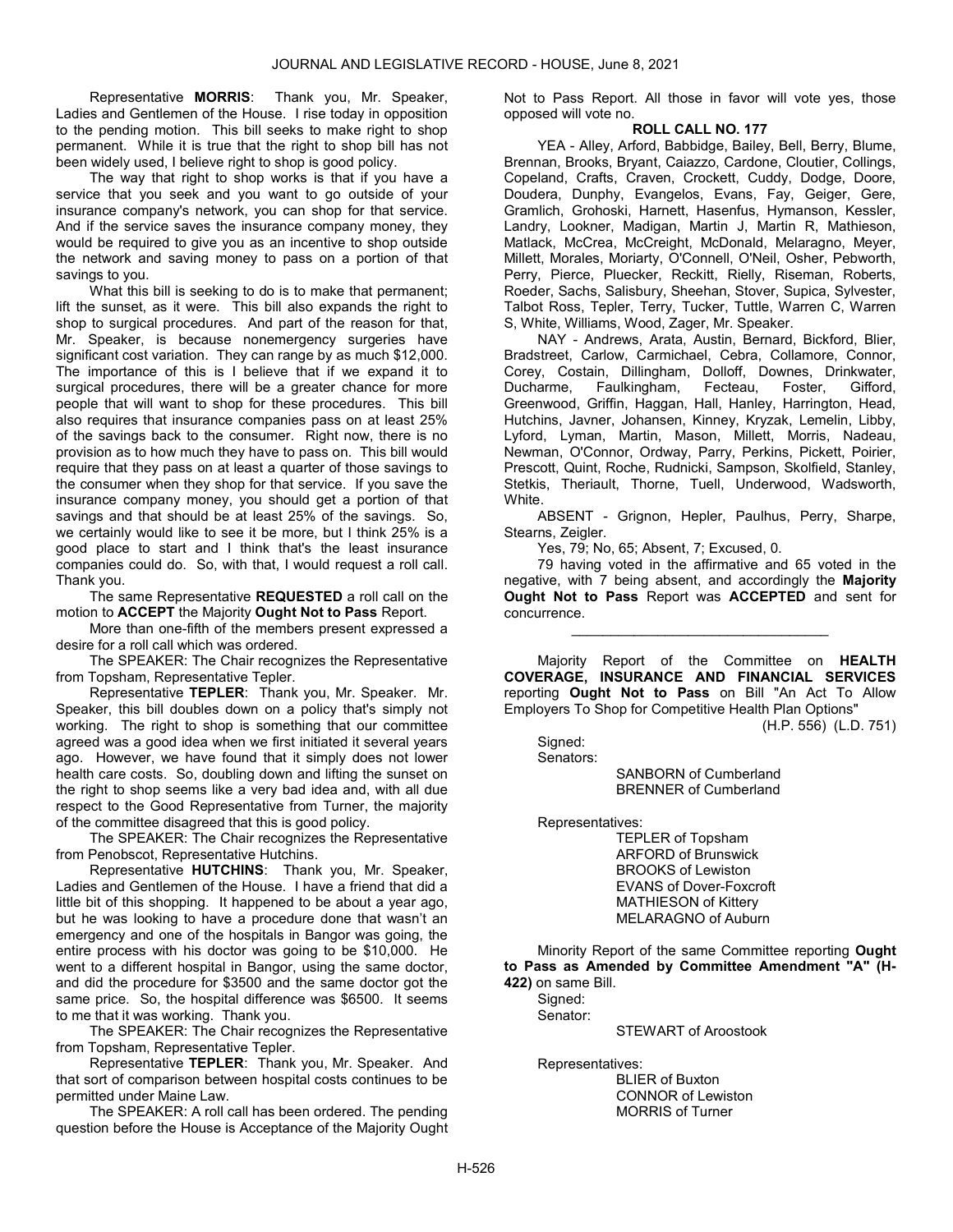#### QUINT of Hodgdon

### READ.

 Representative TEPLER of Topsham moved that the House ACCEPT the Majority Ought Not to Pass Report.

 The SPEAKER: The Chair recognizes the Representative from Turner, Representative Morris.

Representative MORRIS: Thank you, Mr. Speaker. Once again, I rise in opposition to this report as well.

The reason for this bill is because I believe this will help employers that get their insurance through the experience rated to save money when they're shopping for their health insurance plans. This would require insurance companies to pass information that's related to their claims experience such as high-cost claimants and separating out pharmaceutical and medical costs. This is something that insurance companies, when they're the nonincumbent, always ask the incumbent insurer for when they are shopping for plans but never want to transmit because they're not required to by state law. This would require it. And I want to be very clear; this bill does prevent the disclosure of any identity of an individual that is seeking within one of these large group plans from being identified. All information is de-identified and passed from one insurance company to the other. This bill, I believe, will help employers be able to find better plans for their members for their people and I believe it also will help our taxpayers since most of our school districts are experience rated plans. And so, with that, I would ask for a roll call and ask the Body to reject this motion. Thank you.

 Representative MORRIS of Turner REQUESTED a roll call on the motion to ACCEPT the Majority Ought Not to Pass Report.

 More than one-fifth of the members present expressed a desire for a roll call which was ordered.

 The SPEAKER: The Chair recognizes the Representative from Topsham, Representative Tepler.

Representative TEPLER: Thank you, Mr. Speaker. This bill will potentially interfere with some of the work that our committee did in the last year to work with the Bureau of Insurance to create clear choice plans which will allow consumers to be able on the ACA to distinguish between the offerings of insurance companies because the offerings will have to be spelled out and the same. And the problem with permitting this employers shopping for competitive health plan options is it potentially interferes with that clear choice.

 The SPEAKER: A roll call has been ordered. The pending question before the House is Acceptance of the Majority Ought Not to Pass Report, All those in favor will vote yes, those opposed will vote no.

#### ROLL CALL NO. 178

 YEA - Alley, Arford, Babbidge, Bailey, Bell, Berry, Blume, Brennan, Brooks, Bryant, Caiazzo, Cardone, Cloutier, Collings, Copeland, Crafts, Craven, Crockett, Cuddy, Dodge, Doore, Doudera, Dunphy, Evangelos, Evans, Fay, Geiger, Gere, Gramlich, Grohoski, Harnett, Hasenfus, Hymanson, Kessler, Lookner, Madigan, Martin J, Martin R, Mathieson, Matlack, McCrea, McCreight, McDonald, Melaragno, Meyer, Millett, Morales, Moriarty, O'Connell, O'Neil, Osher, Pebworth, Perry, Pierce, Pluecker, Reckitt, Rielly, Riseman, Roberts, Roeder, Sachs, Salisbury, Sheehan, Stover, Supica, Sylvester, Talbot Ross, Tepler, Terry, Tucker, Tuttle, Warren C, Warren S, White, Williams, Wood, Zager, Mr. Speaker.

 NAY - Andrews, Arata, Austin, Bernard, Bickford, Blier, Bradstreet, Carlow, Carmichael, Cebra, Collamore, Connor, Corey, Costain, Dillingham, Dolloff, Downes, Drinkwater, Ducharme, Faulkingham, Fecteau, Foster, Gifford, Greenwood, Griffin, Haggan, Hall, Hanley, Harrington, Head, Hutchins, Javner, Johansen, Kinney, Kryzak, Landry, Lemelin, Libby, Lyford, Lyman, Martin, Mason, Millett, Morris, Nadeau, Newman, O'Connor, Ordway, Parry, Perkins, Pickett, Poirier, Prescott, Quint, Roche, Rudnicki, Sampson, Skolfield, Stanley, Stetkis, Theriault, Thorne, Tuell, Underwood, Wadsworth, White.

 ABSENT - Grignon, Hepler, Paulhus, Perry, Sharpe, Stearns, Zeigler.

Yes, 78; No, 66; Absent, 7; Excused, 0.

 78 having voted in the affirmative and 66 voted in the negative, with 7 being absent, and accordingly the Majority Ought Not to Pass Report was ACCEPTED and sent for concurrence.

\_\_\_\_\_\_\_\_\_\_\_\_\_\_\_\_\_\_\_\_\_\_\_\_\_\_\_\_\_\_\_\_\_

 Majority Report of the Committee on TRANSPORTATION reporting Ought to Pass as Amended by Committee Amendment "A" (H-414) on Bill "An Act To Amend the Transportation Laws"

(H.P. 811) (L.D. 1133)

 Signed: Senators:

 DIAMOND of Cumberland FARRIN of Somerset

Representatives:

 MARTIN of Sinclair BRYANT of Windham CEBRA of Naples MARTIN of Greene PARRY of Arundel PERKINS of Oakland WHITE of Mars Hill

 Minority Report of the same Committee reporting Ought to Pass as Amended by Committee Amendment "B" (H-415) on same Bill.

Signed:

Senator:

CHIPMAN of Cumberland

Representatives:

 O'CONNELL of Brewer WHITE of Waterville WILLIAMS of Bar Harbor

#### READ.

 On motion of Representative MARTIN of Sinclair, the Majority Ought to Pass as Amended Report was ACCEPTED.

 The Bill was READ ONCE. Committee Amendment "A" (H-414) was READ by the Clerk and ADOPTED.

 Under suspension of the rules the Bill was given its SECOND READING WITHOUT REFERENCE to the Committee on Bills in the Second Reading.

 Under further suspension of the rules the Bill was PASSED TO BE ENGROSSED as Amended by Committee Amendment "A" (H-414) and sent for concurrence.

\_\_\_\_\_\_\_\_\_\_\_\_\_\_\_\_\_\_\_\_\_\_\_\_\_\_\_\_\_\_\_\_\_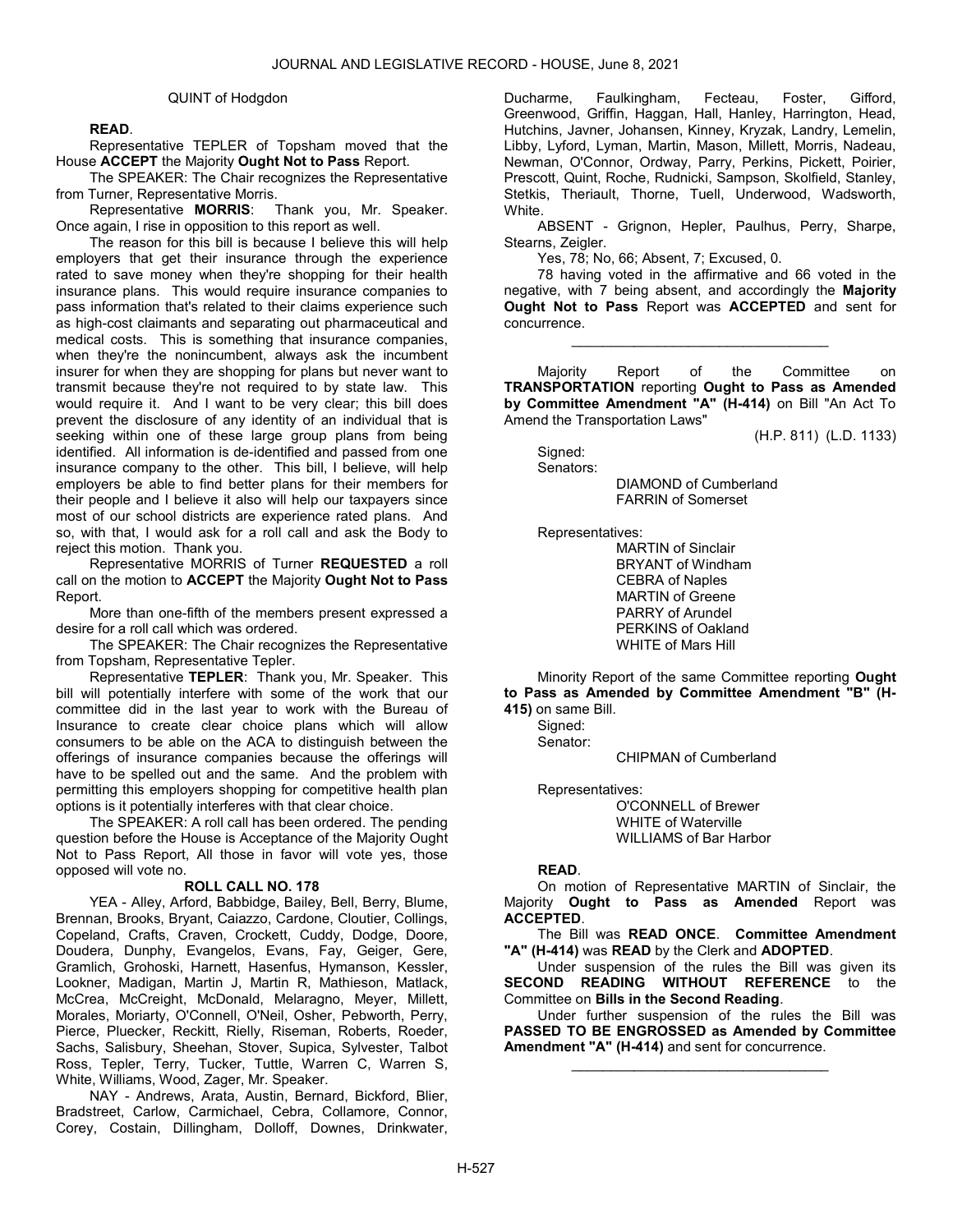Majority Report of the Committee on VETERANS AND LEGAL AFFAIRS reporting Ought Not to Pass on Bill "An Act To Address Funding for Maine Clean Elections"

(H.P. 685) (L.D. 929)

 Signed: Senators:

 LUCHINI of Hancock HICKMAN of Kennebec

Representatives:

 CAIAZZO of Scarborough COREY of Windham McCREIGHT of Harpswell RIELLY of Westbrook SUPICA of Bangor TUTTLE of Sanford WOOD of Portland

 Minority Report of the same Committee reporting Ought to Pass as Amended by Committee Amendment "A" (H-419) on same Bill.

 Signed: Senator:

FARRIN of Somerset

Representatives:

 DOLLOFF of Milton Township HARRINGTON of Sanford KINNEY of Knox

### READ.

 Representative CAIAZZO of Scarborough moved that the House ACCEPT the Majority Ought Not to Pass Report.

 Representative KINNEY of Knox REQUESTED a roll call on the motion to ACCEPT the Majority Ought Not to Pass Report.

 More than one-fifth of the members present expressed a desire for a roll call which was ordered.

 The SPEAKER: The Chair recognizes the Representative from Dixfield, Representative Pickett.

Representative PICKETT: Thank you, Mr. Speaker, Ladies and Gentlemen of the House. I have run on Maine clean elections for the four terms that I have been here, or the one I'm finishing now, and when I first ran, I ran under the old rules where it was one-third of the amount of money we get now. As we know now in the Maine clean elections, we get three times what it was when we were running in 2014 for the 127th. And I brought a bill forth in the 128th when the amount was supplemented and moved to three times the amount of money. And the reason I did that, first and foremost it was to provide tax relief by eliminating the additional funding allowed to the clean elections candidates resulting from the passage of the 215 Chapter 1.

Secondly, the money that I got in the terms afterwards, in the 128th when I ran, when it was three times, I purposely ran, I was able to run my election on the same amount of money, basically, that I'd run my first election and I returned the rest of it. And when I returned that, that money went back into the clean elections funds; it didn't back into the clean election funds, it went directly back to the Maine taxpayers in the General Fund. I really don't believe this is a Democrat or a Republican issue. I think it's a win for our friends and neighbors. I was able to run my election, I believe, an election that was run, I had plenty of money to do that with, and I think that we should revert back to where we were, so, I would ask you to follow my light and vote against the pending motion. Thank you, Mr. Speaker.

 The SPEAKER: The Chair recognizes the Representative from Vassalboro, Representative Bradstreet.

Representative BRADSTREET: Thank you, Mr. Speaker, Ladies and Gentlemen of the House. I also rise in opposition to the pending motion. This is the bill that I sponsored and my testimony here is pretty close to what I had before the committee. At first, I'd like to point out that the bill is agnostic as to the legitimacy or ethicacy of clean elections. It merely deals with what I believe are spending levels that are too high.

The subject came to my attention when I noticed repetitive and ubiquitous political ads this past election season and thought, now, this is not a good way to spend the hardearned monies of Maine taxpayers. And after discussing it with several people in the community, they agreed. So, I sponsored the bill. This merely rolls back the available dollars to the 2016 levels. Currently, the amounts available for candidates running for clean election money approaches \$20,000 for a House seat and \$80,000 for a Senate seat. The amounts are adjusted every election season according to the CPI. Don't we all agree that too much money is being spent on Maine elections? This bill offers one method whereby we can address that overspending. We should never let government spending be placed on automatic. It's not a wise way to spend taxpayer dollars. The prevailing mantra has become; if the money is there, they will spend it. That's a disservice to the people who eventually pick up the tab.

The amendment of the bill is a fiscal note. It would reduce spending \$380,000 in the first year and approximately \$280,000 in the years after that. And I ask you, Mr. Speaker, where else can you get the State hundreds of thousands of dollars in savings and really do no harm. There will still be plenty of money left for clean election candidates. I urge you to vote against the pending motion. Thank you, Mr. Speaker.

 The SPEAKER: The Chair recognizes the Representative from East Machias, Representative Tuell.

Representative TUELL: Thank you, Mr. Speaker. Several years ago when I first decided to run, I ran clean, I have total respect and admiration for the clean elections process. I think it does, indeed, allow many folks into this arena that would not otherwise get into it. It's a great thing and it was started for great reasons. And like many great things that go on a while, people tend to build on and build on, and they get away from the central reasons they were put forward and we get a little off course. I say that because I think it is absurd that you could spend \$15,000 to run for House in Washington County, or 50 or 60 or even more thousand, to run for Senate in Washington County. Now, granted, Washington County is a great big place, but it has always struck me as odd that you could spend all of that money, public money, to run for office and yet we're getting paid a fraction of that. And I know a lot of people down home feel the same way, that people don't have as much a problem with you using public funds as they do why would you ever need all that money, why would ever need it all. And even when I have leveled up over the years, I still get the same question of the point why would you ever need that much. And, truth be told, I've given a lot back over the years, I've given money back and done so thankfully, but I think in rural areas that money, you've got to ask yourself why would you ever need that and is the system out of whack and I think we do need to go back to the roots of the system, as the Representative from Dixfield and the Representative from Vassalboro have said, and I will be following their light and I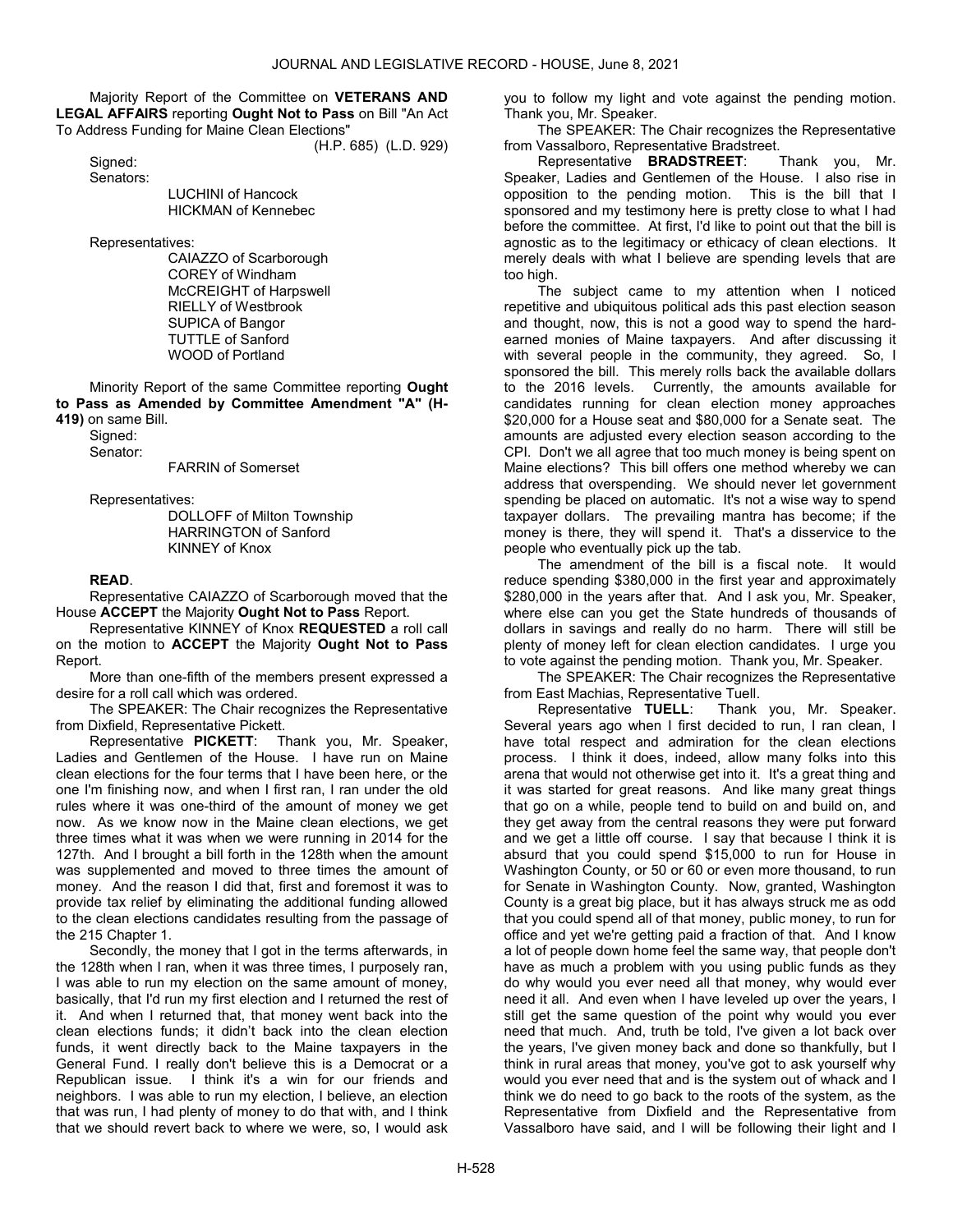would encourage you to do the same on this. Thank you, Mr. Speaker.

 The SPEAKER: The Chair recognizes the Representative from Scarborough, Representative Caiazzo.

Representative CAIAZZO: Thank you, Mr. Speaker. Mr. Speaker, in deference to my Good Colleagues across the aisle, I just want to make sure that we're clear about what this bill does. All this bill does is reset the funding levels retroactively back to 2015.

To address the question of needing to use that much money, many of us have run on clean elections, many of us have given money back that we all know you don't immediately qualify for the full \$15,900, it's a staged process depending on the support that you get from your local community. You don't have to accept all of that money up front and certainly when you're in a position where you don't need it, we return it back at the end. So, I think this is important to keep in mind the purpose of clean elections, which is to make sure that citizen legislators have the opportunity to compete with the big corporation interests, public/private funding. This is a system that's worked, we've proven that it works, and all this does is keep the current system that we have, indexing for the consumer price index. Thank you.

 The SPEAKER: A roll call has been ordered. The pending question before the House is Acceptance of the Majority Ought Not to Pass Report. All those in favor will vote yes, those opposed will vote no.

#### ROLL CALL NO. 179

 YEA - Alley, Arford, Babbidge, Bailey, Bell, Berry, Blume, Brennan, Brooks, Bryant, Caiazzo, Cardone, Cloutier, Collings, Copeland, Corey, Crafts, Craven, Crockett, Cuddy, Dodge, Doore, Doudera, Dunphy, Evangelos, Evans, Fay, Geiger, Gere, Gramlich, Harnett, Hasenfus, Hymanson, Kessler, Landry, Lookner, Madigan, Martin J, Martin R, Mathieson, Matlack, McCrea, McCreight, McDonald, Melaragno, Meyer, Millett, Morales, Moriarty, O'Connell, O'Neil, Osher, Pebworth, Perry, Pierce, Pluecker, Reckitt, Rielly, Riseman, Roberts, Roeder, Sachs, Salisbury, Sheehan, Stover, Supica, Sylvester, Talbot Ross, Tepler, Terry, Tucker, Tuttle, Warren C, Warren S, White, Williams, Wood, Zager, Mr. Speaker.

 NAY - Andrews, Arata, Austin, Bernard, Bickford, Blier, Bradstreet, Carlow, Carmichael, Cebra, Collamore, Connor, Costain, Dillingham, Dolloff, Downes, Drinkwater, Ducharme, Faulkingham, Fecteau, Foster, Gifford, Greenwood, Griffin, Haggan, Hall, Hanley, Harrington, Head, Hutchins, Javner, Johansen, Kinney, Kryzak, Lemelin, Libby, Lyford, Lyman, Martin, Mason, Millett, Morris, Nadeau, Newman, O'Connor, Ordway, Parry, Perkins, Pickett, Poirier, Prescott, Quint, Roche, Rudnicki, Sampson, Skolfield, Stanley, Stetkis, Theriault, Thorne, Tuell, Underwood, Wadsworth, White.

 ABSENT - Grignon, Grohoski, Hepler, Paulhus, Perry, Sharpe, Stearns, Zeigler.

Yes, 79; No, 64; Absent, 8; Excused, 0.

 79 having voted in the affirmative and 64 voted in the negative, with 8 being absent, and accordingly the Majority Ought Not to Pass Report was ACCEPTED and sent for concurrence.

\_\_\_\_\_\_\_\_\_\_\_\_\_\_\_\_\_\_\_\_\_\_\_\_\_\_\_\_\_\_\_\_\_

 Six Members of the Committee on EDUCATION AND CULTURAL AFFAIRS report in Report "A" Ought to Pass as Amended by Committee Amendment "A" (H-429) on Bill "An Act To Maximize Service to Students by Adopting Conditional Allowances for Participation by Families of School Board Members in School Activities"

 Signed: Senator:

RAFFERTY of York

Representatives:

 BRENNAN of Portland CROCKETT of Portland DODGE of Belfast McCREA of Fort Fairfield SALISBURY of Westbrook

 Five Members of the same Committee report in Report "B" Ought to Pass as Amended by Committee Amendment "B" (H-430) on same Bill.

 Signed: Senator:

WOODSOME of York

Representatives:

 LYMAN of Livermore Falls MILLETT of Cape Elizabeth ROCHE of Wells SAMPSON of Alfred

 One Member of the same Committee reports in Report "C" Ought Not to Pass on same Bill.

 Signed: Representative: STEARNS of Guilford

### READ.

 Representative BRENNAN of Portland moved that the House ACCEPT Report "A" Ought to Pass as Amended.

 Representative BABBIDGE of Kennebunk REQUESTED a roll call on the motion to ACCEPT Report "A" Ought to Pass as Amended.

 More than one-fifth of the members present expressed a desire for a roll call which was ordered.

 The SPEAKER: The Chair recognizes the Representative from Kennebunk, Representative Babbidge.

Representative BABBIDGE: Thank you, Mr. Speaker. Mr. Speaker, Ladies and Gentlemen of the House, I rise in opposition to the present motion because it does not solve the unnecessary discrimination enshrined in current Maine law.

Current law says that school board members may not work in the school district, they may not have a full-time position, a part-time position, a stipended coach or mentoring position or even be a volunteer. As an advocate of conflict-ofinterest laws, I understand and support those restrictions. But Maine State law, unlike the laws of many other states, extends all of these prohibitions to the board member's spouse. So, a spouse cannot have a full-time position, cannot draw a salary. That's appropriate. We have conflict-of-interest laws to make sure that people don't benefit financially, significantly, at least, personally or that their company benefits.

But to deny a person the right to be a student council advisor or a cross-country coach because of who they are married to is discriminatory, in my eyes. In my town, a position on the school board is demanding and under great scrutiny. I have a friend, a former Member of this Body, a long-time coach of his children, whose wife was elected to the school board, to soon become chair of the school board. When she was criticized for violating state law, her husband, then aware, resigned his coaching position. When she came to realize her

(H.P. 975) (L.D. 1323)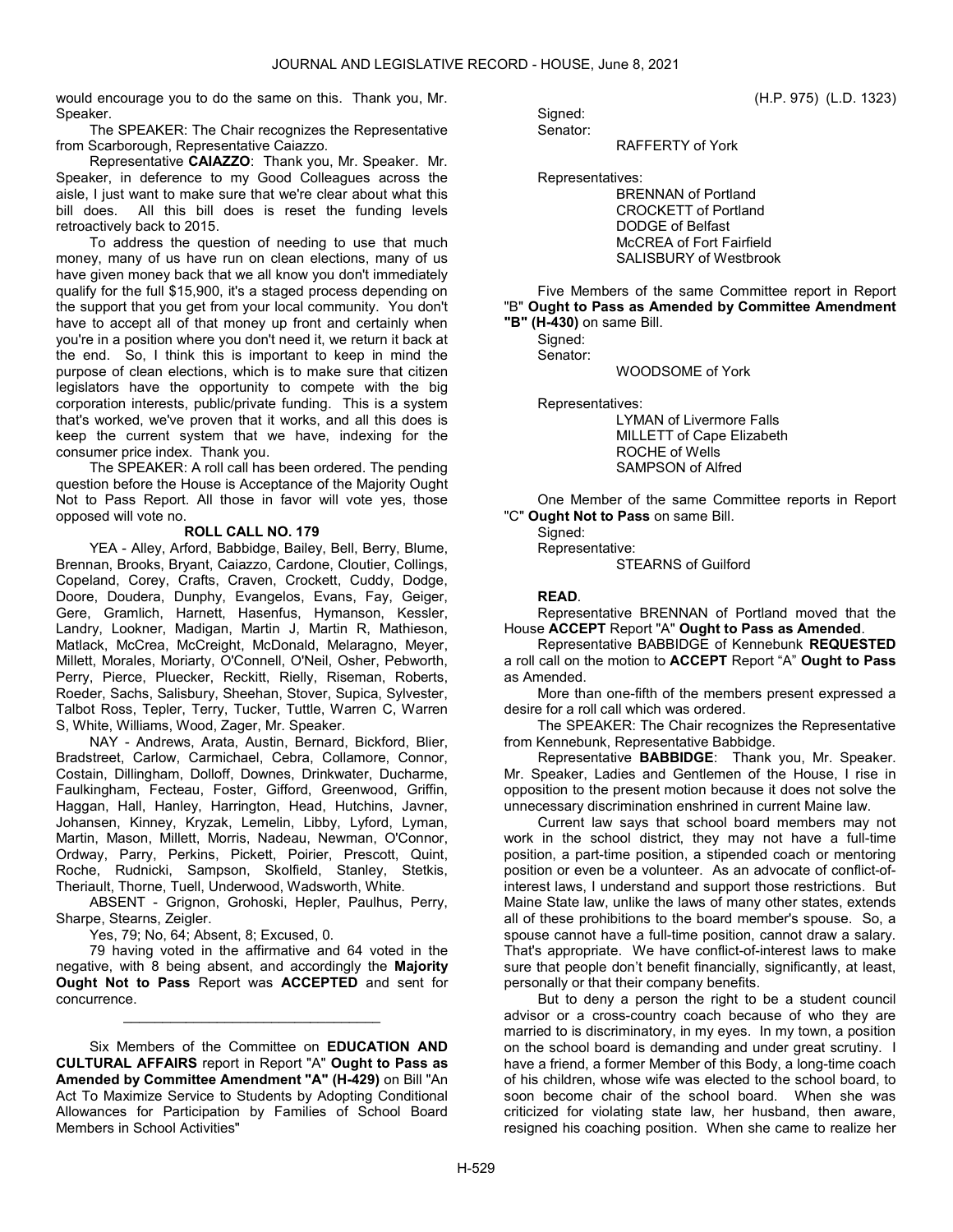public service denied both her husband and her oldest son from accepting after-school stipended positions to follow their passion and coach her own children, she sacrificed for the family and resigned from the board.

My town lost a great school board member because of what I feel is a well-intended but too strict state law. The motion before us does not correct this discrimination which is based on a relationship. Current Maine State law prohibits a school board spouse from becoming the superintendent or assistant superintendent, a building principal or assistant principal, a team leader, a department chair, any kind of teacher, a bus driver or a lunch service employee, but it also prevents her from becoming part of what is so important in any town, and that's the co-curricular activities. These positions do not have salaries, just small stipends.

Why stipend them at all? Why not just volunteer? Because stipends, at least in my experience, have been small payments that allows a person that dedicates a gigantic amount of time to a certain endeavor to be able to give that to a spouse or benefit the family in some small way as an expression or sacrifice based on the amount of time away from loved ones to pursue that passion or pursue that public service. But a stipend has one other important element to it. A stipended contract establishes an employer-employee relationship which obligates the signee to then adhere to school rules. That means the superintendent then has leverage over that person, which, frankly, is not true in the case of a volunteer.

I will vote against the motion not because the committee did not discuss it and give it good time and I appreciate all the efforts of the committee on this, but the resulting motion before us does not correct current law. It continues to punish families for a spouse's public service. It leaves in place a marriage penalty, a prohibition based upon a relationship that has a marriage certificate. It calls for a conflict of interest on nepotism enforcement where mitigations are possible to avoid it through recusal and contractual agreement. Number five, most states whose school board conflict of interest laws which I have examined do not have spousal prohibitions in Statute. Six, it doesn't help schools to fill low-level stipended positions. Seven, it doesn't allow merit to be considered in whether or not a person should get a job. And, finally, the state law prohibits what is in the best interests of students.

If there are four candidates for a position, one of them happens to be the spouse of a board member and that person loves kids, is qualified and willing to give the time and is far superior to the other candidates, because of state law, that superintendent cannot hire that board member's spouse to benefit the kids of the district. For these reasons, I will be voting against the current motion. Thank you very much, Mr. Speaker.

 The SPEAKER: The Chair recognizes the Representative from Arundel, Representative Parry.

Representative PARRY: Thank you, Mr. Speaker. I rise also in opposition to the pending motion and I want to agree with my good friend from Kennebunk. As a matter of fact, the person he's talking to is my first opponent. And he's a great coach, his wife had done a great job on the school board, as I understand, and it's awful hard in a lot of these communities to get people to coach and to serve on some of these unpaid boards and I think it's really important that we allow this to happen. So, I'll be voting against the pending motion and voting for a subsequent plan. Thank you.

 The SPEAKER: The Chair recognizes the Representative from Portland, Representative Brennan.

Representative BRENNAN: Thank you, Mr. Speaker, Men and Women of the House. I truly appreciate the comments that were made by the Good Representative from Kennebunk. The committee spent quite a bit of time on this issue and quite a bit of time looking at some of the issues that would be raised by this bill. And I do believe that the pending motion that is before the House is the most prudent and appropriate course of action. It would allow people that do have spouses on school boards to volunteer, but it would continue the prohibition against stipends. And let me explain to you why that's important. This was a testimony from the Maine School Board Association. This bill will substantially erode the long standing school board conflict of interest law, impair public comment in the integrity of school officials and lead to intractable private and public disputes. It not only sets the stage for conflicts of public interest but creates the appearance of conflicts, which is just as damaging to the public trust.

Those are pretty strong words. That's a pretty strong analysis. But they go on further to say it would be most problematic when board spouses are hired for positions where they are paid stipends for their work, regardless of the amount. These are often high-profile roles in the community such as a football/basketball coaches or theater directors. The performance of coaches and their hiring and firing can be very controversial in a community, without question could lead to claims of preferential treatment if their spouse is on the school board.

Again, we'd be setting up situations that would almost inherently lead to conflict of interest. I worked in a city in Maine, not in Portland, where a member of a family served on the city council, another member of the family served in a highranking position within the city government. That person was fired. And for the next year, that city was divided because of the firing of one family member while another family member served on the city council.

The SPEAKER: The Member will defer. The Chair would recognize the Representative from Knox, Representative Kinney, and inquires as to why she rises.

Representative KINNEY: Point of Order. Thank you, Mr. Speaker. I would just like to have the Representative please address through you rather than --

 On POINT OF ORDER, Representative KINNEY of Knox asked the Chair to remind Representative BRENNAN of Portland to address the Speaker and not turn to the rest of the House.

 The SPEAKER: The Chair would remind the member to address his comments through the Chair.

 The Chair reminded Representative BRENNAN of Portland to address his comments toward the Speaker.

The SPEAKER: The member may proceed.

Representative BRENNAN: Thank you, Mr. Speaker. So, this bill would again lead to potential conflict of interest, it would lead to charges of conflict of interest, and I believe the most prudent course and the best course for the Legislature at this point is to make sure that we allow school boards to do the job that they are elected to do and not have communities be engaged in conflicts that at this point do not occur. Thank you very much.

 The SPEAKER: The Chair recognizes the Representative from Wells, Representative Roche.

Representative ROCHE: Thank you, Mr. Speaker. I rise today in opposition to this. I thought I was going to vote for it because I thought it was at least a little bit of a win. But what we have to understand is, I'm a football coach, it is a highly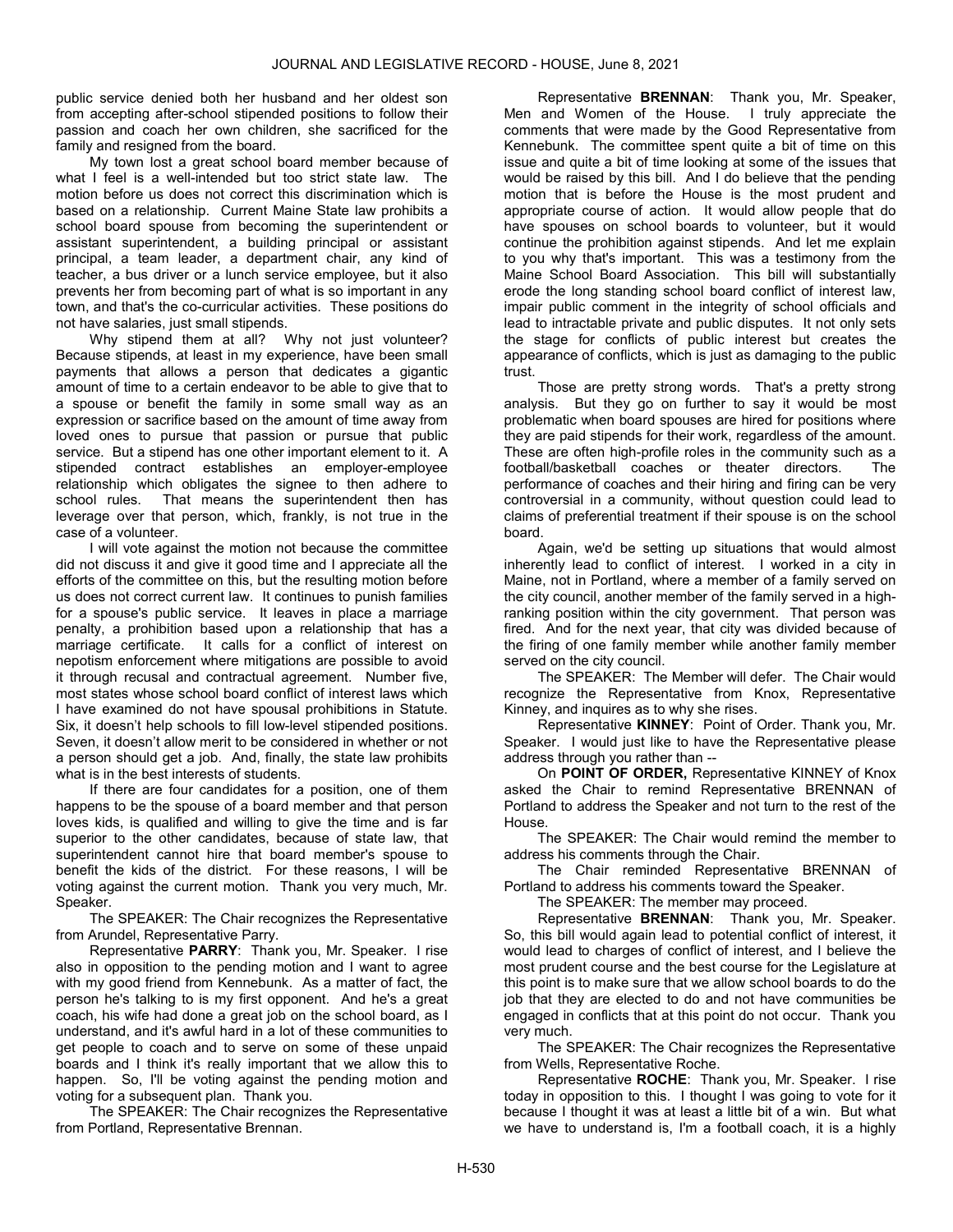volatile position at times, but at the lower levels, there is no competition for these positions. If you want to find a junior high football coach, a junior high basketball coach, you've got to search like crazy. And when you eliminate one little group of people from those jobs, it becomes harder and harder for schools to find these people to do these jobs. I was familiar with the Representative from Kennebunk's situation over there, and that's a great coach that lost his job. We are short on these people in schools and this bill is a big mistake. We really need to approve this. Thank you.

 The SPEAKER: A roll call has been ordered. The pending question before the House is Acceptance of Report "A" Ought to Pass as Amended. All those in favor will vote yes, those opposed will vote no.

### ROLL CALL NO. 180

 YEA - Bell, Berry, Blume, Brennan, Brooks, Bryant, Caiazzo, Cardone, Cloutier, Crafts, Craven, Crockett, Dodge, Doore, Dunphy, Evans, Fay, Geiger, Gere, Gramlich, Hymanson, Kessler, Lookner, Martin, Mathieson, Matlack, McCrea, McCreight, McDonald, Melaragno, Meyer, Morales, Perry, Pierce, Pluecker, Rielly, Roberts, Roeder, Sachs, Salisbury, Sheehan, Stover, Supica, Talbot Ross, Tepler, Tucker, Zager, Mr. Speaker.

 NAY - Alley, Andrews, Arata, Arford, Austin, Babbidge, Bailey, Bernard, Bickford, Blier, Bradstreet, Carlow, Carmichael, Cebra, Collamore, Collings, Connor, Copeland, Corey, Costain, Cuddy, Dillingham, Dolloff, Doudera, Downes, Drinkwater, Ducharme, Evangelos, Faulkingham, Fecteau, Foster, Gifford, Greenwood, Griffin, Haggan, Hall, Hanley, Harnett, Harrington, Hasenfus, Head, Hutchins, Javner, Johansen, Kinney, Kryzak, Landry, Lemelin, Libby, Lyford, Lyman, Madigan, Martin R, Martin T, Mason, Millett H, Millett R, Moriarty, Morris, Nadeau, Newman, O'Connell, O'Connor, O'Neil, Ordway, Osher, Parry, Pebworth, Perkins, Pickett, Poirier, Prescott, Quint, Reckitt, Riseman, Roche, Rudnicki, Sampson, Skolfield, Stanley, Stetkis, Terry, Theriault, Thorne, Tuell, Tuttle, Underwood, Wadsworth, Warren C, Warren S, White B, White D, Williams, Wood.

 ABSENT - Grignon, Grohoski, Hepler, Paulhus, Perry, Sharpe, Stearns, Sylvester, Zeigler.

Yes, 48; No, 94; Absent, 9; Excused, 0.

 48 having voted in the affirmative and 94 voted in the negative, with 9 being absent, and accordingly Report "A" Ought to Pass as Amended was NOT ACCEPTED.

 Subsequently, on motion of Representative BRENNAN of Portland, Report "B" Ought to Pass as Amended was ACCEPTED.

 The Bill was READ ONCE. Committee Amendment "B" (H-430) was READ by the Clerk and ADOPTED. The Bill was assigned for SECOND READING.

 Under suspension of the rules the Bill was PASSED TO BE ENGROSSED as Amended by Committee Amendment "B" (H-430) and sent for concurrence.

\_\_\_\_\_\_\_\_\_\_\_\_\_\_\_\_\_\_\_\_\_\_\_\_\_\_\_\_\_\_\_\_\_

 Six Members of the Committee on CRIMINAL JUSTICE AND PUBLIC SAFETY report in Report "A" Ought to Pass as Amended by Committee Amendment "A" (H-428) on Bill "An Act To Provide Funds for Community-based Substance Use Disorder Treatment and Recovery Services and To Reduce by Half the Funding for the Maine Drug Enforcement Agency"

(H.P. 954) (L.D. 1298)

Signed:

Representatives:

 WARREN of Hallowell LOOKNER of Portland MORALES of South Portland PLUECKER of Warren RECKITT of South Portland SHARPE of Durham

 Six Members of the same Committee report in Report "B" Ought Not to Pass on same Bill.

 Signed: Senators:

 DESCHAMBAULT of York CYRWAY of Kennebec LAWRENCE of York

Representatives:

 COSTAIN of Plymouth NEWMAN of Belgrade PICKETT of Dixfield

#### READ.

 On motion of Representative WARREN of Hallowell, TABLED pending ACCEPTANCE of Either Report and Later today assigned.

\_\_\_\_\_\_\_\_\_\_\_\_\_\_\_\_\_\_\_\_\_\_\_\_\_\_\_\_\_\_\_\_\_

 By unanimous consent, all matters having been acted upon were ORDERED SENT FORTHWITH. \_\_\_\_\_\_\_\_\_\_\_\_\_\_\_\_\_\_\_\_\_\_\_\_\_\_\_\_\_\_\_\_\_

 The following items were taken up out of order by unanimous consent:

#### UNFINISHED BUSINESS

 The following matters, in the consideration of which the House was engaged at the time of adjournment yesterday, had preference in the Orders of the Day and continued with such preference until disposed of as provided by House Rule 502.

SENATE DIVIDED REPORT - Majority (8) Ought to Pass as Amended by Committee Amendment "A" (S-73) - Minority (5) Ought Not to Pass - Committee on LABOR AND HOUSING on Bill "An Act To Establish a Conditional Presumption of Compensability for Certain Employees in Cases of Impairment from Hypertension or Heart Disease"

(S.P. 228) (L.D. 575) - In Senate, Majority OUGHT TO PASS AS AMENDED Report READ and ACCEPTED and the Bill PASSED TO BE ENGROSSED AS AMENDED BY COMMITTEE AMENDMENT "A" (S-73).

TABLED - June 2, 2021 (Till Later Today) by Representative DUNPHY of Old Town.

PENDING - Motion of Representative SYLVESTER of Portland to ACCEPT the Majority OUGHT TO PASS AS AMENDED Report.

 Representative BRADSTREET of Vassalboro REQUESTED a roll call on the motion to ACCEPT the Majority Ought to Pass as Amended Report.

 More than one-fifth of the members present expressed a desire for a roll call which was ordered.

 The SPEAKER: The Chair recognizes the Representative from Vassalboro, Representative Bradstreet.

Representative BRADSTREET: Thank you, Mr. Speaker and Ladies and Gentlemen of the House. I urge you to look at the amendment, which is a fiscal note, and the notes that are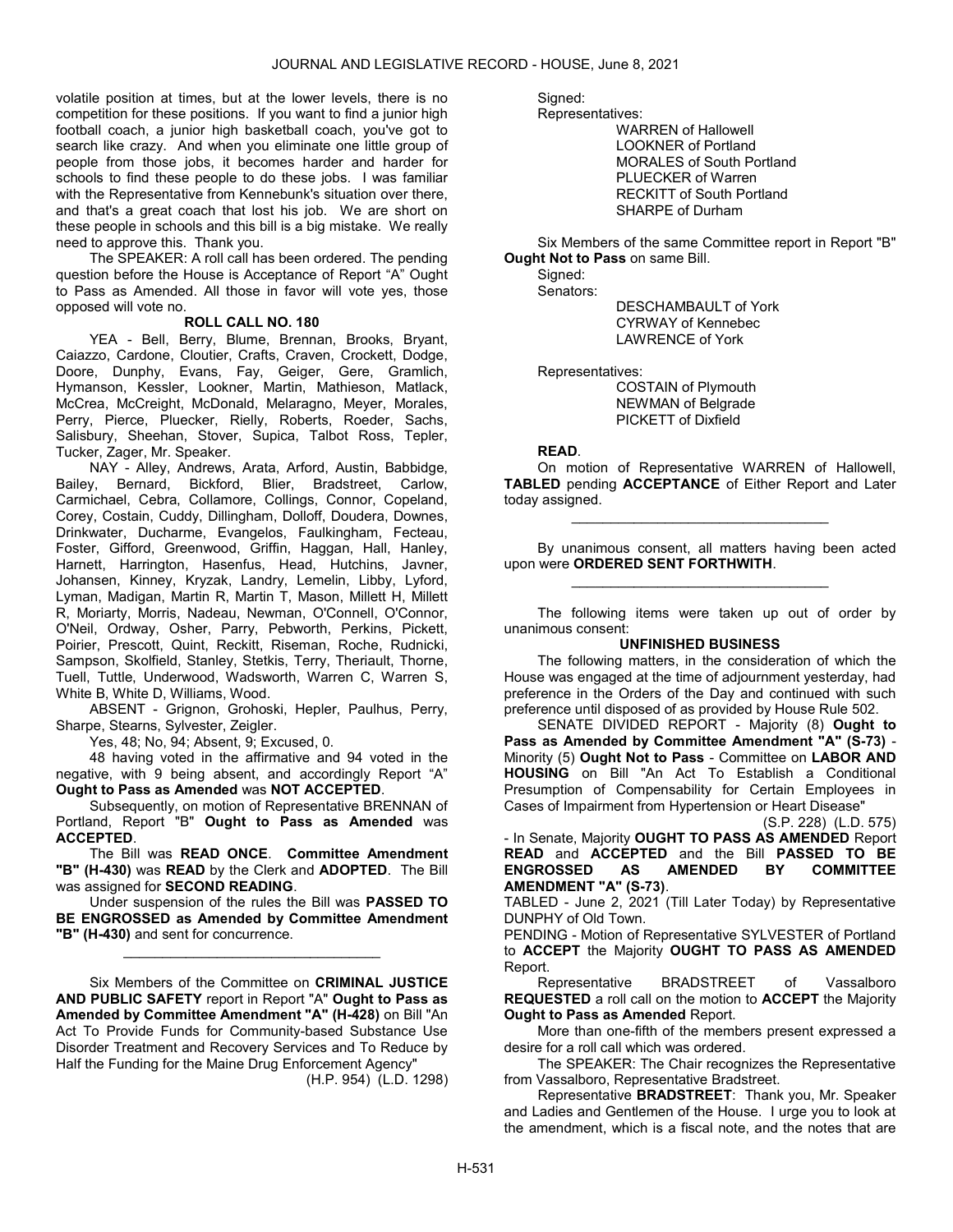attached to the dollar figures which are not specific but I think it will give you a good picture of what's happening here. This is a bill which will impose a significant statewide cost on Maine counties and this underscores the significance of established conditional presumption of compensability in any health issue where the burden of proof is shifted onto the employer regardless of whether there are other health situations which may have been caused by any other number of factors. It asks the employer to prove a negative, which can be almost impossible to do. This will result in costly legal defenses, increase the number of claims and significantly raise Worker's Compensation rates. It also will, in all probability create, a mandate on our counties. And, again, once again, I urge you to look at the notes under the fiscal note of the amendment before you cast your vote and I urge you to vote no on the pending motion. Thank you, Mr. Speaker.

 The SPEAKER: The Chair recognizes the Representative from York, Representative Hymanson.

Representative HYMANSON: Thank you, Mr. Speaker, Colleagues. I am going to vote against this motion. People who work in correctional settings are under a lot of stress. They work many hours, they work shifts which are unhealthy, and I feel for that stress. But hypertension is a very common disorder and if we say that being a corrections officer or even, as the bill says, working in some capacity for even a limited amount of time in the corrections field, produces the hypertension, I don't think medically that can be justified. I looked through the medical literature that I could find, there's an article in the Journal of Hypertension from 2008 that talks about a correlation but correlation, meaning being a corrections officer and having hypertension, does not mean causation. The two things can run together and not one caused it. So, what this is saying is that being in the corrections field causes hypertension and therefore should be a presumption. The rebuttable part is also an issue. I used to do work in the courts around issues of causality for medical reasons and it was my word against some other expert, very hard to prove one or the other if there's no real proof that something causes it. So, I think, as much as I feel for the corrections officers and their workload with stress and I think this is wrongminded and I will be voting it down. Thank you.

 The SPEAKER: The Chair recognizes the Representative from Winterport, Representative Cuddy.

Representative CUDDY: Thank you, Mr. Speaker. Mr. Speaker, I rise in support of the Majority Ought to Pass as Amended Report. There are, in Worker's Compensation cases, there's always somebody trying to prove something. The question in this bill is who has to prove what. Where does the burden of proof lie, Mr. Speaker? We know that corrections officers suffer at a much higher rate from hypertension than other employees and do you believe that the burden of proof should be on the employee or the employer. Is the insurance company going to be the one fighting for the claim or against the claim?

I will always support the people who work for a living and if they work in a condition that I, myself, don't think I could handle, somebody like a corrections officer? construction for a living. What these folks do in corrections is much harder than what I do. They deal with stressors that I can't imagine. The notion that this could cause hypertension in someone makes total sense to me. The idea that I'm going to make that person fight for their Worker's Compensation when this goes this way, against the presumption, that the presumption is against them, is not something I can stomach. By voting for this, I am hoping that this Body will agree with the

employee and take the side of the people who do the work for a living. Thank you, Mr. Speaker.

 The SPEAKER: A roll call has been ordered. The pending question before the House is Acceptance of the Majority Ought to Pass as Amended Report. All those in favor will vote yes, those opposed will vote no.

### ROLL CALL NO. 181

 YEA - Alley, Arford, Babbidge, Bailey, Bell, Berry, Blume, Brennan, Brooks, Bryant, Caiazzo, Cardone, Cloutier, Collings, Copeland, Crafts, Craven, Crockett, Cuddy, Dodge, Doore, Doudera, Dunphy, Evangelos, Evans, Fay, Geiger, Gere, Gramlich, Grohoski, Harnett, Harrington, Hasenfus, Hepler, Kessler, Landry, Lookner, Madigan, Martin J, Martin R, Mathieson, Matlack, McCrea, McCreight, McDonald, Melaragno, Meyer, Millett, Morales, O'Connell, O'Neil, Osher, Pebworth, Perry, Pierce, Pluecker, Reckitt, Rielly, Riseman, Roberts, Roeder, Sachs, Salisbury, Sheehan, Skolfield, Stover, Supica, Sylvester, Talbot Ross, Tepler, Terry, Tucker, Tuttle, Warren C, Warren S, White, Williams, Wood, Zager, Mr. Speaker.

 NAY - Andrews, Arata, Austin, Bernard, Bickford, Blier, Bradstreet, Carlow, Carmichael, Collamore, Connor, Corey, Costain, Dillingham, Dolloff, Downes, Drinkwater, Ducharme, Faulkingham, Fecteau, Foster, Gifford, Greenwood, Griffin, Haggan, Hall, Hanley, Head, Hutchins, Hymanson, Javner, Johansen, Kinney, Kryzak, Lemelin, Libby, Lyford, Lyman, Martin, Mason, Millett, Moriarty, Morris, Nadeau, Newman, O'Connor, Ordway, Parry, Perkins, Perry, Pickett, Poirier, Prescott, Quint, Rudnicki, Sampson, Stanley, Stearns, Stetkis, Thorne, Tuell, Underwood, Wadsworth, White.

 ABSENT - Cebra, Grignon, Paulhus, Roche, Sharpe, Theriault, Zeigler.

Yes, 80; No, 64; Absent, 7; Excused, 0.

 80 having voted in the affirmative and 64 voted in the negative, with 7 being absent, and accordingly the Majority Ought to Pass as Amended Report was ACCEPTED.

 The Bill was READ ONCE. Committee Amendment "A" (S-73) was READ by the Clerk and ADOPTED.

 Under suspension of the rules the Bill was given its SECOND READING WITHOUT REFERENCE to the Committee on Bills in the Second Reading.

 Under further suspension of the rules the Bill was PASSED TO BE ENGROSSED as Amended by Committee Amendment "A" (S-73) in concurrence.

\_\_\_\_\_\_\_\_\_\_\_\_\_\_\_\_\_\_\_\_\_\_\_\_\_\_\_\_\_\_\_\_\_

SENATE DIVIDED REPORT - Majority (8) Ought to Pass Minority (5) Ought Not to Pass - Committee on LABOR AND HOUSING on Resolve, Directing the Maine Public Employees Retirement System To Convene a Working Group To Investigate Public Pension Options

(S.P. 366) (L.D. 1105) -In Senate, Majority OUGHT TO PASS Report READ and ACCEPTED and the Resolve PASSED TO BE ENGROSSED. TABLED - June 2, 2021 (Till Later Today) by Representative DILLINGHAM of Oxford.

PENDING - Motion of Representative SYLVESTER of Portland to ACCEPT the Majority OUGHT TO PASS Report.

 Subsequently, the Majority Ought to Pass Report was ACCEPTED.

The Resolve was READ ONCE.

 Under suspension of the rules the Resolve was given its SECOND READING WITHOUT REFERENCE to the Committee on Bills in the Second Reading.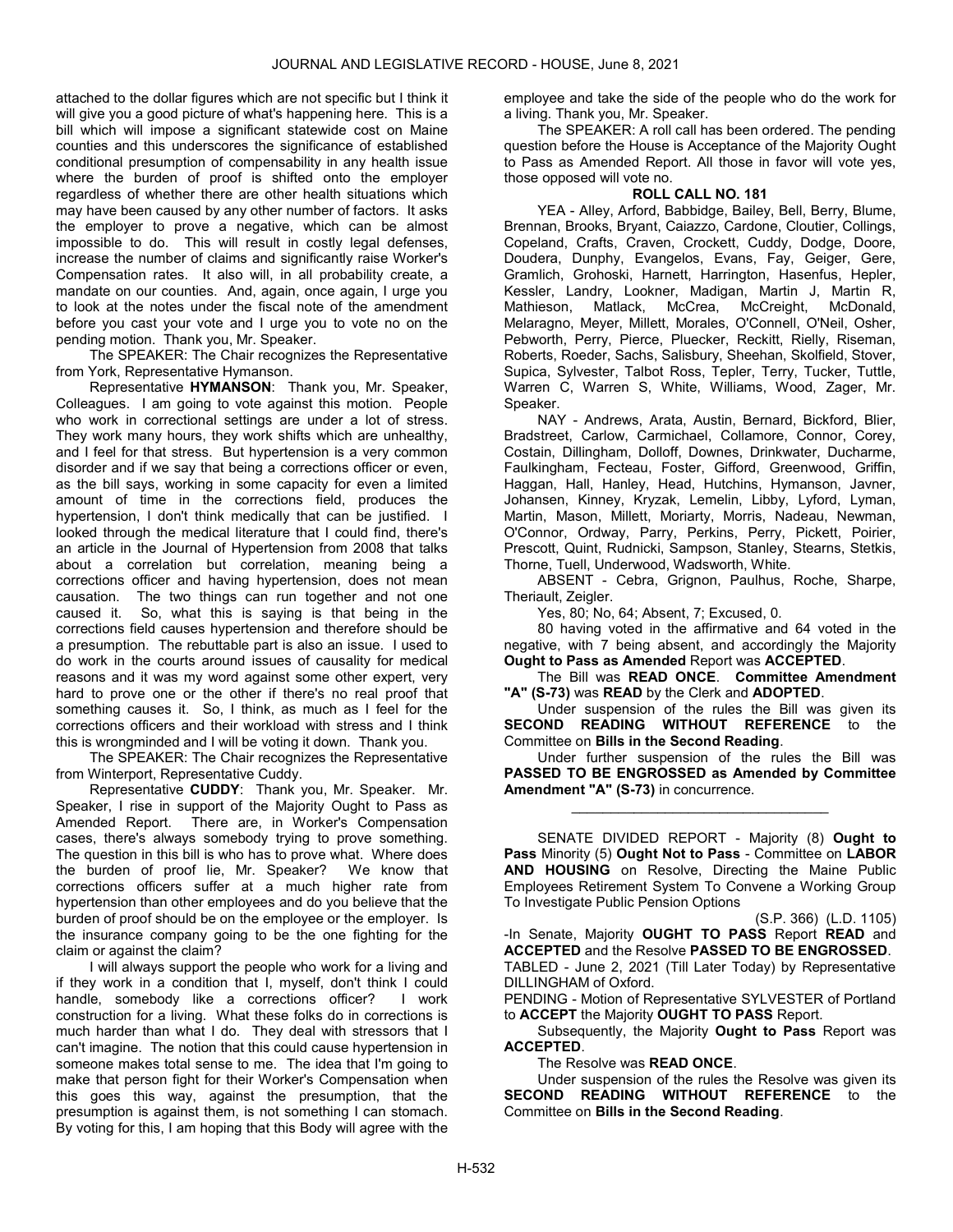Representative STEARNS of Guilford PRESENTED House Amendment "A" (H-339) which was READ by the Clerk.

 The SPEAKER: The Chair recognizes the Representative from Guilford, Representative Stearns.

Representative STEARNS: Thank you, Mr. Speaker. This amendment simply adds the Maine Association of Retirees to the list of working groups.

 Representative DUNPHY of Old Town REQUESTED a roll call on the motion to ADOPT House Amendment "A" (H-339).

 More than one-fifth of the members present expressed a desire for a roll call which was ordered.

 The SPEAKER: The Chair recognizes the Representative from Portland, Representative Sylvester.

Representative SYLVESTER: Thank you, Mr. Speaker. This is a working group that had been formed 10 or 11 years ago. It's a group of present-day employers and present-day employees. The bill that is imagined coming out of this is prospective moving forward and so, unfortunately, the relief for those state workers and public workers who are already retired would come at the federal level. It's in the hundreds of millions of dollars to look at going retrospectively. And so, the working group should be kept as present-day employers, present-day employer groups and present-day employees. Thank you, Mr. Speaker.

 The SPEAKER: A roll call has been ordered. The pending question before the House is Adoption of House Amendment "A" (H-339). All those in favor will vote yes, those opposed will vote no.

### ROLL CALL NO. 182

 YEA - Arata, Austin, Bernard, Bickford, Blier, Bradstreet, Carlow, Carmichael, Cloutier, Collamore, Connor, Corey, Costain, Dillingham, Dolloff, Downes, Drinkwater, Ducharme, Fecteau, Foster, Gifford, Greenwood, Griffin, Haggan, Hall, Hanley, Harrington, Head, Hutchins, Javner, Johansen, Kinney, Kryzak, Landry, Lemelin, Libby, Lyford, Lyman, Martin, Mason, Millett, Morris, Nadeau, Newman, O'Connor, Ordway, Parry, Perkins, Perry, Pickett, Poirier, Prescott, Quint, Rudnicki, Sampson, Skolfield, Stanley, Stearns, Stetkis, Thorne, Tuell, Underwood, Wadsworth, White.

 NAY - Alley, Andrews, Arford, Babbidge, Bailey, Bell, Berry, Blume, Brennan, Brooks, Bryant, Caiazzo, Cardone, Collings, Copeland, Crafts, Craven, Crockett, Cuddy, Dodge, Doore, Doudera, Dunphy, Evangelos, Evans, Fay, Geiger, Gere, Gramlich, Grohoski, Harnett, Hasenfus, Hepler, Hymanson, Kessler, Lookner, Madigan, Martin J, Martin R, Mathieson, Matlack, McCrea, McCreight, McDonald, Melaragno, Meyer, Millett, Morales, Moriarty, O'Connell, O'Neil, Osher, Pebworth, Perry, Pierce, Pluecker, Reckitt, Rielly, Riseman, Roberts, Roeder, Sachs, Salisbury, Sheehan, Stover, Supica, Sylvester, Talbot Ross, Tepler, Terry, Tucker, Tuttle, Warren C, Warren S, White, Williams, Wood, Zager, Mr. Speaker.

 ABSENT - Cebra, Faulkingham, Grignon, Paulhus, Roche, Sharpe, Theriault, Zeigler.

Yes, 64; No, 79; Absent, 8; Excused, 0.

 64 having voted in the affirmative and 79 voted in the negative, with 8 being absent, and accordingly House Amendment "A" (H-339) was NOT ADOPTED.

 Subsequently, the Resolve was PASSED TO BE ENGROSSED in concurrence. \_\_\_\_\_\_\_\_\_\_\_\_\_\_\_\_\_\_\_\_\_\_\_\_\_\_\_\_\_\_\_\_\_

 HOUSE DIVIDED REPORT - Majority (9) Ought Not to Pass - Minority (4) Ought to Pass - Committee on CRIMINAL JUSTICE AND PUBLIC SAFETY on Bill "An Act To Amend the Definition of 'Machine Gun' To Include Bump Stock Devices"

(H.P. 722) (L.D. 976)

TABLED - June 2, 2021 (Till Later Today) by Representative DUNPHY of Old Town.

PENDING - Motion of Representative WARREN of Hallowell to ACCEPT the Majority OUGHT NOT TO PASS Report.

 The SPEAKER: The Chair recognizes the Representative from Camden, Representative Doudera.

Representative DOUDERA: Thank you, Mr. Speaker. Mr. Speaker, Ladies and Gentlemen of the House, a bump stock is a plastic device that increases a semiautomatic firearms rate of firing, possibly to a rate nearly equal to that of an automatic weapon. It does this by harnessing the gun's recoil to allow the gun to pump out bullets faster. A bump stock is one of a number of firearm accessories that enhance the rate of firing.

There's no legitimate purpose for a bump stock, binary trigger, trigger crank or similar rate of firearm enhancement accessory. Bump stocks and the like are not used for hunting, they're not used for target practice, they're not used for selfdefense or home defense. What bump stocks and their ilk are used for are mass killings. A bump stock device was used in the December 2018 mass shooting in Las Vegas which killed 58 people and injured more than 500. The Las Vegas mass shooter had 13 rifles outfitted with bump stocks. He used them to fire 1,049 rounds.

Following that mass shooting, the deadliest in American history, President Trump banned the use of bump stock devices by directing the Bureau of ATF to clarify that bump stocks fall within the definition of machinegun under federal law. This rule went in effect in March 2019.

The law before you does the same thing. LD 976 amends the definition of machinegun to include a weapon to which a bump stock device is affixed. If passed, it will cause Maine law to conform to the federal regulation. Why is this important? In March, a panel of the U.S. Sixth Circuit Court of Appeals rejected the legality of the 2018 rule change by federal regulators that reclassified bump stocks as illegal machineguns. This means that regulation is on shaky ground. There's no legitimate purpose to owning a bump stock or other type of firearm accessory that enhances the rate of firing. With the turmoil on this issue on the federal level, let's take action here in Maine. I ask you to follow my light and vote no on the Ought Not to Pass. Thank you.

 Subsequently, the Majority Ought Not to Pass Report was ACCEPTED.

 On motion of Representative BABBIDGE of Kennebunk, the House RECONSIDERED its action whereby the Majority Ought Not to Pass Report was ACCEPTED.

 Representative DOUDERA of Camden REQUESTED a roll call on the motion to ACCEPT the Majority Ought Not to Pass Report.

 More than one-fifth of the members present expressed a desire for a roll call which was ordered.

 The SPEAKER: The Chair recognizes the Representative from Dixfield, Representative Pickett.

Representative PICKETT: Thank you, Mr. Speaker, Ladies and Gentlemen of the House. This motion before us Ought Not to Pass, I rise in support of that because the legislation that we are looking at is duplicative, unneeded and is already covered under federal law.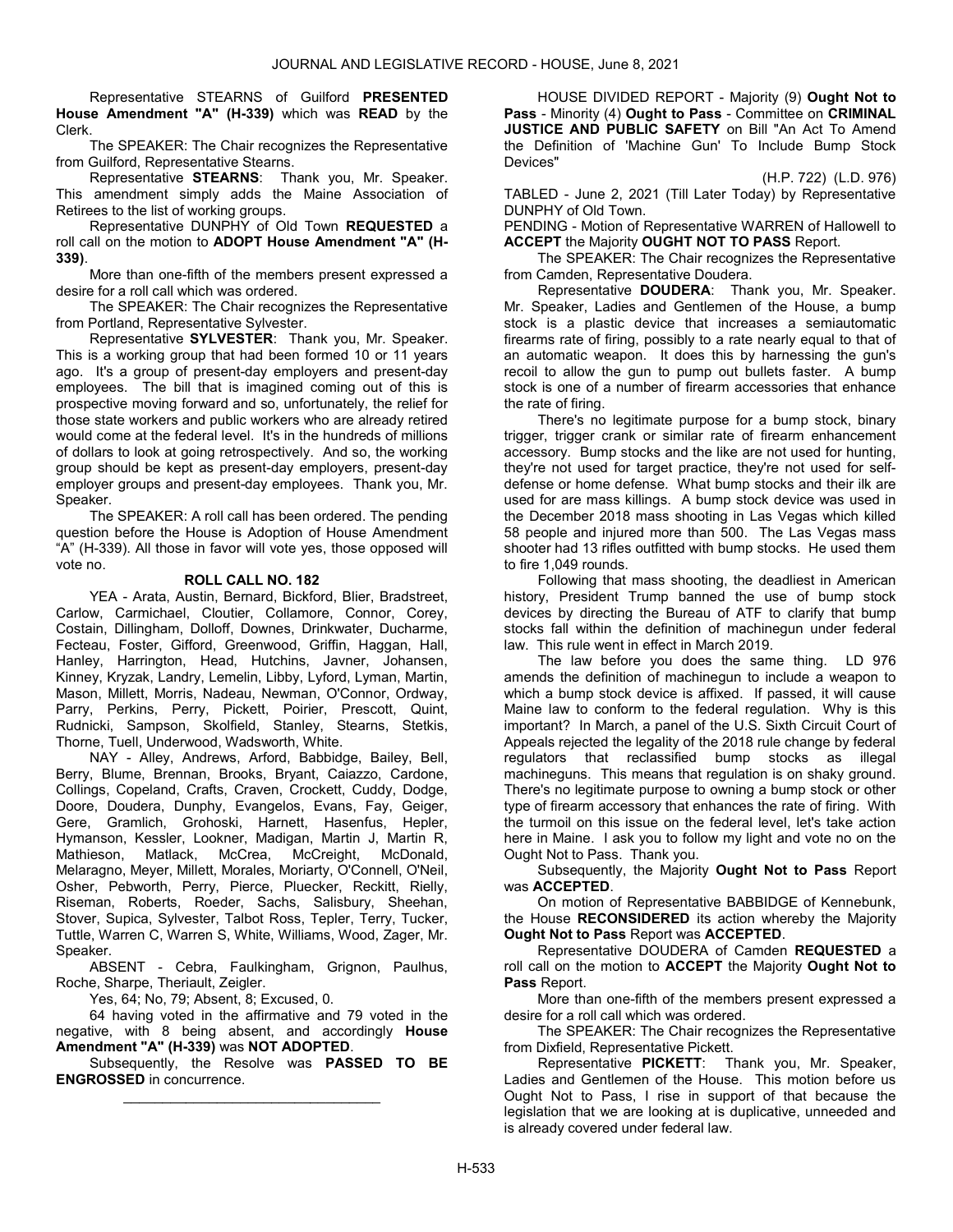In 2018, the Department of Justice, through regulation, classified bump stock type devices as machineguns under the National Firearms Act and regulated accordingly. So, this is unneeded, it's already taken care of by federal law, it's an unneeded bill. Please follow my light and vote for the pending motion.

 The SPEAKER: A roll call has been ordered. The pending question before the House is Acceptance of the Majority Ought Not to Pass Report. All those in favor will vote yes, those opposed will vote no.

### ROLL CALL NO. 183

 YEA - Andrews, Arata, Austin, Bernard, Berry, Bickford, Blier, Bradstreet, Caiazzo, Carlow, Carmichael, Collamore, Connor, Corey, Costain, Crafts, Cuddy, Dillingham, Dolloff, Doore, Downes, Drinkwater, Ducharme, Dunphy, Evangelos, Faulkingham, Fay, Fecteau, Foster, Gifford, Greenwood, Griffin, Grohoski, Haggan, Hall, Hanley, Harrington, Head, Hepler, Hutchins, Javner, Johansen, Kinney, Kryzak, Landry, Lemelin, Libby, Lyford, Lyman, Madigan, Martin J, Martin R, Martin T, Mason, Matlack, McCrea, McDonald, Meyer, Millett, Morris, Nadeau, Newman, O'Connell, O'Connor, Ordway, Parry, Perkins, Pickett, Pluecker, Poirier, Prescott, Quint, Riseman, Rudnicki, Sampson, Skolfield, Stanley, Stearns, Stetkis, Stover, Tepler, Thorne, Tuell, Tuttle, Underwood, Wadsworth, Warren C, Warren S, White.

 NAY - Alley, Arford, Babbidge, Bailey, Bell, Blume, Brennan, Brooks, Bryant, Cardone, Cloutier, Collings, Copeland, Craven, Crockett, Dodge, Doudera, Evans, Geiger, Gere, Gramlich, Harnett, Hasenfus, Hymanson, Lookner, Mathieson, McCreight, Melaragno, Millett, Morales, Moriarty, O'Neil, Osher, Pebworth, Perry A, Perry J, Pierce, Reckitt, Rielly, Roberts, Roeder, Sachs, Salisbury, Sheehan, Supica, Sylvester, Talbot Ross, Terry, Tucker, White, Williams, Wood, Zager, Mr. Speaker.

 ABSENT - Cebra, Grignon, Kessler, Paulhus, Roche, Sharpe, Theriault, Zeigler.

Yes, 89; No, 54; Absent, 8; Excused, 0.

 89 having voted in the affirmative and 54 voted in the negative, with 8 being absent, and accordingly the Majority Ought Not to Pass Report was ACCEPTED and sent for concurrence.

\_\_\_\_\_\_\_\_\_\_\_\_\_\_\_\_\_\_\_\_\_\_\_\_\_\_\_\_\_\_\_\_\_

 HOUSE DIVIDED REPORT - Majority (7) Ought to Pass - Minority (6) Ought Not to Pass - Committee on CRIMINAL JUSTICE AND PUBLIC SAFETY on Bill "An Act Regarding Background Checks for the Sale of Firearms"

(H.P. 737) (L.D. 999) TABLED - June 3, 2021 (Till Later Today) by Representative WARREN of Hallowell.

PENDING - Motion of same Representative to ACCEPT the Majority OUGHT TO PASS Report

 Representative PICKETT of Dixfield REQUESTED a roll call on the motion to ACCEPT the Majority Ought to Pass Report.

 More than one-fifth of the members present expressed a desire for a roll call which was ordered.

 The SPEAKER: The Chair recognizes the Representative from South Portland, Representative Morales.

Representative MORALES: Thank you, Mr. Speaker. Mr. Speaker, according to national surveys, 84% of gun owners and 72% of NRA members support commonsense background checks for all gun sales. Yet, when the NRA lobbyist was asked in our committee of the Criminal Justice and Public Safety if they polled their Maine NRA members before opposing this bill, the answer was no.

Without background checks for gun sales, Maine is the place for criminals to easily obtain guns. Maine people, including our thousands of responsible gun owners, do not want this legacy to continue, Mr. Speaker. This issue is no longer a partisan issue. Let's listen to the will of the people and support this bill.

Thank you, Mr. Speaker.

 The SPEAKER: The Chair recognizes the Representative from Paris, Representative Andrews.

Representative ANDREWS: Thank you, Mr. Speaker. Speaking of the will of the people, this issue was decided several years ago with question three. The Chief Executive is on record saying she will veto this, so I would move to Indefinitely Postpone. Thank you.

Representative ANDREWS of Paris moved that the Bill<br>and all accompanying papers be **INDEFINITELY** accompanying papers be INDEFINITELY POSTPONED.

 The SPEAKER: The Chair would advise the members that you cannot speculate as to what the Chief Executive's actions will or will not be.

 Representative DUNPHY of Old Town REQUESTED a roll call on the motion to **INDEFINITELY POSTPONE** the Bill and all accompanying papers.

 More than one-fifth of the members present expressed a desire for a roll call which was ordered.

 The SPEAKER: A roll call has been ordered. The pending question before the House is Indefinite Postponement of the Bill and all accompanying papers. All those in favor will vote yes, those opposed will vote no.

### ROLL CALL NO. 184

 YEA - Andrews, Austin, Bernard, Bickford, Blier, Bradstreet, Brennan, Carlow, Collamore, Connor, Corey, Costain, Dolloff, Downes, Drinkwater, Ducharme, Dunphy, Faulkingham, Fecteau, Foster, Gifford, Greenwood, Griffin, Grohoski, Haggan, Hall, Hanley, Harrington, Hasenfus, Head, Hutchins, Javner, Johansen, Kinney, Kryzak, Landry, Lemelin, Libby, Lyford, Lyman, Martin J, Martin R, Martin T, Mason, Millett, Morris, Newman, O'Connor, Ordway, Perkins, Pickett, Poirier, Prescott, Quint, Rudnicki, Sampson, Skolfield, Stanley, Stearns, Stetkis, Thorne, Underwood, Wadsworth, White.

 NAY - Alley, Arata, Arford, Babbidge, Bailey, Bell, Berry, Blume, Brooks, Bryant, Caiazzo, Cardone, Carmichael, Cloutier, Collings, Copeland, Crafts, Craven, Crockett, Cuddy, Dillingham, Dodge, Doore, Doudera, Evangelos, Evans, Fay, Geiger, Gere, Gramlich, Harnett, Hepler, Hymanson, Lookner, Madigan, Mathieson, Matlack, McCrea, McCreight, McDonald, Melaragno, Meyer, Millett, Morales, Moriarty, Nadeau, O'Connell, O'Neil, Osher, Parry, Pebworth, Perry A, Perry J, Pierce, Pluecker, Reckitt, Rielly, Riseman, Roberts, Roeder, Sachs, Salisbury, Sheehan, Stover, Supica, Sylvester, Talbot Ross, Tepler, Terry, Tucker, Tuell, Tuttle, Warren C, Warren S, White, Williams, Wood, Zager, Mr. Speaker.

 ABSENT - Cebra, Grignon, Kessler, Paulhus, Roche, Sharpe, Theriault, Zeigler.

Yes, 64; No, 79; Absent, 8; Excused, 0.

 64 having voted in the affirmative and 79 voted in the negative, with 8 being absent, and accordingly the motion to INDEFINITELY POSTPONE the Bill and all accompanying papers FAILED.

 The SPEAKER: The Chair recognizes the Representative from Pittston, Representative Hanley.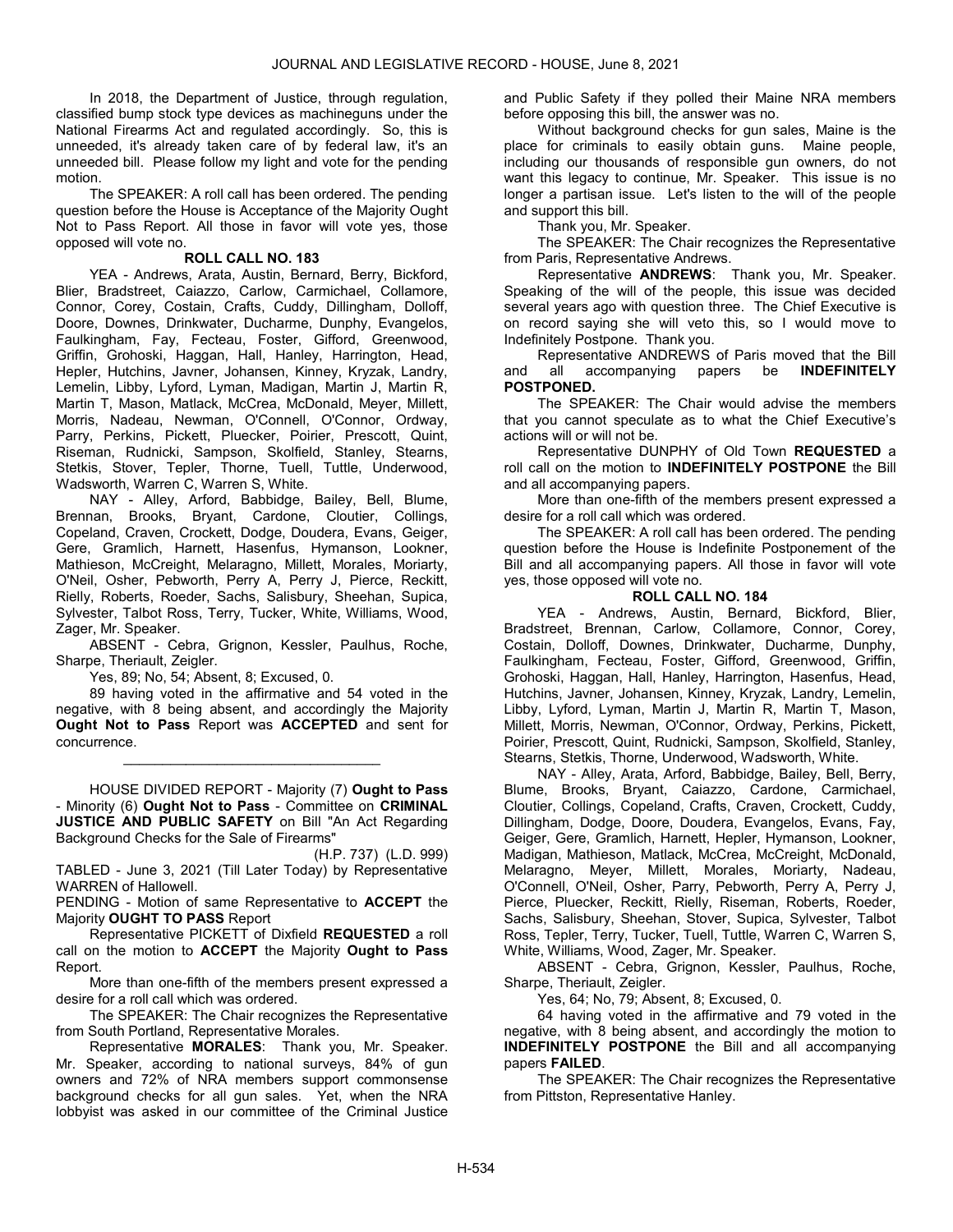Representative HANLEY: Thank you, Mr. Speaker. Mr. Speaker, Ladies and Gentlemen of the House, I believe that I read once that in the United States there are somewhere around 27,000 gun laws on the books. I'm wondering how we missed this one. I mean, at what moment in history did we blink and not get this one? And, of course, the overwhelming question is; what's the need? In the State of Maine, show me the statistics that demand we have to have this sort of law to impede our citizens. Also, another question, if I may, to the Chair? A question?

The SPEAKER: The Member may proceed.

Representative HANLEY: How will you actually enforce this law without registering firearms?

 The SPEAKER: The Representative from Pittston, Representative Hanley has posed a question to any member who may care to respond. The Chair recognizes the Representative from Camden, Representative Doudera.

Representative DOUDERA: Thank you, Mr. Speaker, Men and Women of the House. This law before us ensures that the sales of guns are treated the same regardless of the seller or the location involved. It doesn't ban private sales, it simply requires the same step, which is a background check, as any federally-licensed firearms dealer must take. This only applies to sales of advertised firearms or those sold at a show. Any other transfer such as letting somebody borrow a firearm or a gift is exempt. That is a clear difference with what we voted on years ago. It's the difference between that did not let you lend somebody a firearm, in this case you can. This is for strangers. Thank you.

 The SPEAKER: The Chair recognizes the Representative from Sanford, Representative Harrington.

Representative HARRINGTON: Thank you, Mr. Speaker. I'd like to answer the question from the Good Representative from Pittston.

There is no way to enforce this. And as a police officer of 14 years, having personally arrested and charged multiple people with felonies that were found in possession of firearms, I will tell you firsthand, this Body ought to encourage the Judicial Branch to actually do their job and stop letting that be the first charge they always drop. Thank you.

 The SPEAKER: A roll call having been previously ordered, the pending question before the House is Acceptance of the Majority Ought to Pass Report. All those in favor will vote yes, those opposed will vote no.

### ROLL CALL NO. 185

 YEA - Arford, Babbidge, Bell, Blume, Brennan, Brooks, Bryant, Caiazzo, Cardone, Cloutier, Collings, Copeland, Crafts, Craven, Crockett, Cuddy, Dodge, Doore, Doudera, Evans, Geiger, Gere, Gramlich, Harnett, Hepler, Hymanson, Kessler, Lookner, Madigan, Mathieson, Matlack, McCrea, McCreight, Melaragno, Meyer, Millett, Morales, Moriarty, O'Neil, Osher, Pebworth, Perry A, Perry J, Pierce, Pluecker, Reckitt, Rielly, Riseman, Roberts, Roeder, Sachs, Salisbury, Sheehan, Stover, Supica, Sylvester, Talbot Ross, Terry, Tucker, Tuttle, Warren C, Warren S, White, Williams, Wood, Zager, Mr. Speaker.

 NAY - Alley, Andrews, Arata, Austin, Bailey, Bernard, Berry, Bickford, Blier, Bradstreet, Carlow, Carmichael, Collamore, Connor, Corey, Costain, Dillingham, Dolloff, Downes, Drinkwater, Ducharme, Dunphy, Evangelos, Faulkingham, Fay, Fecteau, Foster, Gifford, Greenwood, Griffin, Grohoski, Haggan, Hall, Hanley, Harrington, Hasenfus, Head, Hutchins, Javner, Johansen, Kinney, Kryzak, Landry, Lemelin, Libby, Lyford, Lyman, Martin J, Martin R, Martin T, Mason, McDonald, Millett, Morris, Nadeau, Newman, O'Connell, O'Connor, Ordway, Parry, Perkins, Pickett, Poirier, Prescott, Quint, Rudnicki, Sampson, Skolfield, Stanley, Stearns, Stetkis, Tepler, Thorne, Tuell, Underwood, Wadsworth, White.

 ABSENT - Cebra, Grignon, Paulhus, Roche, Sharpe, Theriault, Zeigler.

Yes, 67; No, 77; Absent, 7; Excused, 0.

 67 having voted in the affirmative and 77 voted in the negative, with 7 being absent, and accordingly the Majority Ought to Pass Report was NOT ACCEPTED.

 Subsequently, on motion of Representative WARREN of Hallowell, the Minority Ought Not to Pass Report was ACCEPTED and sent for concurrence.

\_\_\_\_\_\_\_\_\_\_\_\_\_\_\_\_\_\_\_\_\_\_\_\_\_\_\_\_\_\_\_\_\_

 HOUSE DIVIDED REPORT - Majority (8) Ought Not to Pass - Minority (5) Ought to Pass - Committee on CRIMINAL JUSTICE AND PUBLIC SAFETY on Bill "An Act To Protect the Firearm Use and Possession Rights of Maine Citizens during an Emergency" (EMERGENCY)

(H.P. 781) (L.D. 1052) TABLED - June 2, 2021 (Till Later Today) by Representative DUNPHY of Old Town.

PENDING - Motion of Representative WARREN of Hallowell to **ACCEPT** the Majority **OUGHT NOT TO PASS** Report.

 Representative DILLINGHAM of Oxford REQUESTED a roll call on the motion to **ACCEPT** the Majority **Ought Not to** Pass Report

 More than one-fifth of the members present expressed a desire for a roll call which was ordered.

 The SPEAKER: The Chair recognizes the Representative from Paris, Representative Andrews.

Representative ANDREWS: Thank you, Mr. Speaker. It is written out in Article I, Section 1 of the Maine State Constitution; all Mainers have a natural right to defend their lives, to protect their property. They also have a federal second-amendment right to keep and bear arms.

In Maine, Article I, Section 16 of the State Constitution says that right shall never be questioned. This is especially true during a state of emergency declaration. The government has no right or authority to infringe upon the rights of the citizenry or to disenfranchise them from the constitutionallyprotected access to firearms.

Federal firearms licensed retailers are essential businesses and no bureaucrat, regardless of title, should ever be able to shut them down again in the State of Maine. Governments only exist at the consent of the governed and Mainers demand that their access to firearms shall not be infringed, especially during times of crisis like a state of emergency.

LD 1052 declares that the transport, storage, sale, and transfer and other activities involving firearms, ammunition, components and accessories are considered essential businesses and services during a state of emergency declared by the Chief Executive. Furthermore, it prohibits the regulation, curtailment, seizure, or other actions to restrict otherwise lawfully-owned and possessed firearms, ammunition, related components, accessories and related activities during a state of emergency. LD 1052 also provides protections to those who possess concealed carry licenses, as it suspends the expiration date for concealed handgun permits for the duration of a state of emergency. Now, people of all backgrounds and political persuasions have been increasingly buying and training with firearms over the last several years. This is due to many factors, but the biggest is that people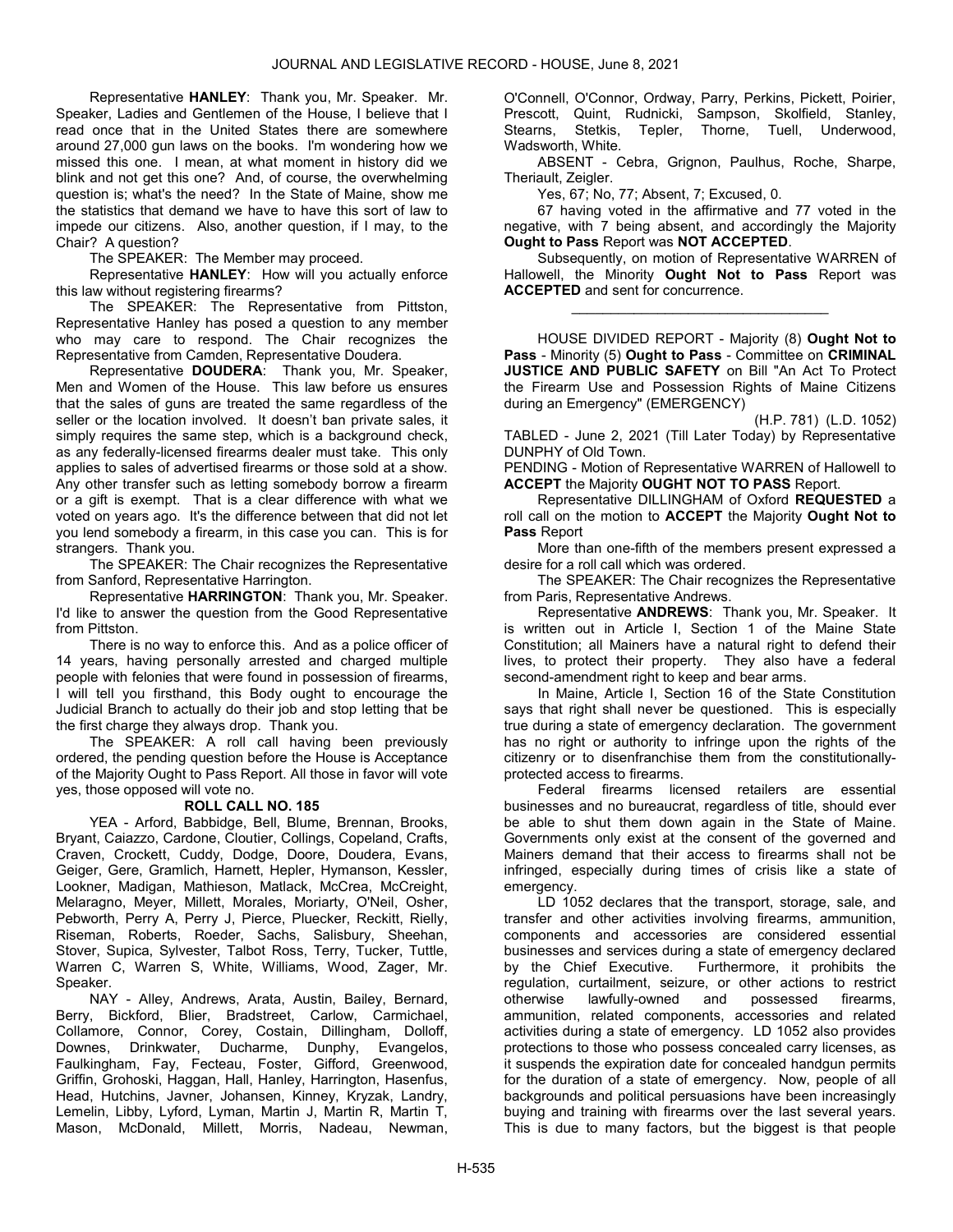recognize the need and natural right for self-defense. They recognize this need in their daily lives and especially when their daily lives are interrupted by times of disaster and emergency.

Quite simply, Mr. Speaker, you either believe that your constituents have a natural right to defend themselves and their families or you don't. Voting Ought Not to Pass against LD 1052 will show the voters in your district that you do not respect their right to keep and bear arms to protect themselves and their families during times of crisis. I would urge you to follow my light to allow Maine citizen's access to their FFLs and to recognize and respect their right to keep and bear arms, especially in times of emergency. Thank you, Mr. Speaker.

 The SPEAKER: A roll call has been ordered. The pending question before the House is Acceptance of Majority Ought Not to Pass Report. All those in favor will vote yes, those opposed will vote no.

### ROLL CALL NO. 186

 YEA - Alley, Arford, Babbidge, Bailey, Bell, Berry, Blume, Brennan, Brooks, Bryant, Caiazzo, Cardone, Cloutier, Collings, Copeland, Crafts, Craven, Crockett, Dodge, Doore, Doudera, Geiger, Gere, Gramlich, Grohoski, Harnett, Hasenfus, Hepler, Hymanson, Kessler, Lookner, Madigan, Martin J, Martin R, Mathieson, Matlack, McCrea, McCreight, Melaragno, Meyer, Millett, Morales, Moriarty, O'Connell, O'Neil, Osher, Pebworth, Perry A, Perry J, Pierce, Pluecker, Reckitt, Rielly, Riseman, Roberts, Roeder, Sachs, Salisbury, Sheehan, Stover, Supica, Sylvester, Talbot Ross, Tepler, Terry, Tucker, Tuttle, Warren, White, Williams, Wood, Zager, Mr. Speaker.

 NAY - Andrews, Arata, Austin, Bernard, Bickford, Blier, Bradstreet, Carlow, Carmichael, Collamore, Connor, Corey, Costain, Cuddy, Dillingham, Dolloff, Downes, Drinkwater, Ducharme, Dunphy, Evangelos, Evans, Faulkingham, Fay, Fecteau, Foster, Gifford, Greenwood, Griffin, Haggan, Hall, Hanley, Harrington, Head, Hutchins, Javner, Johansen, Kinney, Kryzak, Lemelin, Libby, Lyford, Lyman, Martin, Mason, McDonald, Millett, Morris, Nadeau, Newman, O'Connor, Ordway, Parry, Perkins, Pickett, Poirier, Prescott, Quint, Rudnicki, Sampson, Skolfield, Stanley, Stearns, Stetkis, Thorne, Tuell, Underwood, Wadsworth, Warren, White.

 ABSENT - Cebra, Grignon, Landry, Paulhus, Roche, Sharpe, Theriault, Zeigler.

Yes, 73; No, 70; Absent, 8; Excused, 0.

 73 having voted in the affirmative and 70 voted in the negative, with 8 being absent, and accordingly the Majority Ought Not to Pass report was ACCEPTED and sent for concurrence.

\_\_\_\_\_\_\_\_\_\_\_\_\_\_\_\_\_\_\_\_\_\_\_\_\_\_\_\_\_\_\_\_\_

 HOUSE DIVIDED REPORT - Majority (8) Ought to Pass as Amended by Committee Amendment "A" (H-330) - Minority (5) Ought Not to Pass - Committee on TAXATION on Bill "An Act To Authorize a Local Option Sales Tax on Lodging and Other Goods and Provide Funding for Tax Abatement and Rental Relief"

(H.P. 993) (L.D. 1342) TABLED - June 3, 2021 (Till Later Today) by Representative TALBOT ROSS of Portland.

PENDING - Motion of Representative TERRY of Gorham to ACCEPT the Majority OUGHT TO PASS AS AMENDED Report.

 Representative KRYZAK of Acton REQUESTED a roll call on the motion to ACCEPT the Majority Ought to Pass as Amended Report.

 More than one-fifth of the members present expressed a desire for a roll call which was ordered.

 The SPEAKER: The Chair recognizes the Representative from Acton, Representative Kryzak.

Representative KRYZAK: Thank you, Mr. Speaker. Mr. Speaker, Ladies and Gentlemen of the House, I rise in opposition to this motion. LD 1342 as amended by the Taxation Committee would allow a municipality to impose a local sales tax of 1% on lodging and prepared foods if approved by a referendum of the voters in that municipality with a simple majority vote regardless of voter turnout. The effective date is January 1, 2023.

The amendment was supported by the Democrats on the Taxation Committee, the Republican committee members voted against it. Ninety percent of the revenue from the local option sales tax is distributed to the municipality imposing the local option sales tax. None of the extra tax revenue raised is shared with other towns, unlike similar bills in the past, where the extra revenue raised was distributed to surrounding towns. The other 10% is distributed to the Maine State Housing Authority, which is required to establish a program of property tax relief and rent relief for municipalities using the revenue. Tourism has been one of the hardest-hit industries during the pandemic and Maine's small hospitality business have reported losses of tens of thousands of dollars in 2020. So, now is not the time to put this industry at a competitive disadvantage. Hospitality-based taxes over and above a reasonable level are not welcoming to visitors. At 10% for lodging and 9% meals, including local options, Maine would be in that category.

Seventy percent of all restaurant sales are to Maine residents, which debunks the exportability myth. The sales tax consumption tax is a regressive tax that hits poor, moderateincome families and people on fixed incomes the hardest. Municipalities are already receiving a tremendous amount of increased revenue. Part one of fiscal year 2023 budget that was enacted last month includes \$1.25 billion for K-12 education, increasing the State's share to 51.83%. 3.75 of sales and income tax revenue for revenue sharing projected to distribute 144 million to municipalities in fiscal year 2023 and nearly 90 million in each year to reimburse to 70% of the lost property tax from the homestead exemption. Local option sales tax is opposed by Maine Tourism Association, Hospitality Maine, Retail Association of Maine, Maine State Chamber of Commerce, National Federation of Business, Ski Maine, Maine Camp Rental Owners Association, Maine Beer and Wine Distributors Association, Maine Jobs Council, Ogunquit Chamber of Commerce, Bar Harbor Chamber of Commerce, Lewiston-Auburn Metropolitan Chamber of Commerce, Mid-Maine Chamber of Commerce, Kennebec Valley Chamber of Commerce, Maine Auto Dealers Association, Maine Sporting Camp Association, Maine Beverages Association and Maine Grocers and Food Producers Association. Thank you, Mr. Speaker.

 The SPEAKER: The Chair recognizes the Representative from East Machias, Representative Tuell.

Representative TUELL: Thank you, Mr. Speaker. I also rise in opposition to the pending motion and I so for several reasons. The first of those, I'll begin way up in the clouds and I'll try to bring it down to some practical ground level before I finish. The first reason is, to give folks a brief history lesson, revenue sharing was established back in the 70s to avoid this very thing, this patchwork of local option sales taxes. As an unabashed, unavowed supporter of revenue sharing, as one who strongly supports that and who always has and always will as long as I'm in this building, I think embracing a local option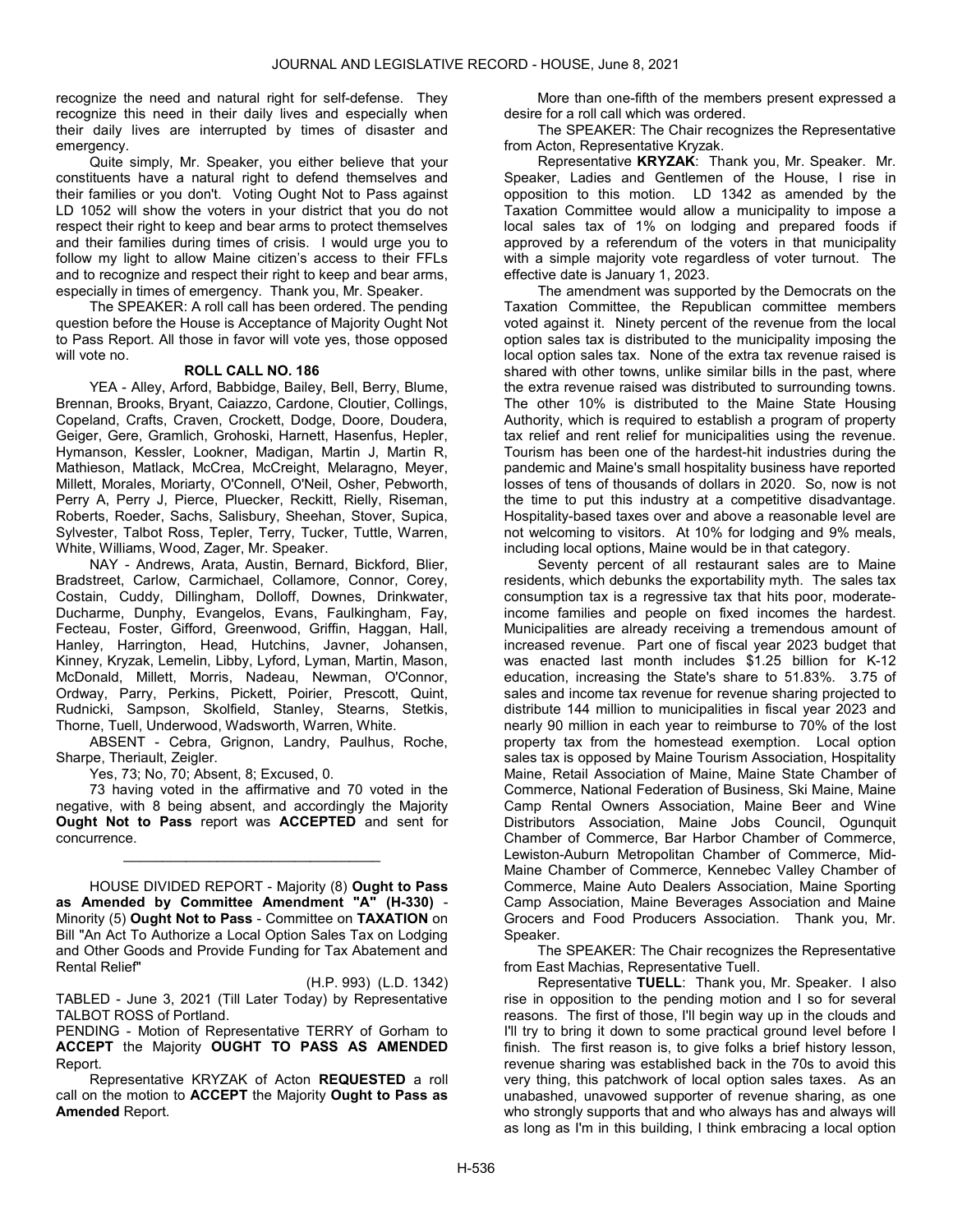sales tax only weakens revenue sharing, only makes our case a lot weaker there. We do, we worked hard to restore funding for revenue sharing both in the budget and over the years in building back from the great recession.

On the practical level, I would say my opposition to this bill comes from listening to local businesses, small businesses like the takeout you might happen to find, the small family takeout you might find driving down Route 1 in Washington County or Helen's Restaurant or others who barely held on during the pandemic and who had all they could do to keep things going. Now, some of the takeouts did relatively well, but the plain and simple truth of it is our hospitality industry had a miserable, miserable go of it during the pandemic. And letting towns put these local option sales taxes onto some of our most critical, most visible, most attractive businesses is only going to devastate those businesses and it's not really going to help but a few folks in a few areas. So, I will be opposing the motion before us and would encourage others to do so as well. Thank you, Mr. Speaker.

 The SPEAKER: The Chair recognizes the Representative from Bangor, Representative Roeder.

Representative ROEDER: Thank you, Mr. Speaker. I was elected by the people of Bangor and I noticed that in the list of the chambers of commerce, our own was not included.

We're a service center. People from all over Maine come to Bangor to shop, to go to the hospital to see doctors, this money, should the good voters of Bangor vote for local option sales tax, this money would help us to be an even better service center. It would replace some of the wear and tear on our infrastructure. The people of Bangor elected me and the people of Bangor seem to want this, so, I rise in support of this bill. Thank you.

 The SPEAKER: The Chair recognizes the Representative from Pittston, Representative Hanley.

Representative HANLEY: Thank you, Mr. Speaker. Mr. Speaker, Ladies and Gentlemen of the House, this is kind of an unusual bill. Most carveouts, you're trying to prevent paying taxes. In this case, you want carveouts to pay even more taxes. Kind of odd. As the Good Representative from Machias mentioned, revenue sharing cured this, or was supposed to have cured this. The problem is that the people that live in rural areas who come into places like Bangor, spend their money and do not receive the benefit from it. So, I ask you to follow my light and defeat the pending motion. Thank you.

 The SPEAKER: The Chair recognizes the Representative from York, Representative Hymanson.

Representative HYMANSON: Thank you, Mr. Speaker, Colleagues. I'm going to vote in favor of this bill. I'm going to talk about Ogunquit. So, revenue sharing helps lift all boats but places like Ogunquit have a large tourist presence and what happens is that the taxpayers; property taxpayers pay for that repair for people who come in as tourists. So, dining revenue is down by 32% in 2020 compared with 2019 and lodging revenue was off by 52% but town services were not. There were many visitors and day-trippers escaping other places to come into Maine even last summer. The beach in Perkins Cove saw a large influx of visitors.

So, Ogunquit is faced with replacing infrastructure that supports the tourism and that comes off the backs of the local taxpayers. Most notable this year is the iconic drawbridge in Perkins Cove that needs to be replaced. And I say it needs to be replaced because people come and take pictures of that all the time. It's a wonderful place for visitors to come and raise the bridge by pushing the button and it needs to look sparkly. I say that, you know, Ogunquit has to polish every grain of sand

on its beach and a lot of that falls on the local taxpayers. So, Ogunquit would be pleased to have a local sales option tax to help them out. So, I hope that you will listen to that, understand that not every community has to vote in support of this, but this would give Ogunquit, and I think York, I've lived in York for 35 years and the beach there also would potentially do with a local option sales tax, but I would let the communities have the option to vote for it. Thank you, Mr. Speaker.

 The SPEAKER: The Chair recognizes the Representative from Gorham, Representative Bailey.

Representative BAILEY: Yes, Mr. Speaker, Ladies and Gentlemen of the House, I rise in support of the pending motion for three primary reasons; property taxes, property taxes and property taxes. Maine taxpayers are paying through the roof, they are having a hard time staying in their homes, especially low-income and elderly Mainers. We need to not tie the hands of our municipal governments in terms of their ability to raise revenue, to support schools and local communities. And for those communities where councils and members of the community want to support a local option sales tax in order to decrease the property tax burden, we ought to empower and give local communities the opportunity to diversify the way in which they raise revenue locally and that's why I support this bill.

So, if the towns of Machias and Pittston and others don't want to adopt a local sales tax, they don't have to. But if Portland and Bangor and Gorham where I live, which is not necessarily known for its cuisine and hospitality, although if you haven't had a chance to come to MK Kitchen and Junction Bowl and check out some of Representative Mo Terry's fantastic premade cuisine at our local market, you ought to stop by and do so. But the benefits are really there for our communities and I also wanted to say I think the benefits are here for all of Maine. So, even those communities that don't participate will benefit from the opportunity with a local option sales tax through this bill because of the opportunities for funding that are generated for affordable housing in our State, which we know is a crisis across our State and region. So, I hope that Members will join me in voting for the pending motion. Thank you, Mr. Speaker.

 The SPEAKER: The Chair recognizes the Representative from Bangor, Representative Perry.

Representative PERRY: Thank you, Mr. Speaker. Mr. Speaker, Ladies and Gentlemen of the House, as people often say; I had no plans of speaking on this bill. But when my good friend from Pittston, Representative Hanley mentioned that people come to Bangor and will have to pay the tax if we adopt it and get no benefit, people from rural Maine come to places like Bangor, I will agree. I can't tell you how many people come to Bangor because they need mental health services, drug addiction services, hospital care, subsidized housing, homeless services. As I travel through rural Maine, I don't see a lot of that in rural communities. It's no accident that Bangor's mill rate is almost 10 dollars per thousand higher than Pittston's mill rate. Because if someone needs services, someone's struggling, they end up in Bangor, Augusta, Lewiston-Auburn, Portland, and our property taxpayers not only are paying the tab but Bangor is a regional work center and retail center where that revenue sharing money is collected to go back out to the rest of the State of Maine. And if the people of Bangor feel like it's good policy for them as well as other retail centers and service centers, they ought to at least have a chance to make that decision for themselves. And, as I think I heard my good friend, Representative Bailey, say we are all in this together and it's one Maine and we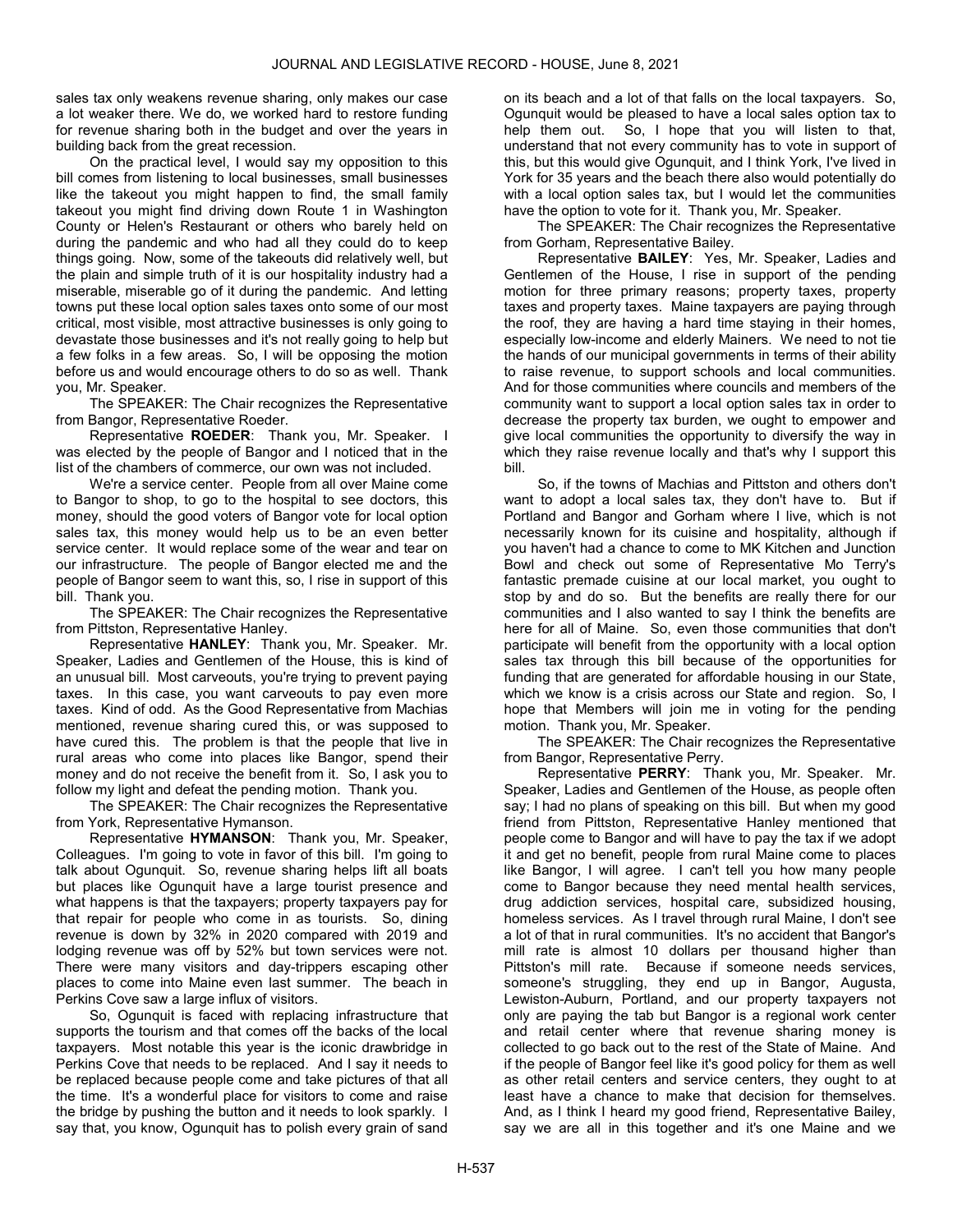should be, you know, addressing the issues that each community faces and it's a very unique set of circumstances that Bangor faces and this would go some extent to help us pay for the services we render to people from all over the State. Thank you.

 The SPEAKER: The Chair recognizes the Representative from North Turner, Representative Morris.

Representative MORRIS: Thank you, Mr. Speaker. Mr. Speaker, I rise in opposition to the pending motion. We hear much about how this would help local municipalities. But, understand, this will not help our small businesses. Also, understand municipalities are getting significant money from the American Rescue Plan Act. What are our businesses getting? And I would point out that as we look at this going forward, some of the people that will benefit from this are the people that benefit from our current tax policy in Maine, the people that own businesses --

The SPEAKER: The Member will defer. The House will be in order. It is very loud. The Member may proceed.

Representative MORRIS: Thank you, Mr. Speaker. I would suggest the people that will benefit the most from this will be the people that benefit now from Maine's sales tax policies; the businesses in places like Conway, New Hampshire, Errol, New Hampshire, Portsmouth, New Hampshire that are just a stone's throw from our borders that do not charge a sales tax because the State of New Hampshire does not have a sales tax. If you enact another 1% sales tax, allow our biggest municipalities where many of our realtors exist to enact another 1% sales tax, this will hurt our small businesses, it will hurt the people that work for those businesses and it is a regressive tax that will hurt our consumers. I encourage this Body to reject the pending motion. Thank you.

 The SPEAKER: The Chair recognizes the Representative from Rockland, Representative Geiger.

Representative GEIGER: Thank you, Mr. Speaker, and Members of this House. I rise in support of the pending motion. I am a former six-year city councilor and former mayor of a very tiny city; Rockland, Maine. It is a service center, however. I would remind this Body that it was only a few years ago that the municipal revenue sharing rate was 2%, down from the 5% it is currently listed in as Statute. Several budgets attempted to zero it out over the years.

So, cities, service centers in particular, don't have a particular amount of faith in this Body to maintain that 5% when hard times come. Rockland's streets are crumbling, its infrastructure is crumbling. It has 2600 households that are responsible for the infrastructure that serves 16,000 people who work there and 25,000 people there in the summer who come to visit. This is an opportunity to ask those who don't live or pay property taxes in our service centers to pay a tiny amount to maintain the services they all use. It's an opportunity to ask out-of-state visitors in a way that they will never notice to help maintain our infrastructure in Maine. This is an opportunity that service centers have asked for for years. I hope you will support it. Thank you.

 The SPEAKER: The Chair recognizes the Representative from Knox, Representative Kinney.

Representative KINNEY: Thank you, Mr. Speaker, Ladies and Gentlemen of the House. I rise in opposition to the pending motion. Local option sales tax hurts small towns while also hurting larger municipalities. For example, if Bangor chooses to put this through but Brewer does not, I'm more than happy to shop in Brewer. My small town no longer has a restaurant. We do have a convenience store that does serve

prepared food, but we also do not have any lodging places in town. We're agricultural. You've heard me say before cows outnumber people in my town. My small town pays very high property taxes despite the fact that we are an agricultural town. We rely heavily, to heavy sometimes, on revenue sharing. Adding a local option additional tax will not help restaurants who have been suffering during the COVID-19 pandemic. Also, our lodging facilities suffered when they were forced to close due to the pandemic in 2020.

Mainers are still the largest percentage of patrons to our local restaurants, our lodging facilities, our campgrounds, and this is not going to be an additional tax on out-of-state tourists, it's going to be a tax directly onto our towns, onto our people of Maine, the people of Maine, and I urge you to vote against the pending motion and defeat this measure and protect the people of Maine. They will go out of state to go on vacation.

 The SPEAKER: The Chair recognizes the Representative from Winterport, Representative Cuddy.

Representative CUDDY: Thank you, Mr. Speaker. I rise to support the motion. The four towns that I represent, Mr. Speaker, are not going to enact the local option sales tax. It is not going to happen. But when a resident of one of my four towns, as so often does happen, goes to the town hall and they say I cannot pay my property taxes, my Social Security is not keeping up, property taxes are rising, I can't do it. They will have, because of this bill, an option that doesn't currently exist, where they will be able to take advantage, Mike Crooker, the town manager of my town, will be able to call, he'll be able to find help for these folks that today does not exist. And it will happen not because we have taxed ourselves in Winterport or in Searsport or Frankford or Swanville, but because the people in Portland or Bangor or perhaps for those two lovely restaurants we heard about in Gorham, those folks will have decided that it's something that they want to do and they will provide the residents of my district with a property tax relief program that does not exist today. For that reason, I will be supporting the measure.

 The SPEAKER: The Chair recognizes the Representative from Standish, Representative Ordway.

Representative ORDWAY: Thank you, Mr. Speaker, my Colleagues in the House. If I thought for a second that this money would be directly used to reduce property tax and not just add funds to spend more money, I would support it. To reduce the property tax as it now stands. I don't think that's going to happen, I think it's just going to be more money to spend, in my humble opinion. So, I urge you to defeat this motion and I will add that the Good Representative from Gorham and the Honorable Mr. McLane have been spotted several times dining in Standish at the Sweet and Savory.

 The SPEAKER: The Chair recognizes the Representative from Portland, Representative Sylvester.

Representative SYLVESTER: Thank you, Mr. Speaker. I want to thank all my colleagues for rising today and having a good local discussion about this bill. This is exactly the sort of democracy that this bill encourages that when towns decide whether or not they want to enact a 1% sales tax on lodging and prepared foods that they will have the ability to do so, and to have this discussion, and those people who are for it will fight for it and those people who are against will fight against it and the town will ultimately decide whether or not that is what they want to do. Just to clear up a few things. The Good Representative from Machias took a very noble effort at explaining the bill and I just wanted to make sure that folks understood that 90% of the money raised stays with the town that enacts and 10% goes to the Maine State Housing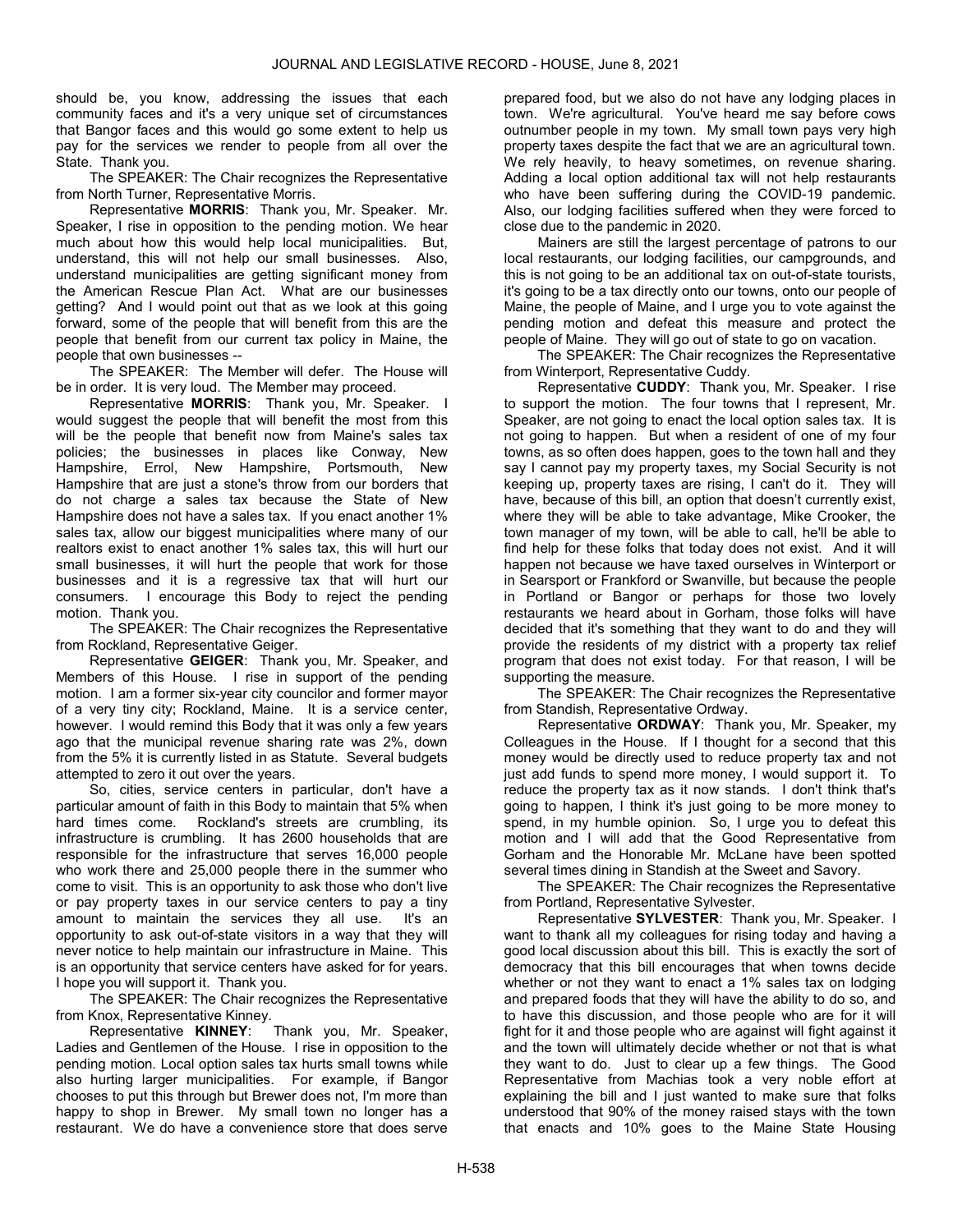Authority, which I will talk about momentarily. But I do want to answer the question of what do our businesses get in the towns and, let's be honest, large municipalities who will enact this tax, who will enact the local option? They get roads that are repaired, they get the ability for the municipality to attract more people to come to that area because there is excess money. And, yes, at least in my town, they will get property tax relief because I enacted that promise from my councilors.

Now, I want to talk about that 10%. Why is that 10% in there? Well, to me, it makes sense that our number one industry should support all of Maine's citizens, Mr. Speaker. And that's what that 10% does. Now, I am very interested in putting people into homes. And I know, Mr. Speaker, that most of the people in this Body are interested in having their constituents housed. And so, this program through Maine State Housing does two very specific things. One, as the Good Representative from Winterport pointed out, is to create a tax relief program. I think that one of the burdens, not only financial but, I think, spiritual on town officials is the family who cannot afford to pay their taxes and the municipality has the choice of either turning them out of their homes or eating the cost of the past taxes. What this program will do is to allow the municipality to provide relief and yet receive the past due taxes. I can't stress how important that is to keep people in their homes. Housing is the number one thing that sends people into a spiral of economic disrepair.

And that is the other portion of this bill. Besides keeping people in their homes, it helps to put people in homes. There are 25,000 people spread throughout this great State who are on the voucher waiting list. And one of the primary factors is that the amount of the voucher and the confidence of landlords in the amounts of the voucher is not the same as how much apartments actually cost. The program that we will institute will pay that gap between what the voucher provides and what the landlord needs in order to survive. So, if it's 800 for a voucher and it's 1200 for an apartment, that would be 400. I can tell you that in the City of Portland, this tax would raise upward of 15 million dollars. Ten percent of that; 1.5. That's an awful lot of \$400 gaps. That's an awful lot of people in all of our districts being housed.

I have fought my entire time in in this chamber to get that voucher list down and everything that has been tried has failed. This will provide a sustainable every year amount of money to put people in homes and keep people in homes. And that, Mr. Speaker, is why I ask you to support this bill today.

 The SPEAKER: The Chair recognizes the Representative from Auburn, Representative Bickford.

Representative BICKFORD: Thank you, Mr. Speaker. Mr. Speaker, Ladies and Gentlemen of the House, only five states in the entire country have a higher lodging tax and meals tax than Maine will if this is enacted in those municipalities.

We already have a sizable state meals tax at 8%. Larger New England states have a lower state prepared meals tax; Connecticut is 7.35, Massachusetts is 6.25 and also has a top income tax rate of 5%, by the way, Rhode Island has a 7% prepared foods tax. Sales and consumption tax, it's a regressive tax that hits the poor, moderate income families and people on fixed incomes. Think about going to the grocery store, Mr. Speaker, and you only have a limited amount of money for dinner. You might pick up a salad; that's prepared food. You're going to pay an additional 1% tax on that. What if you don't have a stove or an oven at home and you have to buy prepared food like a rotisserie chicken to feed your children? You're going to pay a 1% sales tax on that. Mr.

Speaker, people that go to Wendy's or McDonalds that can't afford nice restaurants, they're going to pay that 1% sales tax.

Maine is predicted to receive 1.65 billion in state and local aid. That breaks down to a billion to the State, 118 million to the State's five federally-designated metropolitan areas, which is Portland, Lewiston, Auburn, Bangor and Biddeford. 115 million will go to 480+ towns and cities, 261 million to Maine's 16 counties, which could further distribute funds to local towns, 129 million for capital projects around the State. A local option tax guarantees municipal spending. It does not guarantee property tax relief. There's a cost to the State just for a computer upgrade of up to \$5 million. There's going to be a cost to your grocery stores that have to program all their computer systems in all their stores throughout the State to affect that 1% tax only on those prepared food items. That's going to cost them a lot of money. Hotel chains are going to have to do the same thing. But that's okay. Some of us don't care.

Mr. Speaker, I may have repeated some of the testimony from my good friend from Acton. There's no minimum voter turnout necessary for this. You could have five people in the town show up and vote and if three of them vote for it, well, it goes through. The final point I want to make, which I believe is the most important, is that according to the Constitution, Article IX, the Legislature may not surrender the power of taxation. Now, if this bill said municipalities must charge a local meal and lodging tax of 1%, that would be constitutional. But for us giving them the power to decide whether or not they're going to charge that, that is unconstitutional and it opens the State up for a class action lawsuit and I will be certainly in favor of that. Please follow my light; vote against the pending motion. Thank you.

 The SPEAKER: The Chair recognizes the Representative from Lewiston, Representative Cloutier.

Representative CLOUTIER: Thank you, Mr. Speaker. Mr. Speaker and Honorable Women and Men of the House, I rise today in support of the pending motion.

Municipalities are required to fund schools, infrastructure, essential services and various other priorities for their residents. Yet Maine law allows few revenue options other than the property tax to fund them. As evidenced over the years, revenue sharing and education funding have consistently been underfunded and are the first to be cut during economic downturns. It is estimated that in 2019, municipalities statewide generated \$4.9 million in revenue to fund school, county and municipal government services. Of that total revenue, over 60% was raised through property and motor vehicle excise tax assessments.

The bill before us proposes a limited local option sales tax of 1% on a narrow subset of leisure activities, meals and lodging. As proposed, this bill also provides municipal officials with the flexibility to implement a local option sales tax only if validated by the voters participating in the required referendum election. Currently, Maine is one of only 12 states nationwide that does not allow for a local option sales tax. Based upon testimony provided by the Mayors Coalition during the public hearing on this bill, municipal leaders in Maine's urban, suburban, and rural communities agree that there is an evergrowing need to diversify and expand the revenue streams available to the state's service center and tourism-based communities.

In service center communities, like my hometown of Lewiston, that attract people from a larger region for jobs, housing, retail, recreational opportunities, and social services programs, the local option sales tax would generate some of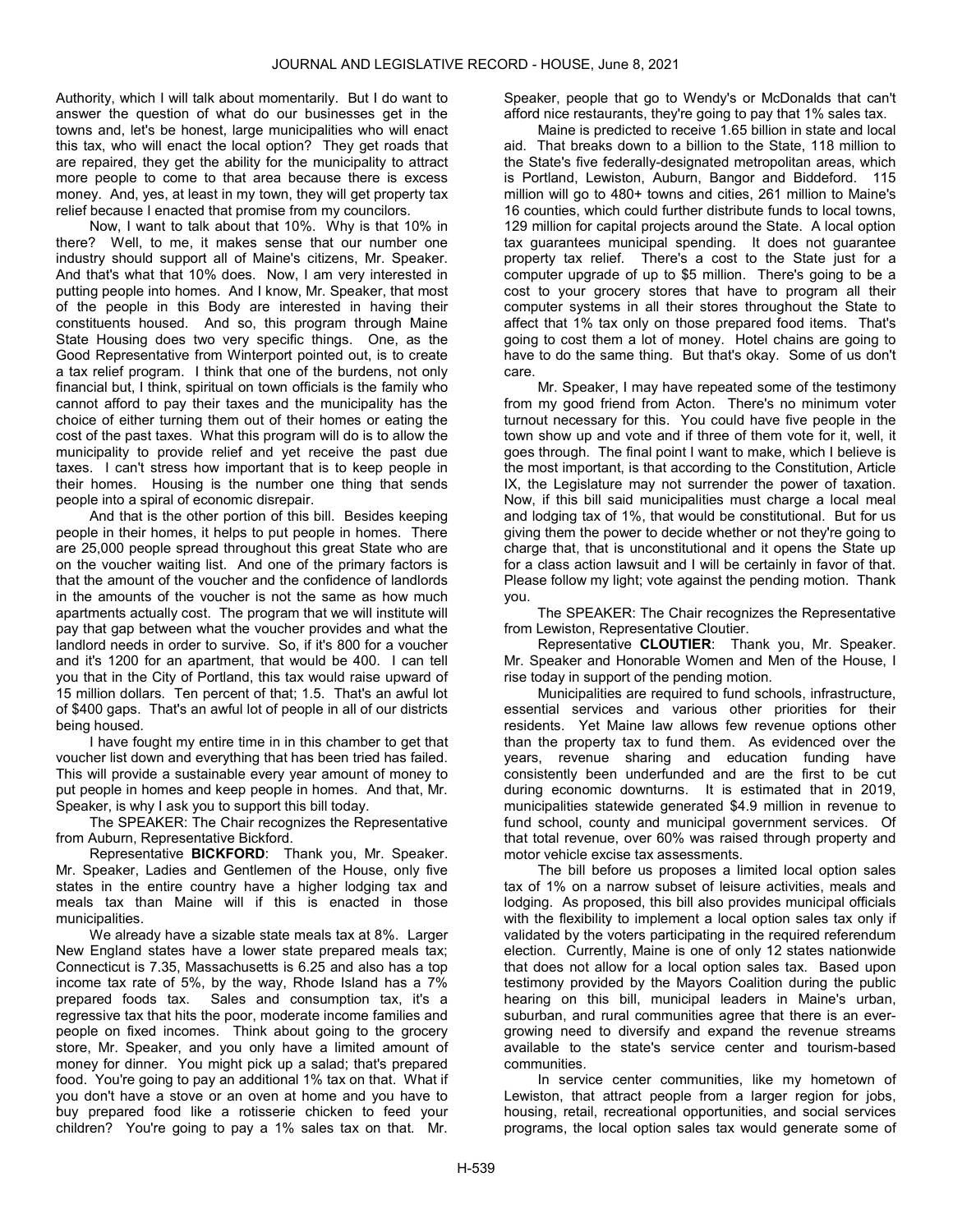the revenue necessary to offset the costs of providing municipal services to a daytime population that far exceeds the full-time resident population. In communities that host seasonal visitors, this bill would allow a portion of the costs associated with providing additional public safety, waste management, and traffic enforcement services to be shifted off the backs of the full-time resident property taxpayers and onto the visitors who create the need for these expanded municipal services.

I want to reiterate that only the voters of a given municipality could impose the tax proposed in this legislation through the referendum process. Please join me in giving these voters the option to decide what they believe is in the best interests of their communities by supporting the pending motion. Thank you, Mr. Speaker.

 The SPEAKER: The Chair recognizes the Representative from Knox, Representative Kinney.<br>Representative **KINNEY**:

Thank you, Mr. Speaker, Ladies and Gentlemen of the House. I do apologize for rising a second time, but when my friend, the Representative from Standish made his point saying that this will likely not reduce property taxes, it got me thinking. Because in Waldo County, where the Representative from Winterport and I both reside and represent, I made a point of asking town selectmen when they were asking me to support additional revenue sharing several years ago, I believe it was in the 128th Legislature, my response to their question was to answer with a question of my own; will you reduce our property taxes? The answer every single time was a resounding no. Thank you.

 The SPEAKER: The Chair recognizes the Representative from Buxton, Representative Blier.

Representative BLIER: Thank you, Mr. Speaker, Ladies and Gentlemen of the House. I did not intend to rise on this subject, but after listening to some of the other Members in this Body here, I have to just make a comment. The CARES Act money received \$150 million and went to several towns; Biddeford being one of the, Portland being another. I don't know what each community got, but if this tax is going to lower taxes in your community property taxes, why didn't that money lower your property taxes now?

We heard a comment from the Representative from Ogunquit stating that we need this money to fix our park. Your parking meters generate over a million dollars. Why can't some of that money help to fix your parks? You're saying that this bill here if the communities or the towns will be able to have the option. If I put a referendum out there, a vote for the public and saying if you vote this in, it will lower your property taxes, who would be foolish not to vote for it? If this passes this Body, this will pass, there's no doubt about it, every community is going to want it because it's going to lower their property taxes. But it will be a lie because it will not because you have the option to lower your property taxes now and you're not doing it.

The Good Representative from Portland said this excess money; wow, if it's excess money, why are we getting another tax? We already have plenty of money because this is excess money. Right? And then, you know, out of that, \$1.5 million is going to go to Maine State Housing in the City of Portland. How many gaps are we going to fill with that? Maine State Housing just got \$200 million. That's 133 years of the 1.5. This is poor legislation again. Taxes should be state-run and not locally because this is going to let the camel's head in the tent, we'll start at 1% today and it's going to keep growing. Maybe not tomorrow, but years to come. Vote this legislation down.

 The SPEAKER: The Chair recognizes the Representative from Portland, Representative Collings.

Representative COLLINGS: Thank you, Mr. Speaker, Ladies and Gentlemen of the House. I rise in support of this bill and just want to quickly say that here in the Legislature, we often look across the State and see where there's a need. I recall being a staff member here and looking at a specific need in Aroostook County, every single Member of the House and the Senate rallied around to help the people in Aroostook County with a project at Loring Air Force Base to help with infrastructure. I recall times being a staff member or a legislator where we had legislation that helped a specific part of the State like Washington County. I also remember other initiatives where we've helped out in Franklin County or Penobscot County with distressed mills and distressed industries.

We have a history in this Body of helping people in this State by the needs of their region. And what this bill does is continuing that tradition. And, in the bill, there's a word; it's called option. This is an option. If your town finds after doing their due diligence this isn't a good option for you, you don't have to do it. But if you're in a town like Portland, if you're in a town that's a service center, if you're in a tourist town, if you're in a community where with federal, state or local revenue, you're not meeting your basic needs, when you have costs above and beyond what you can afford when you're a service center or a tourist town, when you have multiple schools with people with different language needs, when you have housing crises where you have dozens and dozens of people dying on the street every year because you can't keep up with this issue, this is an option that a community can vote for with 60% of the voters in an election voting for it can vote this in to give people the option to get additional revenue. So, if you're a town that doesn't want it, you don't have to do it, it's not going to cost you a penny, it's not going to hurt you.

Now, I live in Portland and if this were to pass, if I got a big, what do we call it, we get a reimbursement or stipend for our food from the Legislature, if I had some money and I had a couple extra bucks, I wanted to take my kids out and I spend a hundred bucks and I could pay an extra dollar in taxes, it's not going to prevent me from going out. So, I don't think this is going to prevent local people from coming out. If someone comes to Portland from a different state and they're going to stay for a while and spend \$2,000 on a hotel and they've got to spend an extra \$20, that is not going to deter them from coming. There is no place in this country that I've traveled to, there's no one that I've seen travel to Maine that has come here and said by the way, what is your lodging rate because if it's 1% more than this State, I'm not going to go to Bar Harbor. I don't think that exists, I think this is a commonsense measure, it's an option, it can help your town.

And as far as tax jurisdictions, according to the Tax Foundation, with federal, state, municipal, tribal, other levels, there are over 11,000 different types of sales taxes in the State. There are many cities and towns all over the country that have different types of optional taxes. It happens all over the place and this is something that is greatly needed, it's something we've worked on for decades, it is an option to help communities that need extra revenue to meet needs that are currently unmet. Yes, Mr. Speaker, we do have lots of federal money coming in. That is for a limited time. That is not going to fix all the structural problems in our State going forward for years to come. So, I ask that you would please not take away the option from communities that want this to help take care of the needs that need to be addressed. Thank you.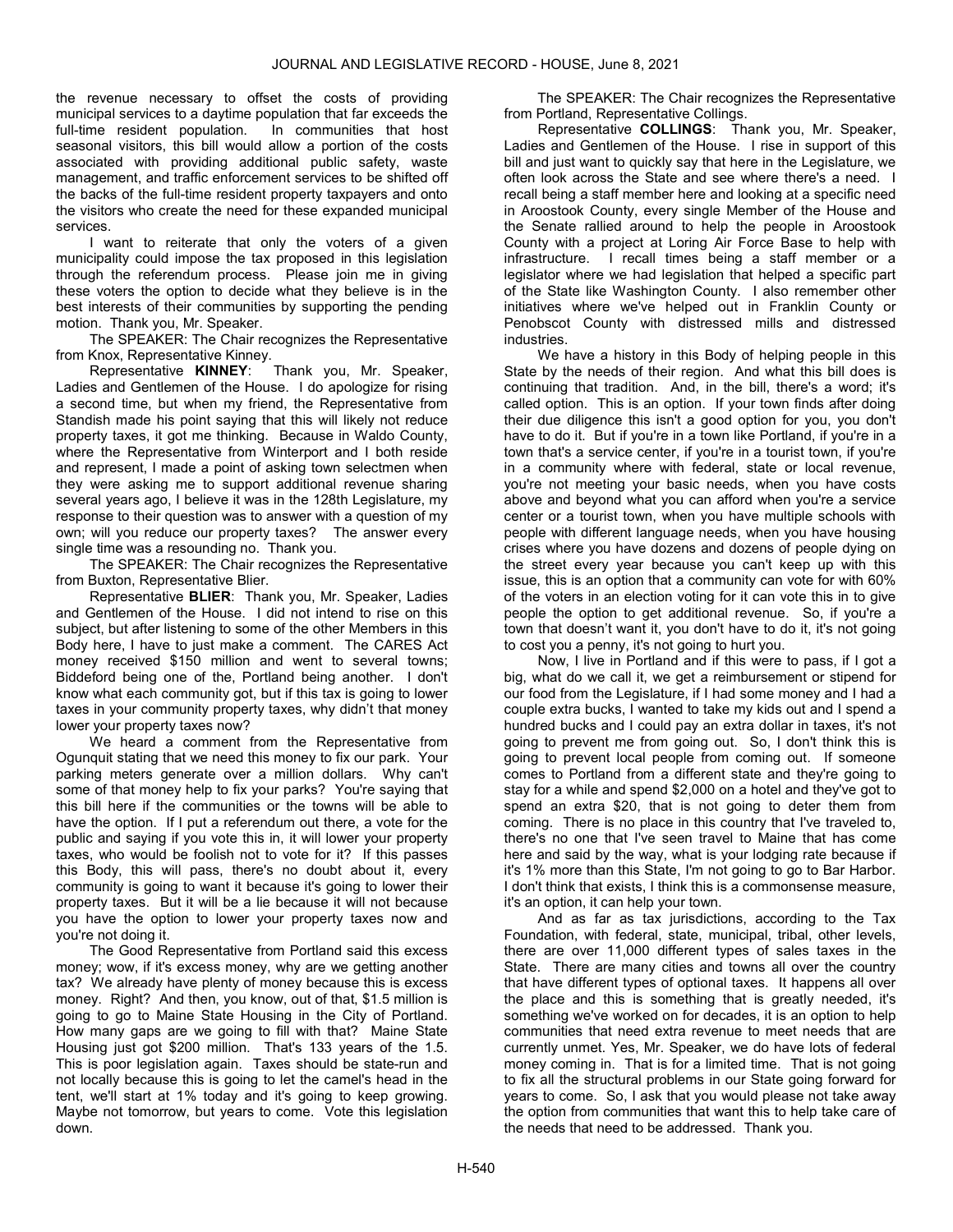The SPEAKER: The Chair recognizes the Representative from Gorham, Representative Terry.

Representative TERRY: Thank you, Mr. Speaker. I've quite enjoyed the lovely discussion we've had on the pros and cons of local option sales tax. One of the things that I heard was that we have plenty of pandemic money relief coming in and that should take care of all of our problems. This problem that large municipalities have is an ongoing problem and this local option sales tax could be the fix for these town. They're only going to be the fix for these towns if the voters of those towns vote for the referendum. The referendum has to have 20% of the amount of voters from the last gubernatorial election, if I could correct my good friend from Auburn.

While most business membership groups don't support this measure, municipalities do support this measure. Municipalities that need a boost to their revenue because night after night, summer after summer, they see huge amounts of spikes in their population and when they see spikes in their population, people use the services that are meant for the taxpayers, for the property taxpayers. The property taxpayers are paying property taxes in their other towns, in the towns that they live in. They're not paying for them in the service community centers. So, to help our police in our service centers when we go out for dinner and get pulled over for a taillight, for our ambulance services, for our fire services, for our trash collection services in these service centers, those folks need the extra revenue in order to pay for those things and I urge you to follow my light and give these municipalities the option to have a local option sales tax. Thank you, Mr. Speaker.

 The SPEAKER: The Chair recognizes the Representative from Dexter, Representative Foster.

Representative FOSTER: Thank you, Mr. Speaker, Ladies and Gentlemen of the House. Actions at the federal, state and local level almost always have unintended consequences. And as I've listened to this discussion here today, this debate, I realize that that's what we're trying to address here; unintended consequences that have now caused us to require more funding, more taxes, more money to help take care of the things that we've said we want to happen in our State and in our localities. I'm very concerned about unintended consequence on a personal level. The Good Representatives from Bangor mentioned that being a service center, and it certainly is. Growing up as a kid, and my wife when she was young, and people in our area, the Dexter area, we traveled to Bangor for almost anything. If you wanted to go to a movie, you drove an hour to Bangor. Loved it. I love going there today to visit the restaurants, to go to the venues for entertainment. However, I'm afraid that if this bill passes and the City Council, the good, sensible folks in Bangor, pass a 1% sales tax in Bangor, that my wife's new service center is going to see an expansion, and that's amazon.com. Thank you.

 The SPEAKER: A roll call has been ordered. The pending question before the House is Acceptance of the Majority Ought to Pass as Amended Report. All those in favor will vote yes, those opposed will vote no.

### ROLL CALL NO. 187

 YEA - Arford, Babbidge, Bailey, Bell, Berry, Blume, Brennan, Brooks, Bryant, Caiazzo, Cardone, Cloutier, Collings, Copeland, Crafts, Craven, Crockett, Cuddy, Dodge, Doore, Dunphy, Evans, Geiger, Gere, Gramlich, Grohoski, Harnett, Hasenfus, Hymanson, Kessler, Lookner, Madigan, Martin J, Martin R, Mathieson, Matlack, McCrea, McCreight, McDonald, Meyer, Millett, Morales, Moriarty, O'Connell, O'Neil, Osher, Pebworth, Perry A, Perry J, Pierce, Reckitt, Rielly, Roberts, Roeder, Sachs, Salisbury, Sheehan, Supica, Sylvester, Talbot Ross, Tepler, Terry, Tucker, Tuttle, Warren, Williams, Wood, Zager, Mr. Speaker.

 NAY - Alley, Andrews, Arata, Austin, Bernard, Bickford, Blier, Bradstreet, Carlow, Carmichael, Collamore, Connor, Corey, Costain, Dillingham, Dolloff, Doudera, Downes, Drinkwater, Ducharme, Evangelos, Faulkingham, Fay, Fecteau, Foster, Gifford, Greenwood, Griffin, Haggan, Hall, Hanley, Harrington, Head, Hepler, Hutchins, Javner, Johansen, Kinney, Kryzak, Lemelin, Libby, Lyford, Lyman, Martin, Mason, Melaragno, Millett, Morris, Nadeau, Newman, O'Connor, Ordway, Parry, Perkins, Pickett, Pluecker, Poirier, Prescott, Quint, Riseman, Rudnicki, Sampson, Skolfield, Stanley, Stearns, Stetkis, Stover, Thorne, Tuell, Underwood, Wadsworth, Warren, White B, White D.

 ABSENT - Cebra, Grignon, Landry, Paulhus, Roche, Sharpe, Theriault, Zeigler.

Yes, 69; No, 74; Absent, 8; Excused, 0.

 69 having voted in the affirmative and 74 voted in the negative, with 8 being absent, and accordingly the Majority Ought to Pass as Amended Report was NOT ACCEPTED.

 Subsequently, on motion of Representative TERRY of Gorham, the Minority Ought Not to Pass Report was ACCEPTED and sent for concurrence.

\_\_\_\_\_\_\_\_\_\_\_\_\_\_\_\_\_\_\_\_\_\_\_\_\_\_\_\_\_\_\_\_\_

 An Act To Provide Funding for the Maine Outdoor Heritage Fund Program (EMERGENCY)

TABLED - June 7, 2021 (Till Later Today) by Representative DUNPHY of Old Town.

PENDING - PASSAGE TO BE ENACTED.

 On motion of Representative FAY of Raymond, under suspension of the rules, the House RECONSIDERED its action whereby the Bill was PASSED TO BE ENGROSSED.

 On further motion of the same Representative House Amendment "A" (H-420) was READ.

 The SPEAKER: The Chair recognizes the Representative from Raymond, Representative Fay.

Representative FAY: Thank you, Mr. Speaker. Just by way of a quick explanation, this amendment simply removes the emergency preamble to the bill. Thank you.

 Subsequently, House Amendment "A" (H-420) was ADOPTED.

 Subsequently, the Bill was PASSED TO BE ENGROSSED as Amended by Committee Amendment "A" (H-195) and House Amendment "A" (H-420) in NON-CONCURRENCE and sent for concurrence.

 By unanimous consent, all matters having been acted upon were ORDERED SENT FORTHWITH. \_\_\_\_\_\_\_\_\_\_\_\_\_\_\_\_\_\_\_\_\_\_\_\_\_\_\_\_\_\_\_\_\_

\_\_\_\_\_\_\_\_\_\_\_\_\_\_\_\_\_\_\_\_\_\_\_\_\_\_\_\_\_\_\_\_\_

<sup>(</sup>H.P. 750) (L.D. 1012) (C. "A" H-195)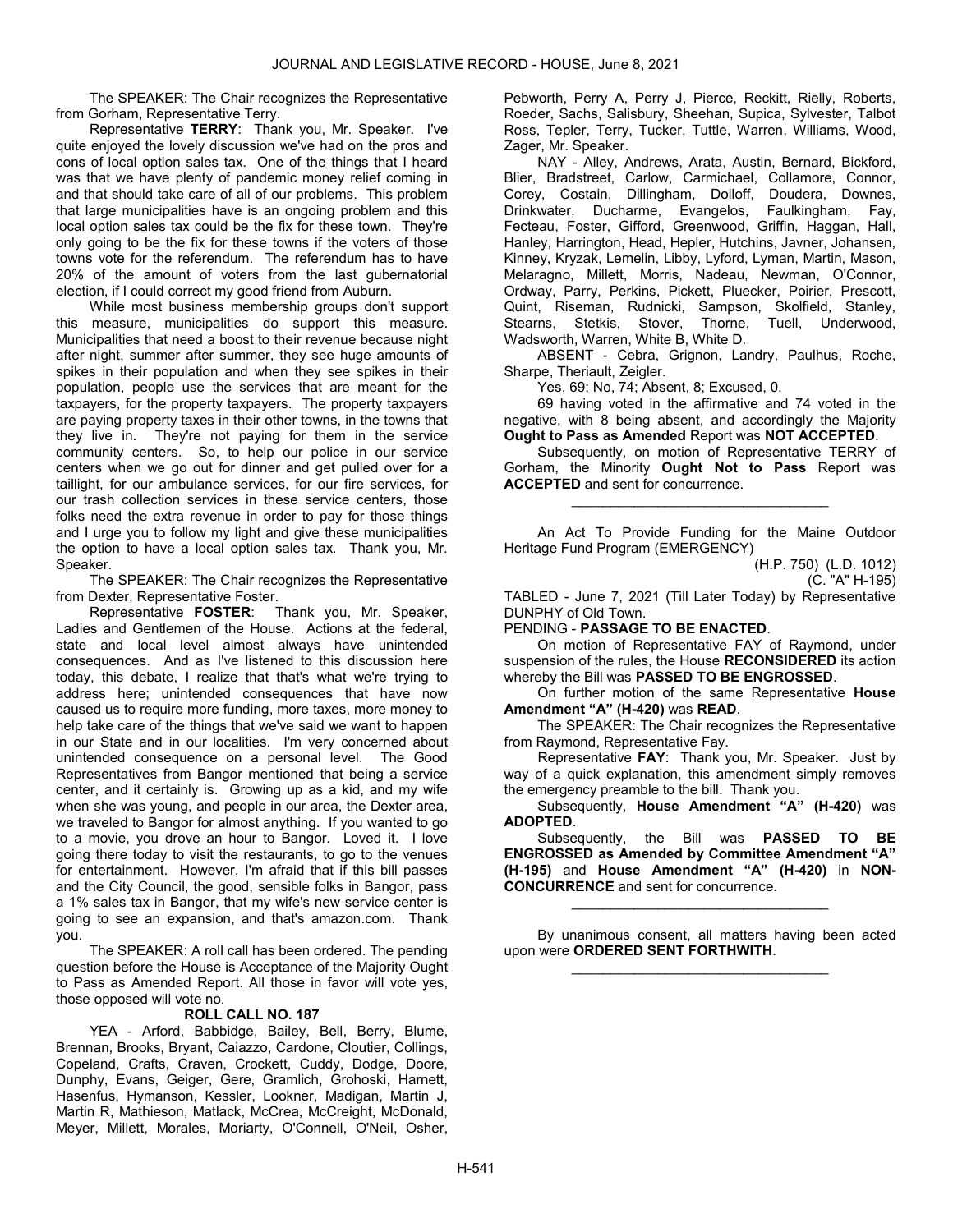SENATE DIVIDED REPORT - Majority (7) Ought Not to Pass - Minority (3) Ought to Pass as Amended by Committee Amendment "A" (S-147) - Committee on TAXATION on Bill "An Act To Provide Equity in the State Income Tax Deduction for Certain Public Employees Retirement System Pensions"

(S.P. 463) (L.D. 1413) - In Senate, Minority OUGHT TO PASS AS AMENDED Report READ and ACCEPTED and the Bill PASSED TO BE ENGROSSED AS AMENDED BY COMMITTEE AMENDMENT "A" (S-147).

TABLED - June 7, 2021 (Till Later Today) by Representative TERRY of Gorham.

PENDING - ACCEPTANCE OF EITHER REPORT.

 Subsequently, on motion of Representative TERRY of Gorham, the Minority Ought to Pass as Amended Report was ACCEPTED.

 The Bill was READ ONCE. Committee Amendment "A" (S-147) was READ by the Clerk and ADOPTED.

 Under suspension of the rules the Bill was given its SECOND READING WITHOUT REFERENCE to the Committee on Bills in the Second Reading.

 Under further suspension of the rules the Bill was PASSED TO BE ENGROSSED as Amended by Committee Amendment "A" (S-147) in concurrence.

\_\_\_\_\_\_\_\_\_\_\_\_\_\_\_\_\_\_\_\_\_\_\_\_\_\_\_\_\_\_\_\_\_

 HOUSE DIVIDED REPORT - Majority (10) Ought Not to Pass - Minority (2) Ought to Pass as Amended by Committee Amendment "A" (H-409) - Committee on STATE AND LOCAL GOVERNMENT on Bill "An Act Requiring Climate Impact Notes on Proposed Legislation and Agency Rules"

(H.P. 922) (L.D. 1256) TABLED - June 7, 2021 (Till Later Today) by Representative DUNPHY of Old Town.

PENDING - Motion of Representative MATLACK of St. George to ACCEPT the Majority OUGHT NOT TO PASS Report. (Roll Call Ordered)

 Subsequently, Representative LOOKNER of Portland WITHDREW his REQUEST for a roll call.

 Subsequently, the Majority Ought Not to Pass Report was ACCEPTED and sent for concurrence. \_\_\_\_\_\_\_\_\_\_\_\_\_\_\_\_\_\_\_\_\_\_\_\_\_\_\_\_\_\_\_\_\_

 By unanimous consent, all matters having been acted upon were ORDERED SENT FORTHWITH. \_\_\_\_\_\_\_\_\_\_\_\_\_\_\_\_\_\_\_\_\_\_\_\_\_\_\_\_\_\_\_\_\_

 The Chair laid before the House the following item which was TABLED earlier in today's session:

 HOUSE DIVIDED REPORT - Majority (9) Ought to Pass as Amended by Committee Amendment "A" (H-436) - Minority (3) Ought Not to Pass– on Resolve, To Study and Recommend Improvements to Maine's Dam Safety

(H.P. 1102) (L.D. 1488)

 Which was TABLED by Representative DUNPHY of Old Town pending the motion of Representative TUCKER of Brunswick to ACCEPT the Majority Ought to Pass as Amended Report.

 Subsequently, the Majority Ought to Pass as Amended Report was ACCEPTED.

The Resolve was READ ONCE.

 Committee Amendment "A" (H-436) was READ by the Clerk and ACCEPTED.

 On further motion of Representative DUNPHY of Old Town, the House RECONSIDERED its action whereby Committee Amendment "A" (H-436) was ADOPTED.

 Representative BELL of Yarmouth PRESENTED House Amendment "A" (H-470) to Committee Amendment "A" (H-436) which was READ by the Clerk.

 Representative DILLINGHAM of Oxford REQUESTED a roll call on the motion to ADOPT House Amendment "A" (H-470) to Committee Amendment "A" (H-436).

 More than one-fifth of the members present expressed a desire for a roll call which was ordered.

 The SPEAKER: The Chair recognizes the Representative from Pittston, Representative Hanley.

Representative HANLEY: Thank you, Mr. Speaker. I wish to speak on this pending issue, is this the proper time? Are we discussing only the amendment?

The SPEAKER: The Chair would answer in the affirmative.

Representative HANLEY: Thank you. This is a bill about dams, the study of dams. And, oddly enough, it's not about the study of safety, it's about the study of removal, and I'll explain that in a moment. When this bill was brought before us, the Maine Emergency Management Agency came and testified and a gentleman named Joe Legee testified on this. He was asked questions but in his opening remarks he said that if a study is required, the time spent to complete a study would take away from the result, the other inspection of dams, seeing as his department is one administrator and two people. So, he said to conduct the study that the bill authorized or required would require great amounts of money, half a million dollars a year and probably more than that, a million dollars, to complete it.

So, he was asked if there was any backlog, if there was any issue with dam safety, and he said, and I quote, the question is so, do we have a backlog of inquiries that have yet to be resolved. His answer is no, MEMA does not have a backlog of inquiries. Considering the periodic nature of inquiries, the agency can address each within a matter of days. So, the question of dam safety, if we had dams that had safety issues, I'm sure those issues would be brought to this agency on a regular basis. But, from their testimony, that doesn't happen.

The other part of the law, under the summary, is because of the money issue and, by the way, the amendment that was just brought to the floor was to add a \$20,000 note to it, to give it some money, but the money issue to do a comprehensive study could cost upwards of a million dollars. And in the summary of the bill, you can read in the final sentence that the use of funds available from public or private sources, including but not limited, to any available federal funding for the peer review and stakeholder review and development of the report that requires the department to disclose the funding sources for this report. You can have public or private money used to do the study. Well, lo and behold, we have someone that wishes to do that. It's the National Resource Council of Maine has offered to fund this study. They're the same people that just filed a suit in federal court to remove four dams in the Kennebec River.

It is, to me, like asking a fox to determine if chickens taste good in a hen house. Because you're hiring someone that has a preconceived answer, and that's what they're going to be looking for. I find this to be a disingenuous study and I ask you to follow my light and defeat it. Thank you, Mr. Speaker.

 The SPEAKER: The Chair recognizes the Representative from Yarmouth, Representative Bell.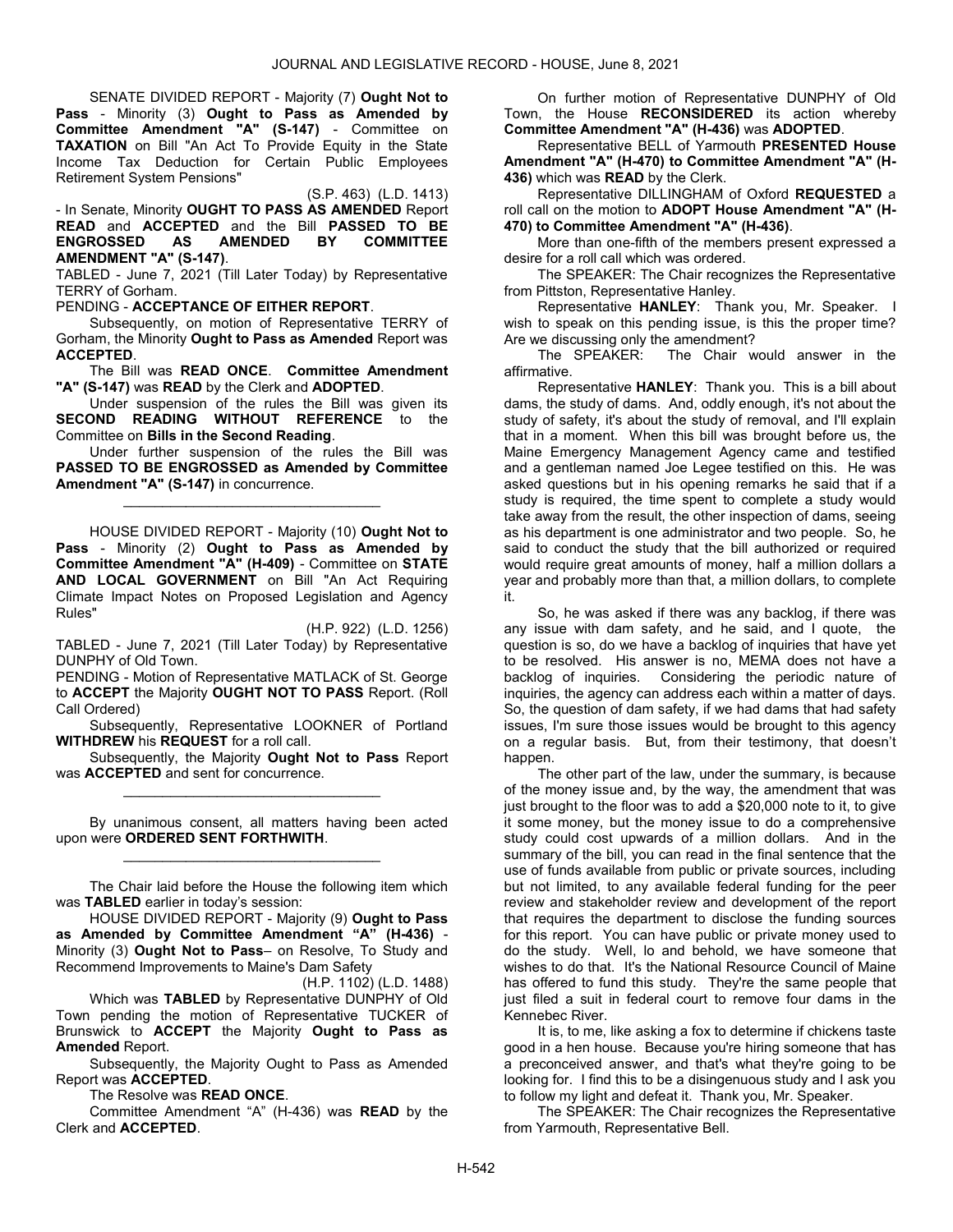Representative BELL: Yeah, I'd just like to point out that back in 2020, the State of Maine received a grade of D+ for its infrastructure, its dam infrastructure. So, in my mind, a grade of D+ needs some attention and this bill is a study to begin that process. So, I, again, reiterate that I'd like to see this study be done. Thank you.

 The SPEAKER: A roll call has been ordered. The pending question before the House is Adoption of House Amendment "A" (H-470) to Committee Amendment "A" (H-436). All those in favor will vote yes, those opposed will vote no.

### ROLL CALL NO. 188

 YEA - Arford, Babbidge, Bailey, Bell, Berry, Blume, Brennan, Brooks, Bryant, Caiazzo, Cardone, Cloutier, Collings, Copeland, Crafts, Craven, Crockett, Cuddy, Dodge, Doore, Doudera, Dunphy, Evangelos, Evans, Fay, Geiger, Gere, Gramlich, Grohoski, Harnett, Hasenfus, Hepler, Hymanson, Kessler, Lookner, Madigan, Martin, Mathieson, Matlack, McCrea, McCreight, McDonald, Melaragno, Meyer, Millett, Morales, Moriarty, O'Connell, O'Neil, Osher, Pebworth, Perry, Pierce, Pluecker, Reckitt, Rielly, Riseman, Roberts, Roeder, Sachs, Salisbury, Sheehan, Stover, Supica, Sylvester, Talbot Ross, Tepler, Terry, Tucker, Tuttle, Warren C, Warren S, White, Williams, Wood, Zager, Mr. Speaker.

 NAY - Alley, Andrews, Arata, Austin, Bernard, Bickford, Blier, Bradstreet, Carlow, Carmichael, Collamore, Connor, Corey, Costain, Dillingham, Dolloff, Downes, Drinkwater, Ducharme, Faulkingham, Foster, Gifford, Greenwood, Griffin, Hall, Hanley, Harrington, Head, Hutchins, Javner, Johansen, Kinney, Kryzak, Lemelin, Libby, Lyford, Lyman, Martin, Mason, Millett, Morris, Nadeau, Newman, O'Connor, Ordway, Parry, Pickett, Poirier, Prescott, Quint, Rudnicki, Sampson, Skolfield, Stanley, Stearns, Stetkis, Thorne, Tuell, Underwood, Wadsworth, White.

 ABSENT - Cebra, Fecteau, Grignon, Haggan, Landry, Martin, Paulhus, Perkins, Perry, Roche, Sharpe, Theriault, Zeigler.

Yes, 77; No, 61; Absent, 13; Excused, 0.

 77 having voted in the affirmative and 61 voted in the negative, with 13 being absent, and accordingly House Amendment "A" (H-470) to Committee Amendment "A" (H-436) was ADOPTED.

Committee Amendment "A" (H-436) as Amended by House Amendment "A" (H-470) thereto was ADOPTED.

 Under suspension of the rules, the Resolve was given its SECOND READING without REFERENCE to the Committee on Bills in the Second Reading.

 Under further suspension of the rules the Resolve was PASSED TO BE ENGROSSED as Amended by Committee Amendment "A" (H-436) as Amended by House Amendment "A" (H-470) thereto and sent for concurrence.

\_\_\_\_\_\_\_\_\_\_\_\_\_\_\_\_\_\_\_\_\_\_\_\_\_\_\_\_\_\_\_\_\_

 The following items were taken up out of order by unanimous consent:

#### REPORTS OF COMMITTEE Divided Reports

 Majority Report of the Committee on EDUCATION AND CULTURAL AFFAIRS reporting Ought to Pass as Amended by Committee Amendment "A" (H-455) on Resolve, To Improve Air Quality and Ventilation in Maine's Public Schools (H.P. 517) (L.D. 705) Sianed:

Senators:

 RAFFERTY of York WOODSOME of York

Representatives:

 BRENNAN of Portland CROCKETT of Portland DODGE of Belfast LYMAN of Livermore Falls McCREA of Fort Fairfield MILLETT of Cape Elizabeth ROCHE of Wells SALISBURY of Westbrook STEARNS of Guilford

 Minority Report of the same Committee reporting Ought Not to Pass on same Resolve.

 Signed: Representative: SAMPSON of Alfred

### READ.

 Representative BRENNAN of Portland moved that the House ACCEPT the Majority Ought to Pass as Amended Report.

 Representative STEARNS of Guilford REQUESTED a roll call on the motion to ACCEPT the Majority Ought to Pass as Amended Report.

 More than one-fifth of the members present expressed a desire for a roll call which was ordered.

 The SPEAKER: The Chair recognizes the Representative from Guilford, Representative Stearns.

Representative STEARNS: If ever there was a time in the history of the State when air quality was a topic of discussion, this is it; when we're sitting with masks covering our faces, wondering what the next person might be putting out into the atmosphere in this room that we're going to have to breathe. And schools are certainly a place where air quality is of great importance.

We really suffered in our school construction and in all of our schools back in the '80s during the oil shortage. We buttoned up our schools, K-12, and we took care of that energy, but we found there wasn't a whole lot of oxygen left at the end of the day and students were suffering from it and so were faculty and staff. And we have come a long way since then in Maine, following the existing Statute, which is a requirement that air quality and HVAC be maintained in compliance with HVAC rules, and that's pretty much it. Now, I do understand and appreciate the motivation behind wanting to actually quantify that, to set the standard, and so do the multitudes of air quality folks who sell the equipment and the expertise, they lined up in droves saying that's a great idea, that we ought to do that. But sometimes in such a broad area as this, to quantify it with a finite number may have consequences, and I would say likely would have consequences that will be enormous in nature.

There's absolutely no doubt that we need to continue upon the trail of making sure that our schools have good quality air. As a matter of fact, I think the latest standard, if you will, is that the air needs to turn over in a classroom about every 20 minutes. And that's quite an engineering feat, when you're trying to save energy and yet you're putting fresh air into that classroom every 20 minutes, those two don't work well together. And our schools have done a tremendous job with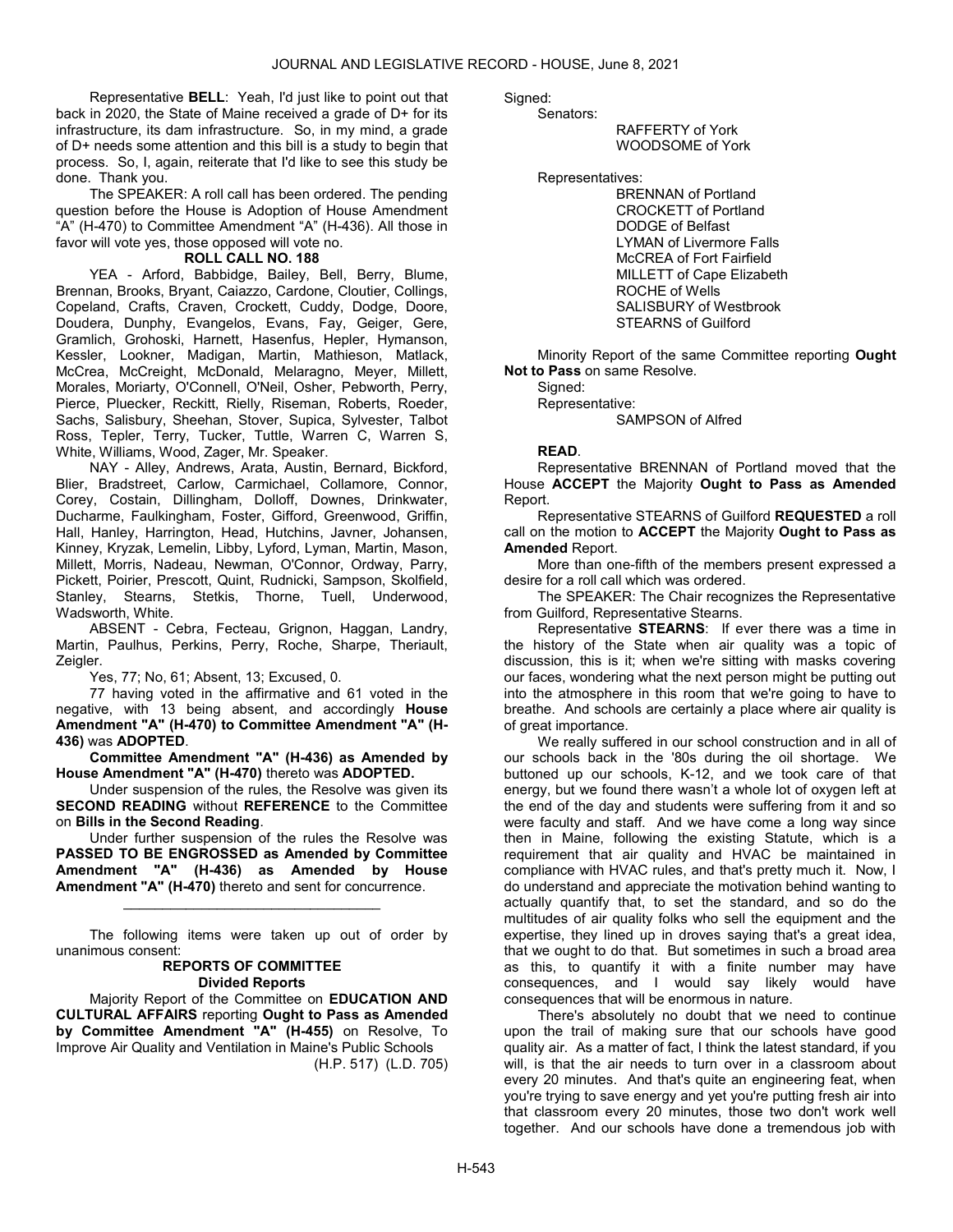help from the Department of Education and the Bureau of General Services at bringing our school systems up to speed in this area.

The financial burden to local taxpayers very well could be enormous on this, and I know I say that and safety has to come first, without a doubt, but I would urge you to oppose this motion on the floor and let the school people continue to do the job of improving air quality to the very best of their abilities. Thank you.

 The SPEAKER: The Chair recognizes the Representative from Cape Elizabeth, Representative Millet.

Representative MILLET: Thank you, Mr. Speaker, Ladies and Gentlemen of the House. I'm relieved that the Representative from Guilford agrees that ventilation in our HVAC systems are absolutely critical for healthy environments in our schools. The science is undeniable. Not only is it important for our health, but it is important for our students' educational success. Because, as it turns out, when you don't have a lot of oxygen in a room, it's very difficult to stay awake and to focus. This bill before us would require major substantive rulemaking. The experts will come together, have the conversation, reach agreement with the department and come back to the committee of jurisdiction and then to this Body. It makes absolutely no sense to have in Statute a requirement for standards and then not define those standards, and that's what this bill simply seeks to do. So, I hope everybody will follow my light and vote for this commonsense measure. Thank you very much.

 The SPEAKER: A roll call has been ordered. The pending question before the House is Acceptance of the Majority Ought to Pass as Amended Report. All those in favor will vote yes, those opposed will vote no.

### ROLL CALL NO. 189

 YEA - Alley, Arford, Babbidge, Bailey, Bell, Berry, Blume, Brennan, Brooks, Bryant, Caiazzo, Cardone, Carlow, Cloutier, Collings, Copeland, Corey, Crafts, Craven, Crockett, Cuddy, Dillingham, Dodge, Dolloff, Doore, Doudera, Downes, Dunphy, Evangelos, Evans, Fay, Geiger, Gere, Gramlich, Grohoski, Harnett, Harrington, Hasenfus, Hepler, Hymanson, Kessler, Kinney, Lookner, Madigan, Martin J, Martin R, Mathieson, Matlack, McCrea, McCreight, McDonald, Melaragno, Meyer, Millett, Morales, Moriarty, Newman, O'Connell, O'Neil, Ordway, Osher, Parry, Pebworth, Perry, Pierce, Pluecker, Reckitt, Rielly, Riseman, Roberts, Roeder, Sachs, Salisbury, Sheehan, Stover, Supica, Sylvester, Talbot Ross, Tepler, Terry, Tucker, Tuell, Tuttle, Warren C, Warren S, White B, White D, Williams, Wood, Zager, Mr. Speaker.

 NAY - Andrews, Arata, Austin, Bernard, Bickford, Blier, Bradstreet, Carmichael, Collamore, Connor, Costain, Drinkwater, Ducharme, Faulkingham, Foster, Gifford, Greenwood, Griffin, Hall, Hanley, Head, Hutchins, Javner, Johansen, Kryzak, Lemelin, Libby, Lyman, Martin, Mason, Millett, Morris, Nadeau, O'Connor, Pickett, Poirier, Prescott, Quint, Rudnicki, Sampson, Skolfield, Stanley, Stearns, Stetkis, Thorne, Underwood, Wadsworth.

 ABSENT - Cebra, Fecteau, Grignon, Haggan, Landry, Lyford, Paulhus, Perkins, Perry, Roche, Sharpe, Theriault, Zeigler.

Yes, 91; No, 47; Absent, 13; Excused, 0.

 91 having voted in the affirmative and 47 voted in the negative, with 13 being absent, and accordingly the Majority Ought to Pass as Amended Report was ACCEPTED.

 The Resolve was READ ONCE. Committee Amendment "A" (H-455) was READ by the Clerk and ADOPTED.

 Under suspension of the rules the Resolve was given its SECOND READING WITHOUT REFERENCE to the Committee on Bills in the Second Reading.

 Under further suspension of the rules the Resolve was PASSED TO BE ENGROSSED as Amended by Committee Amendment "A" (H-455) and sent for concurrence.

\_\_\_\_\_\_\_\_\_\_\_\_\_\_\_\_\_\_\_\_\_\_\_\_\_\_\_\_\_\_\_\_\_

 Majority Report of the Committee on EDUCATION AND CULTURAL AFFAIRS reporting Ought to Pass as Amended by Committee Amendment "A" (H-458) on Bill "An Act Concerning Mental Health in Public Schools"

(H.P. 652) (L.D. 896)

 Signed: Senators:

 RAFFERTY of York DAUGHTRY of Cumberland

Representatives:

 BRENNAN of Portland CROCKETT of Portland DODGE of Belfast McCREA of Fort Fairfield MILLETT of Cape Elizabeth SALISBURY of Westbrook

 Minority Report of the same Committee reporting Ought Not to Pass on same Bill.

Signed:

Senator:

WOODSOME of York

 Representatives: LYMAN of Livermore Falls ROCHE of Wells

## STEARNS of Guilford

### READ.

 Representative BRENNAN of Portland moved that the House ACCEPT the Majority Ought to Pass as Amended Report.

 The SPEAKER: The Chair recognizes the Representative from Guilford, Representative Stearns.

Representative STEARNS: Thank you, Mr. Speaker. Once again, this bill is a study with a report back about a topic where information on best practice is readily available from several sources in the education community, through professional development, through the university system, through the Maine Principal's Association, through the MEA. This would be one more study and one more rehashing of things that folks in school already do as part of their business of continual improvement.

So, I would urge you to save the, I believe it's a \$9,000 fiscal note on it, save the money and use it elsewhere. Thank you.

 Subsequently, the Majority Ought to Pass as Amended Report was ACCEPTED.

 The Bill was READ ONCE. Committee Amendment "A" (H-458) was READ by the Clerk and ADOPTED.

 Under suspension of the rules the Bill was given its SECOND READING WITHOUT REFERENCE to the Committee on Bills in the Second Reading.

 Under further suspension of the rules the Bill was PASSED TO BE ENGROSSED as Amended by Committee Amendment "A" (H-458) and sent for concurrence.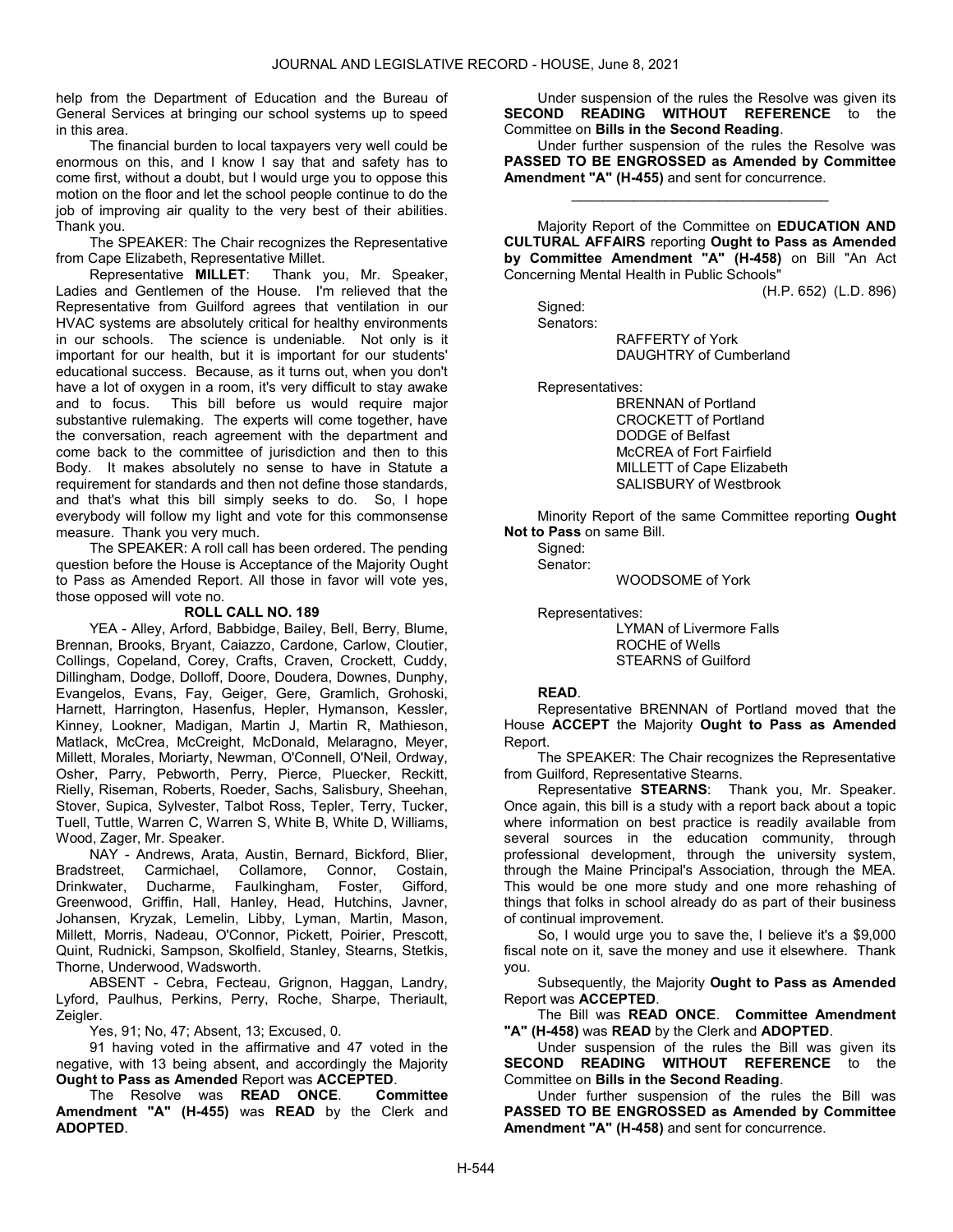Majority Report of the Committee on EDUCATION AND CULTURAL AFFAIRS reporting Ought to Pass as Amended by Committee Amendment "A" (H-456) on Bill "An Act To Limit Homework in Public Schools"

\_\_\_\_\_\_\_\_\_\_\_\_\_\_\_\_\_\_\_\_\_\_\_\_\_\_\_\_\_\_\_\_\_

(H.P. 1017) (L.D. 1383)

 Signed: Senators:

 RAFFERTY of York DAUGHTRY of Cumberland

Representatives:

 BRENNAN of Portland CROCKETT of Portland DODGE of Belfast McCREA of Fort Fairfield MILLETT of Cape Elizabeth SALISBURY of Westbrook

 Minority Report of the same Committee reporting Ought Not to Pass on same Bill.

Signed:

Senator:

WOODSOME of York

Representatives:

 LYMAN of Livermore Falls ROCHE of Wells SAMPSON of Alfred STEARNS of Guilford

#### READ.

 Representative BRENNAN of Portland moved that the Housed ACCEPT the Majority Ought to Pass as Amended Report.

 The SPEAKER: The Chair recognizes the Representative from Guilford, Representative Stearns.

Representative STEARNS: Thank you, Mr. Speaker. Mr. Speaker, is it appropriate to just say ditto? Because, once again, studying homework and the value of homework and how much homework and when to give it and who to give it to is a topic that is continually churned about in educational circles and there is absolutely no need for further study. Thank you.

 The SPEAKER: The Chair recognizes the Representative from Cape Elizabeth, Representative Millet.

Representative MILLETT: Thank you, Mr. Speaker, Ladies and Gentlemen of the House. I rise in support of this bill as amended.

This conversation actually goes pretty deep into equity. Not all students have the same supportive environment at home, unfortunately, and while for some students homework can be an option for further progress, it can also be a serious detriment to others. I do not have the answers, but my hope is that this bill will allow the experts to come together and help us understand in the policy committee how this does relate to all of our students and all of their ability to be successful in our public schools. Thank you, Mr. Speaker.

 The SPEAKER: The Chair recognizes the Representative from Friendship, Representative Evangelos.

Representative EVANGELOS: Thank you, Mr. Speaker. May I direct a question to the sponsor? The bill's sponsor?

The SPEAKER: The Member may proceed.

Representative EVANGELOS: I was wondering why the sponsor didn't come up with this bill when I was in school.

 The SPEAKER: The Representative from Friendship, Representative Evangelos has posed a question to any member who may care to respond. The Chair recognizes the Representative from Portland, Representative Collings.

Representative COLLINGS: I'm Representative Collings<br>Portland, the bill's sponsor. To Representative from Portland, the bill's sponsor. Evangelos, when you were in school, I think I was delivering the Bangor Daily News so, I wasn't paying attention.

 Subsequently, the Majority Ought to Pass as Amended Report was ACCEPTED.

 The Bill was READ ONCE. Committee Amendment "A" (H-456) was READ by the Clerk and ADOPTED.

Under suspension of the rules the Bill was given its<br>DND READING WITHOUT REFERENCE to the SECOND READING WITHOUT Committee on Bills in the Second Reading.

 Under further suspension of the rules the Bill was PASSED TO BE ENGROSSED as Amended by Committee Amendment "A" (H-456) and sent for concurrence.

\_\_\_\_\_\_\_\_\_\_\_\_\_\_\_\_\_\_\_\_\_\_\_\_\_\_\_\_\_\_\_\_\_

 Majority Report of the Committee on EDUCATION AND CULTURAL AFFAIRS reporting Ought to Pass as Amended by Committee Amendment "A" (H-457) on Bill "An Act To Enhance the Educational Expertise and Knowledge of the Board of Trustees of the University of Maine System"

(H.P. 1025) (L.D. 1391)

 Signed: Senators:

 RAFFERTY of York DAUGHTRY of Cumberland

Representatives:

 BRENNAN of Portland CROCKETT of Portland DODGE of Belfast McCREA of Fort Fairfield MILLETT of Cape Elizabeth SALISBURY of Westbrook

 Minority Report of the same Committee reporting Ought Not to Pass on same Bill.

 Signed: Senator:

WOODSOME of York

Representatives:

 LYMAN of Livermore Falls ROCHE of Wells SAMPSON of Alfred STEARNS of Guilford

#### READ.

 Representative BRENNAN of Portland moved that the House ACCEPT the Majority Ought to Pass as Amended Report.

 Representative STEARNS of Guilford REQUESTED a roll call on the motion to ACCEPT the Majority Ought to Pass as Amended Report.

 More than one-fifth of the members present expressed a desire for a roll call which was ordered.

 The SPEAKER: The Chair recognizes the Representative from Guilford, Representative Stearns.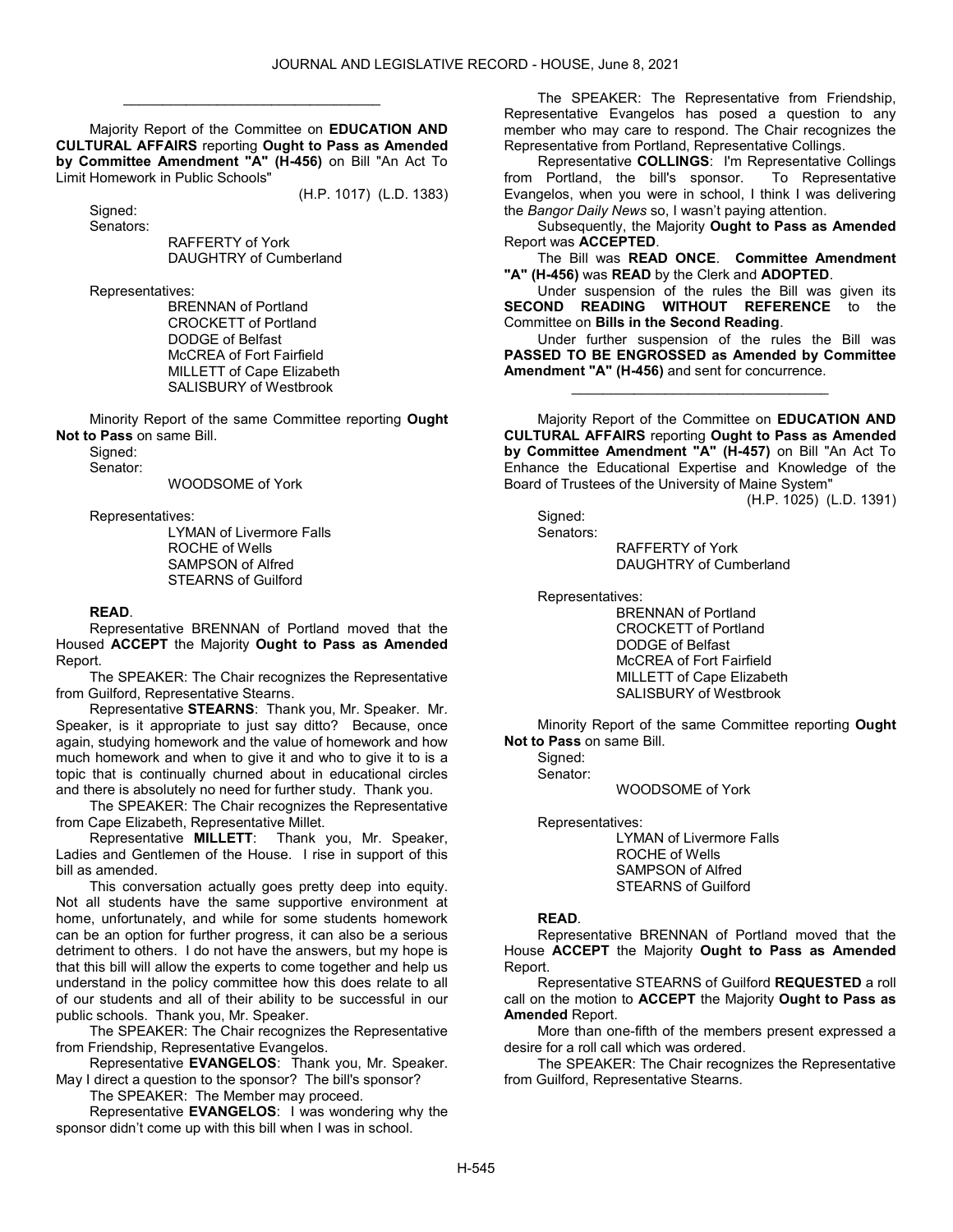Representative STEARNS: Thank you, Mr. Speaker. The Trustees at the University of Maine I believe have been working under pretty much the same rules since 1968. And there's a very bright line between being a member of the Board of Trustees and not being able to be a current employee of the University of Maine System. That's the current rule. You could be a retired employee and be appointed to one of the slots on the Board of Trustees, but not a current employee.

It's a good idea to keep that bright line in place. As was pointed out in some testimony that we received, the perception, even, of a conflict of interest can be very damaging to the university system. The university is excited, and I'm excited, to see the university going through a unified accreditation process; something that we really, we thought, when I was a little kid I remember my dad talking about it, saying this is pretty good, the whole system is going to work together. And as I went through that system, I thought maybe not so much. And now, that's happening and that unified accreditation process, just in the next year, is going to involve over a hundred faculty and staff members from the university to have input on the shape and focus of the university system. However, putting folks on the board, particularly the way it's set up in the State of Maine, our Board of Trustees is an integral part of collective bargaining. That's not the case in some states. In some states, the Board of Trustees is a hands-off approach to collective bargaining. But we learned that not in Maine. That isn't how that happens. They're involved in the details of collective bargaining.

And many people think that collective bargaining only takes place while that session is open to discuss the contract, but we all know that there are nuances to collective bargaining that go on during the course of the contract as well. And, again, it would be best for us to keep the Board of Trustees at the University of Maine System up to the pleasure of the Chief Executive, and to allow whoever the Chief Executive might be to use their best judgment in making those appointments without limiting it to certain folks from the university system. Thank you.

 The SPEAKER: The Chair recognizes the Representative from Portland, Representative Brennan.

Representative BRENNAN: Thank you, Mr. Speaker, Men and Women of the House. This bill was significantly amended by the committee and what it calls for now is a very modest and simple analysis of looking at all the different boards that the education committee makes appointment to. So, we appoint people to the university's Board of Trustees, we appoint people to Board of Education, we appoint people to the Board of Trustees for the community college, Maine School of Science and Math, Baxter School for the Deaf and the Ocean Academy. And all this bill does is ask the Department of Education to look at the demographics, geographical representation, and report back to the Education Committee to ensure that when we make those appointments, we have diversity, we have geographical representation and the demographics reflect the State of Maine. It's a very modest proposal and it's something that will be very beneficial to the education committee in looking and working with making appointments to boards that are very influential in terms of decision-making on educational policy in the State. Thank you.

 The SPEAKER: A roll call has been ordered. The pending question before the House is Acceptance of the Majority Ought to Pass as Amended Report. All those in favor will vote yes, those opposed will vote no.

### ROLL CALL NO. 190

 YEA - Alley, Arford, Babbidge, Bailey, Bell, Berry, Blume, Brennan, Brooks, Bryant, Caiazzo, Cardone, Cloutier, Collings, Copeland, Crafts, Craven, Crockett, Cuddy, Dodge, Doore, Doudera, Dunphy, Evangelos, Evans, Fay, Geiger, Gere, Gramlich, Grohoski, Harnett, Hasenfus, Hepler, Hymanson, Kessler, Lookner, Madigan, Martin J, Martin R, Mathieson, Matlack, McCrea, McCreight, McDonald, Melaragno, Meyer, Millett, Morales, Moriarty, O'Connell, O'Neil, Osher, Pebworth, Perry, Pierce, Pluecker, Reckitt, Rielly, Riseman, Roberts, Roeder, Sachs, Salisbury, Sheehan, Stover, Supica, Sylvester, Talbot Ross, Tepler, Terry, Tucker, Tuttle, Warren C, Warren S, White, Williams, Wood, Zager, Mr. Speaker.

 NAY - Andrews, Arata, Austin, Bernard, Bickford, Blier, Bradstreet, Carlow, Carmichael, Collamore, Connor, Corey, Costain, Dillingham, Dolloff, Downes, Drinkwater, Ducharme, Faulkingham, Foster, Gifford, Greenwood, Griffin, Hall, Hanley, Harrington, Head, Hutchins, Javner, Johansen, Kinney, Kryzak, Lemelin, Libby, Lyman, Martin, Mason, Millett, Morris, Nadeau, Newman, O'Connor, Ordway, Parry, Pickett, Poirier, Quint, Rudnicki, Sampson, Skolfield, Stanley, Stearns, Stetkis, Thorne, Tuell, Underwood, Wadsworth, White.

 ABSENT - Cebra, Fecteau, Grignon, Haggan, Landry, Lyford, Paulhus, Perkins, Perry, Prescott, Roche, Sharpe, Theriault, Zeigler.

Yes, 79; No, 58; Absent, 14; Excused, 0.

 79 having voted in the affirmative and 58 voted in the negative, with 14 being absent, and accordingly the Majority Ought to Pass as Amended Report was ACCEPTED.

 The Bill was READ ONCE. Committee Amendment "A" (H-457) was READ by the Clerk and ADOPTED.

 Under suspension of the rules the Bill was given its SECOND READING WITHOUT REFERENCE to the Committee on Bills in the Second Reading.

 Under further suspension of the rules the Bill was PASSED TO BE ENGROSSED as Amended by Committee Amendment "A" (H-457) and sent for concurrence.

\_\_\_\_\_\_\_\_\_\_\_\_\_\_\_\_\_\_\_\_\_\_\_\_\_\_\_\_\_\_\_\_\_

 By unanimous consent, all matters having been acted upon were ORDERED SENT FORTHWITH. \_\_\_\_\_\_\_\_\_\_\_\_\_\_\_\_\_\_\_\_\_\_\_\_\_\_\_\_\_\_\_\_\_

 Majority Report of the Committee on ENVIRONMENT AND NATURAL RESOURCES reporting Ought to Pass as Amended by Committee Amendment "A" (H-480) on Resolve, To Analyze the Impact of Sea Level Rise

(H.P. 1169) (L.D. 1572)

Signed: Senators:

> BRENNER of Cumberland BENNETT of Oxford CARNEY of Cumberland

Representatives:

 TUCKER of Brunswick BELL of Yarmouth BLUME of York DOUDERA of Camden GRAMLICH of Old Orchard Beach TUELL of East Machias ZEIGLER of Montville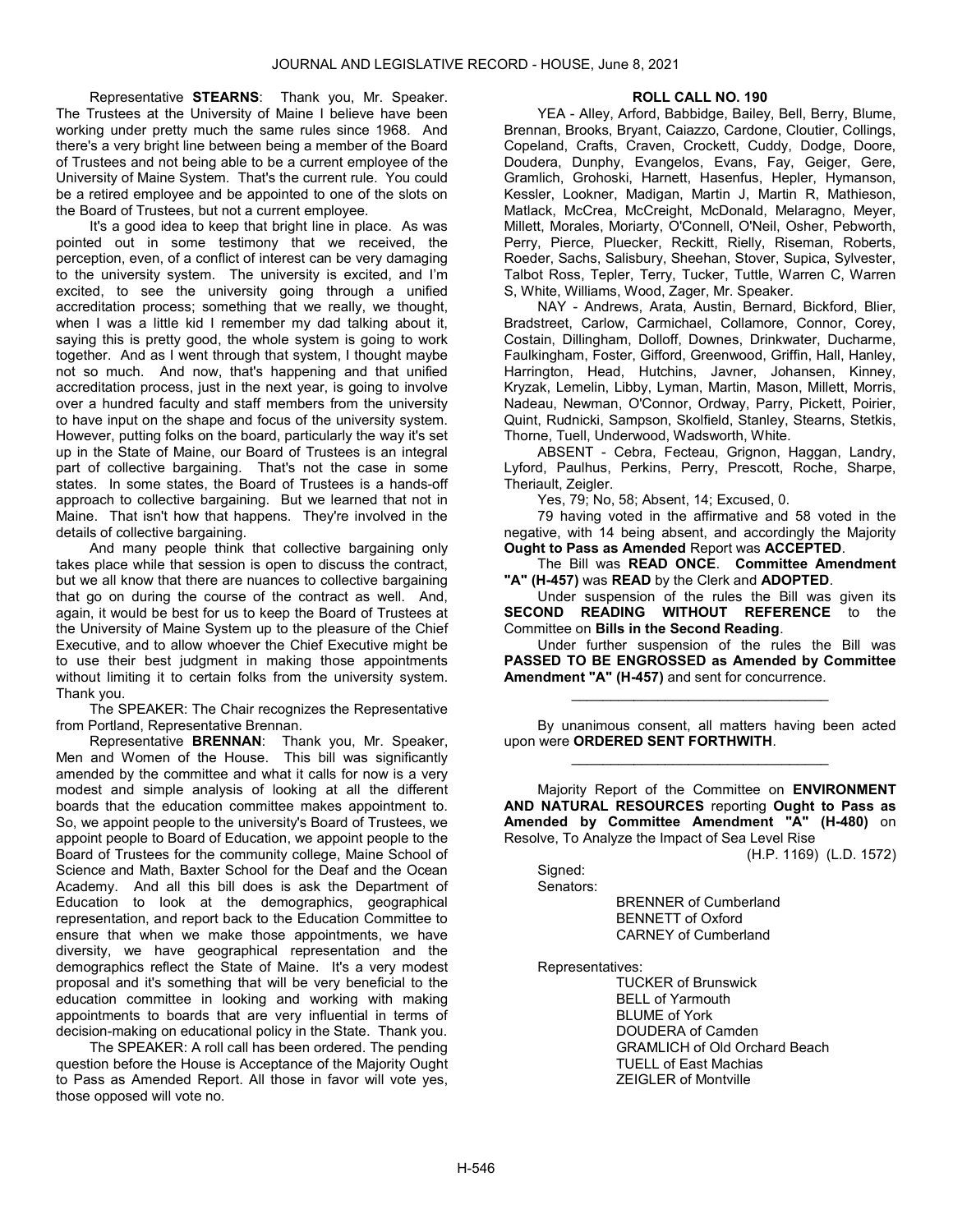Minority Report of the same Committee reporting Ought Not to Pass on same Resolve.

Signed:

Representatives:

 HANLEY of Pittston JOHANSEN of Monticello O'CONNOR of Berwick

#### READ.

 On motion of Representative TUCKER of Brunswick, the Majority Ought to Pass as Amended Report was ACCEPTED.

 The Resolve was READ ONCE. Committee Amendment "A" (H-480) was READ by the Clerk and ADOPTED.

 Under suspension of the rules the Resolve was given its SECOND READING WITHOUT REFERENCE to the Committee on Bills in the Second Reading.

 Under further suspension of the rules the Resolve was PASSED TO BE ENGROSSED as Amended by Committee Amendment "A" (H-480) and sent for concurrence.

\_\_\_\_\_\_\_\_\_\_\_\_\_\_\_\_\_\_\_\_\_\_\_\_\_\_\_\_\_\_\_\_\_

 Majority Report of the Committee on HEALTH COVERAGE, INSURANCE AND FINANCIAL SERVICES reporting Ought to Pass on Resolve, Regarding Legislative Review of Portions of Chapter 570: Uniform Reporting System for Prescription Drug Price Data Sets, a Major Substantive Rule of the Maine Health Data Organization (EMERGENCY) (H.P. 7) (L.D. 41)

 Signed: Senators:

 SANBORN of Cumberland BRENNER of Cumberland

Representatives:

 TEPLER of Topsham ARFORD of Brunswick BROOKS of Lewiston EVANS of Dover-Foxcroft MATHIESON of Kittery MELARAGNO of Auburn

 Minority Report of the same Committee reporting Ought to Pass as Amended by Committee Amendment "A" (H-453) on same Resolve.

 Signed: Senator:

STEWART of Aroostook

Representatives:

 BLIER of Buxton CONNOR of Lewiston MORRIS of Turner QUINT of Hodgdon

#### READ.

 On motion of Representative TEPLER of Topsham, the Majority Ought to Pass Report was ACCEPTED.

The Resolve was READ ONCE.

 Under suspension of the rules the Resolve was given its SECOND READING WITHOUT REFERENCE to the Committee on Bills in the Second Reading.

 Under further suspension of the rules the Resolve was PASSED TO BE ENGROSSED and sent for concurrence.

 By unanimous consent, all matters having been acted upon were ORDERED SENT FORTHWITH. \_\_\_\_\_\_\_\_\_\_\_\_\_\_\_\_\_\_\_\_\_\_\_\_\_\_\_\_\_\_\_\_\_

\_\_\_\_\_\_\_\_\_\_\_\_\_\_\_\_\_\_\_\_\_\_\_\_\_\_\_\_\_\_\_\_\_

 Majority Report of the Committee on LABOR AND HOUSING reporting Ought Not to Pass on Bill "An Act To Protect Workers from Unsafe Working Conditions with Regard to Indoor Temperatures"

(H.P. 256) (L.D. 358)

(H.P. 642) (L.D. 886)

 Signed: Senators:

 HICKMAN of Kennebec GUERIN of Penobscot MIRAMANT of Knox

Representatives:

 SYLVESTER of Portland BRADSTREET of Vassalboro CUDDY of Winterport DRINKWATER of Milford GERE of Kennebunkport MORRIS of Turner PEBWORTH of Blue Hill PRESCOTT of Waterboro ROEDER of Bangor

 Minority Report of the same Committee reporting Ought to Pass as Amended by Committee Amendment "A" (H-471) on same Bill.

Signed:

Representative:

WARREN of Scarborough

### READ.

 On motion of Representative SYLVESTER of Portland, the Majority Ought Not to Pass Report was ACCEPTED and sent for concurrence.

\_\_\_\_\_\_\_\_\_\_\_\_\_\_\_\_\_\_\_\_\_\_\_\_\_\_\_\_\_\_\_\_\_

 Majority Report of the Committee on LABOR AND HOUSING reporting Ought to Pass as Amended by Committee Amendment "A" (H-473) on Resolve, To Encourage Employment in the Direct Care Workforce (EMERGENCY)

Signed:

Senators:

 HICKMAN of Kennebec GUERIN of Penobscot MIRAMANT of Knox

Representatives:

 SYLVESTER of Portland BRADSTREET of Vassalboro CUDDY of Winterport DRINKWATER of Milford GERE of Kennebunkport MORRIS of Turner PEBWORTH of Blue Hill PRESCOTT of Waterboro ROEDER of Bangor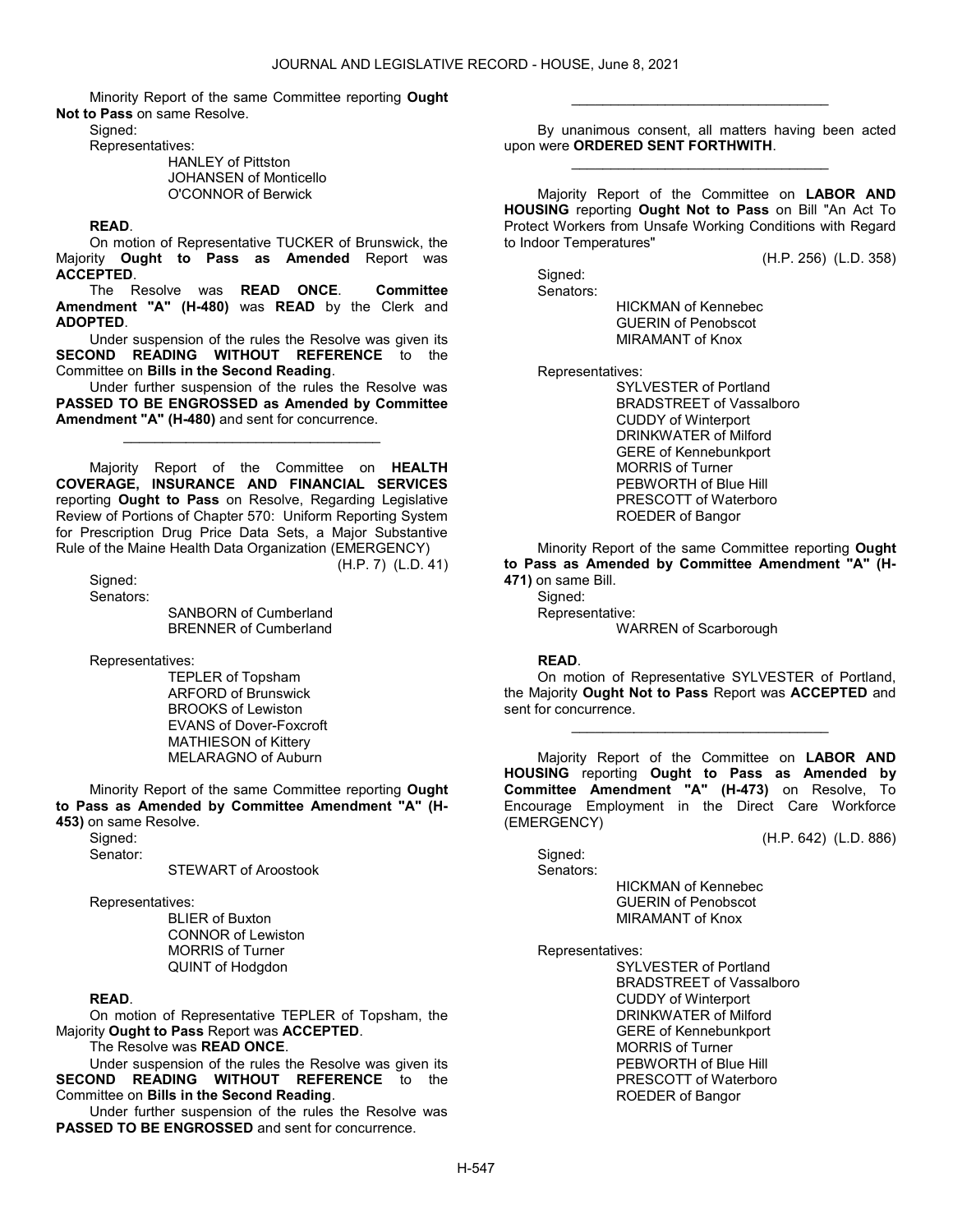Minority Report of the same Committee reporting Ought Not to Pass on same Resolve.

Signed:

Representative:

## WARREN of Scarborough

## READ.

 On motion of Representative SYLVESTER of Portland, the Majority Ought to Pass as Amended Report was ACCEPTED.

 The Resolve was READ ONCE. Committee Amendment "A" (H-473) was READ by the Clerk and ADOPTED.

 Under suspension of the rules the Resolve was given its SECOND READING WITHOUT REFERENCE to the Committee on Bills in the Second Reading.

 Under further suspension of the rules the Resolve was PASSED TO BE ENGROSSED as Amended by Committee Amendment "A" (H-473) and sent for concurrence.

\_\_\_\_\_\_\_\_\_\_\_\_\_\_\_\_\_\_\_\_\_\_\_\_\_\_\_\_\_\_\_\_\_

 Majority Report of the Committee on VETERANS AND LEGAL AFFAIRS reporting Ought to Pass as Amended by Committee Amendment "A" (H-459) on Bill "An Act To Establish Ongoing Absentee Voting"

(H.P. 104) (L.D. 148)

 Signed: Senators:

 LUCHINI of Hancock HICKMAN of Kennebec

Representatives:

 CAIAZZO of Scarborough COREY of Windham McCREIGHT of Harpswell RIELLY of Westbrook SUPICA of Bangor TUTTLE of Sanford WOOD of Portland

 Minority Report of the same Committee reporting Ought Not to Pass on same Bill.

Signed:

Senator:

FARRIN of Somerset

Representatives:

 DOLLOFF of Milton Township HARRINGTON of Sanford KINNEY of Knox

### READ.

 Representative CAIAZZO of Scarborough moved that the House ACCEPT the Majority Ought to Pass as Amended Report.

 Representative KINNEY of Knox REQUESTED a roll call on the motion to ACCEPT the the Majority Ought to Pass as Amended Report.

 More than one-fifth of the members present expressed a desire for a roll call which was ordered.

 The SPEAKER: A roll call has been ordered. The pending question before the House is Acceptance of the Majority Ought to Pass as Amended Report. All those in favor will vote yes, those opposed will vote no.

#### ROLL CALL NO. 191

 YEA - Alley, Arford, Babbidge, Bailey, Bell, Berry, Blume, Brennan, Brooks, Bryant, Caiazzo, Cardone, Cloutier, Collings, Copeland, Corey, Crafts, Craven, Crockett, Cuddy, Dodge, Doore, Doudera, Dunphy, Evangelos, Evans, Fay, Geiger, Gere, Gramlich, Grohoski, Harnett, Hasenfus, Hymanson, Kessler, Lookner, Madigan, Martin J, Martin R, Mathieson, Matlack, McCrea, McCreight, McDonald, Melaragno, Meyer, Millett, Morales, Moriarty, O'Connell, O'Neil, Osher, Pebworth, Perry, Pierce, Pluecker, Poirier, Reckitt, Rielly, Riseman, Roberts, Roeder, Sachs, Salisbury, Sheehan, Stover, Supica, Sylvester, Talbot Ross, Tepler, Terry, Tucker, Tuttle, Warren C, Warren S, White, Williams, Wood, Zager, Mr. Speaker.

 NAY - Andrews, Arata, Austin, Bernard, Bickford, Blier, Bradstreet, Carlow, Carmichael, Collamore, Connor, Costain,<br>Dillingham, Dolloff, Downes, Drinkwater, Ducharme, Dillingham, Dolloff, Downes, Drinkwater, Ducharme, Faulkingham, Foster, Gifford, Greenwood, Griffin, Hall, Hanley, Harrington, Head, Hepler, Hutchins, Javner, Johansen, Kinney, Kryzak, Lemelin, Libby, Lyman, Martin, Mason, Millett, Morris, Nadeau, Newman, O'Connor, Ordway, Parry, Pickett, Quint, Rudnicki, Sampson, Skolfield, Stanley, Stearns, Stetkis, Thorne, Tuell, Underwood, Wadsworth, White.

 ABSENT - Cebra, Fecteau, Grignon, Haggan, Landry, Lyford, Paulhus, Perkins, Perry, Prescott, Roche, Sharpe, Theriault, Zeigler.

Yes, 80; No, 57; Absent, 14; Excused, 0.

 80 having voted in the affirmative and 57 voted in the negative, with 14 being absent, and accordingly the Majority Ought to Pass as Amended Report was ACCEPTED.

 The Bill was READ ONCE. Committee Amendment "A" (H-459) was READ by the Clerk and ADOPTED.

 Under suspension of the rules the Bill was given its SECOND READING WITHOUT REFERENCE to the Committee on Bills in the Second Reading.

 Under further suspension of the rules the Bill was PASSED TO BE ENGROSSED as Amended by Committee Amendment "A" (H-459) and sent for concurrence.

\_\_\_\_\_\_\_\_\_\_\_\_\_\_\_\_\_\_\_\_\_\_\_\_\_\_\_\_\_\_\_\_\_

 Majority Report of the Committee on VETERANS AND LEGAL AFFAIRS reporting Ought to Pass as Amended by Committee Amendment "A" (H-460) on Bill "An Act To Improve Maine's Election Laws"

(H.P. 1172) (L.D. 1575)

Signed: Senators:

 LUCHINI of Hancock HICKMAN of Kennebec

Representatives:

 CAIAZZO of Scarborough McCREIGHT of Harpswell RIELLY of Westbrook SUPICA of Bangor TUTTLE of Sanford WOOD of Portland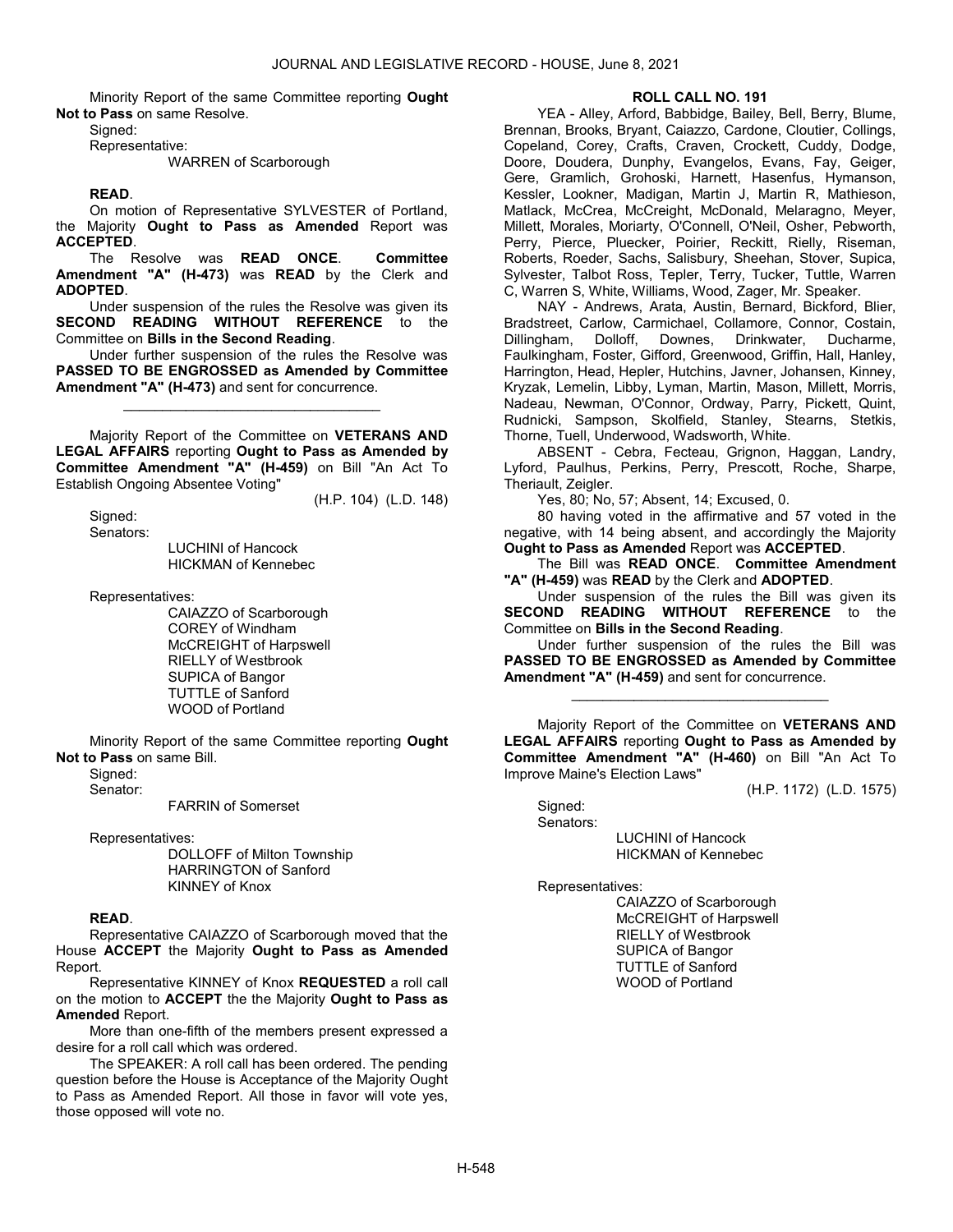Minority Report of the same Committee reporting Ought Not to Pass on same Bill.

 Signed: Senator:

FARRIN of Somerset

Representatives:

 COREY of Windham DOLLOFF of Milton Township HARRINGTON of Sanford KINNEY of Knox

### READ.

 Representative CAIAZZO of Scarborough moved that the House ACCEPT the Majority Ought to Pass as Amended Report.

 Representative KINNEY of Knox REQUESTED a roll call on the motion to ACCEPT the the Majority Ought to Pass as Amended Report.

 More than one-fifth of the members present expressed a desire for a roll call which was ordered.

 The SPEAKER: A roll call has been ordered. The pending question before the House is Acceptance of the Majority Ought to Pass as Amended Report. All those in favor will vote yes, those opposed will vote no.

### ROLL CALL NO. 192

 YEA - Alley, Arford, Babbidge, Bailey, Bell, Berry, Blume, Brennan, Brooks, Bryant, Caiazzo, Cardone, Cloutier, Collings, Copeland, Crafts, Craven, Crockett, Cuddy, Dodge, Doore, Doudera, Dunphy, Evangelos, Evans, Fay, Geiger, Gere, Gramlich, Grohoski, Harnett, Hasenfus, Hepler, Hymanson, Kessler, Lookner, Madigan, Martin J, Martin R, Mathieson, Matlack, McCrea, McCreight, McDonald, Melaragno, Meyer, Millett, Morales, Moriarty, O'Connell, O'Neil, Osher, Pebworth, Perry, Pierce, Pluecker, Reckitt, Rielly, Riseman, Roberts, Roeder, Sachs, Salisbury, Sheehan, Stover, Supica, Sylvester, Talbot Ross, Tepler, Terry, Tucker, Tuttle, Warren C, Warren S, White, Williams, Wood, Zager, Mr. Speaker.

 NAY - Andrews, Arata, Austin, Bernard, Bickford, Blier, Bradstreet, Carlow, Carmichael, Collamore, Connor, Corey, Costain, Dillingham, Dolloff, Downes, Drinkwater, Ducharme, Faulkingham, Foster, Gifford, Greenwood, Griffin, Hall, Hanley, Harrington, Head, Hutchins, Javner, Johansen, Kinney, Kryzak, Lemelin, Libby, Lyman, Martin, Mason, Millett, Morris, Nadeau, Newman, O'Connor, Ordway, Parry, Pickett, Poirier, Quint, Rudnicki, Sampson, Skolfield, Stanley, Stearns, Stetkis, Thorne, Tuell, Underwood, Wadsworth, White.

 ABSENT - Cebra, Fecteau, Grignon, Haggan, Landry, Lyford, Paulhus, Perkins, Perry, Prescott, Roche, Sharpe, Theriault, Zeigler.

Yes, 79; No, 58; Absent, 14; Excused, 0.

 79 having voted in the affirmative and 58 voted in the negative, with 14 being absent, and accordingly the Majority Ought to Pass as Amended Report was ACCEPTED.

 The Bill was READ ONCE. Committee Amendment "A" (H-460) was READ by the Clerk and ADOPTED.

 Under suspension of the rules the Bill was given its SECOND READING WITHOUT REFERENCE to the Committee on Bills in the Second Reading.

 Under further suspension of the rules the Bill was PASSED TO BE ENGROSSED as Amended by Committee Amendment "A" (H-460) and sent for concurrence.

\_\_\_\_\_\_\_\_\_\_\_\_\_\_\_\_\_\_\_\_\_\_\_\_\_\_\_\_\_\_\_\_\_

 By unanimous consent, all matters having been acted upon were ORDERED SENT FORTHWITH. \_\_\_\_\_\_\_\_\_\_\_\_\_\_\_\_\_\_\_\_\_\_\_\_\_\_\_\_\_\_\_\_\_

### ENACTORS Emergency Measure

 An Act To Allow Maine Shareholders of Banks and Members and Corporators of Credit Unions To Hold Virtual **Meetings** 

> (S.P. 426) (L.D. 1320) (C. "A" S-161)

 Reported by the Committee on Engrossed Bills as truly and strictly engrossed. This being an emergency measure, a two-thirds vote of all the members elected to the House being necessary, a total was taken. 109 voted in favor of the same and 9 against, and accordingly the Bill was PASSED TO BE ENACTED, signed by the Speaker and sent to the Senate.

#### Emergency Measure

\_\_\_\_\_\_\_\_\_\_\_\_\_\_\_\_\_\_\_\_\_\_\_\_\_\_\_\_\_\_\_\_\_

 Resolve, To Direct the Department of Transportation To Use a Rail Corridor Use Advisory Council in Reviewing the Mountain Division Line for Potential Nonrail Uses

(S.P. 258) (L.D. 672) (C. "A" S-167)

 Reported by the Committee on Engrossed Bills as truly and strictly engrossed. This being an emergency measure, a two-thirds vote of all the members elected to the House being necessary, a total was taken. 106 voted in favor of the same and 13 against, and accordingly the Resolve was FINALLY PASSED, signed by the Speaker and sent to the Senate.

### Acts

\_\_\_\_\_\_\_\_\_\_\_\_\_\_\_\_\_\_\_\_\_\_\_\_\_\_\_\_\_\_\_\_\_

 An Act To Dedicate Sections of Maine's State Highway System to Fallen State Troopers

(S.P. 224) (L.D. 537)

(C. "A" S-166) An Act To Establish the Thermal Energy Investment Program

(S.P. 236) (L.D. 597)

(C. "A" S-168)

 An Act To Amend the Laws Governing Employer Recovery of Overcompensation Paid to an Employee (H.P. 446) (L.D. 610)

(C. "A" H-316)

 An Act To Expand Eligibility for the Veterans' Property Tax Exemption

(S.P. 252) (L.D. 647)

(C. "A" S-178)

 An Act To Protect Economic Competitiveness in Maine by Extending the End Date for Pine Tree Development Zone **Benefits** 

(S.P. 281) (L.D. 730)

(C. "A" S-174)

An Act To Amend the Laws Governing Local Bridges

(S.P. 322) (L.D. 1027)

(C. "A" S-162)

 An Act To Clarify the Definition of "Mortgage Servicer" in the Laws Governing Mortgage Foreclosures

(S.P. 334) (L.D. 1066) (C. "A" S-179) An Act To Create Limited Lines Self-storage Insurance (S.P. 481) (L.D. 1494) (C. "A" S-160)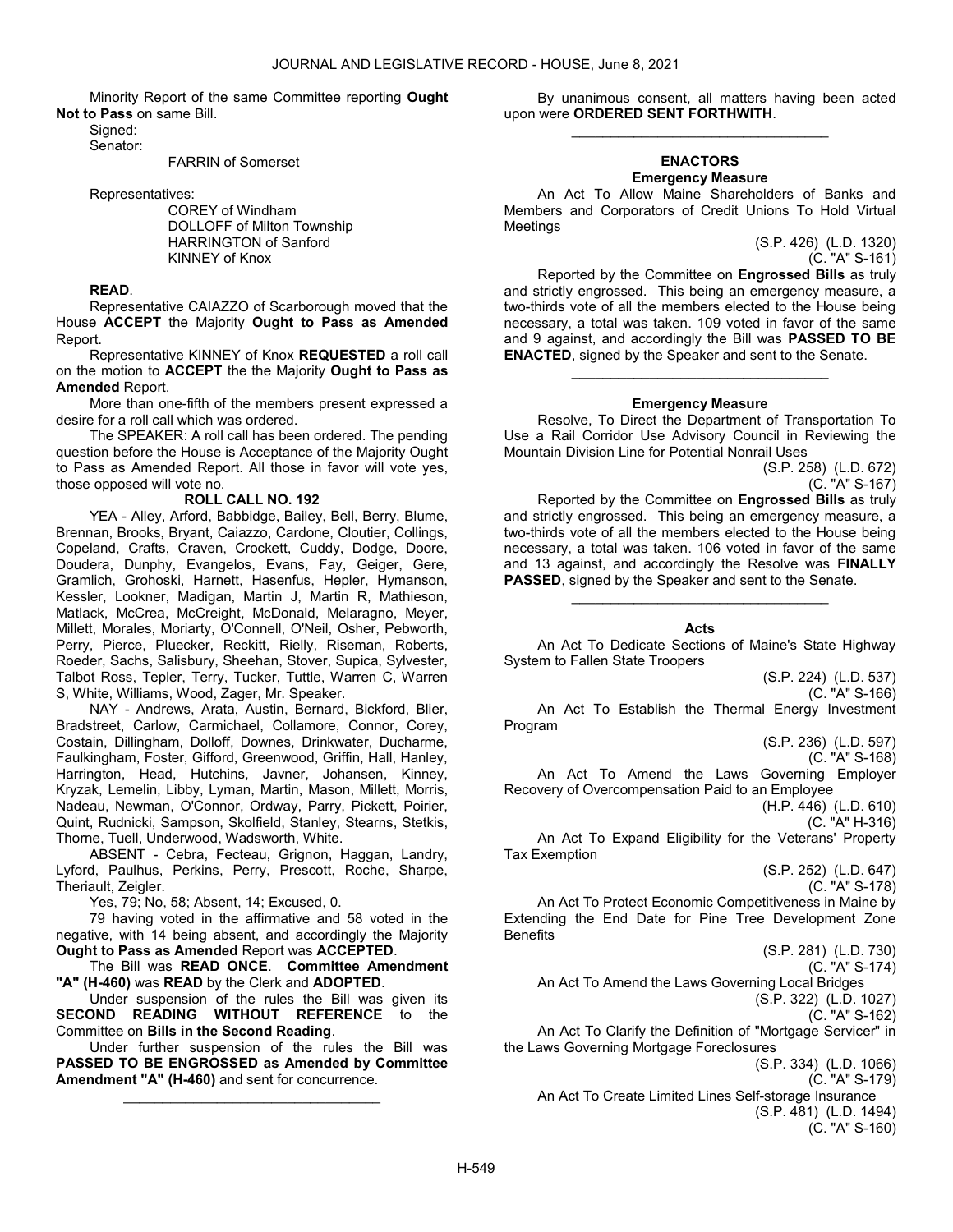Was reported by the Committee on Engrossed Bills as truly and strictly engrossed, PASSED TO BE ENACTED, signed by the Speaker and sent to the Senate. \_\_\_\_\_\_\_\_\_\_\_\_\_\_\_\_\_\_\_\_\_\_\_\_\_\_\_\_\_\_\_\_\_

#### Resolves

 Resolve, To Conduct a Transit Propensity Study for Communities between Portland and Bangor

(S.P. 95) (L.D. 227)

(C. "A" S-183)

 Resolve, To Create the Criminal Records Review **Committee** 

> (H.P. 408) (L.D. 563) (C. "A" H-297)

 Resolve, To Direct the Department of Environmental Protection To Determine Staffing Needs To More Efficiently and Effectively Issue Decisions on New, Amendment and Minor Revision Applications

> (S.P. 465) (L.D. 1415) (C. "A" S-171)

 Resolve, Directing the Maine State Housing Authority To Examine and Develop a Program Promoting Home Ownership by Reducing Education Debt

> (S.P. 562) (L.D. 1709) (C. "A" S-173)

Was reported by the Committee on Engrossed Bills as truly and strictly engrossed, FINALLY PASSED, signed by the Speaker and sent to the Senate.

\_\_\_\_\_\_\_\_\_\_\_\_\_\_\_\_\_\_\_\_\_\_\_\_\_\_\_\_\_\_\_\_\_

 By unanimous consent, all matters having been acted upon were ORDERED SENT FORTHWITH. \_\_\_\_\_\_\_\_\_\_\_\_\_\_\_\_\_\_\_\_\_\_\_\_\_\_\_\_\_\_\_\_\_

### CONSENT CALENDAR First Day

 In accordance with House Rule 519, the following items appeared on the Consent Calendar for the First Day:

 (S.P. 106) (L.D. 245) Bill "An Act Regarding Rural Water Districts" Committee on ENERGY, UTILITIES AND TECHNOLOGY reporting Ought to Pass as Amended by Committee Amendment "A" (S-198)

 (S.P. 108) (L.D. 247) Bill "An Act To Improve Maine's Education System" Committee on EDUCATION AND CULTURAL AFFAIRS reporting Ought to Pass as Amended by Committee Amendment "A" (S-202)

 (S.P. 283) (L.D. 731) Bill "An Act To Establish a Program To Assist Regional Firefighter Training Programs, To Provide Tax Credits to Businesses That Employ Volunteer Firefighters and Emergency Medical Services Persons and To Provide Benefits to Volunteer Firefighters and Emergency<br>Medical Services Persons" Committee on TAXATION Medical Services Persons" reporting Ought to Pass as Amended by Committee Amendment "A" (S-187)

 (S.P. 340) (L.D. 1072) Bill "An Act Regarding Career and Technical Education and Memoranda of Understanding with Community Colleges" Committee on **EDUCATION AND** CULTURAL AFFAIRS reporting Ought to Pass as Amended by Committee Amendment "A" (S-201)

 (S.P. 373) (L.D. 1111) Bill "An Act To Update the Statutes Governing Membership of the Board of Trustees of the Maine Veterans' Homes" Committee on VETERANS AND LEGAL AFFAIRS reporting Ought to Pass as Amended by Committee Amendment "A" (S-194)

 (S.P. 462) (L.D. 1412) Bill "An Act To Require the Department of Education To Provide Information to Students Allowing Them To Make Informed Choices Regarding Their Education and Professional Futures" Committee on EDUCATION AND CULTURAL AFFAIRS reporting Ought to Pass as Amended by Committee Amendment "A" (S-190)

 (S.P. 557) (L.D. 1705) Bill "An Act To Support Maine Students Who Are Dependents of Current or Former Members of the Military" Committee on EDUCATION AND CULTURAL AFFAIRS reporting Ought to Pass as Amended by Committee Amendment "A" (S-189)

 Under suspension of the rules, Second Day Consent Calendar notification was given.

 There being no objection, the Senate Papers were PASSED TO BE ENGROSSED as Amended in concurrence. \_\_\_\_\_\_\_\_\_\_\_\_\_\_\_\_\_\_\_\_\_\_\_\_\_\_\_\_\_\_\_\_\_

 (S.P. 514) (L.D. 1621) Bill "An Act To Reform Payments to Legislators by Political Action Committees" Committee on VETERANS AND LEGAL AFFAIRS reporting Ought to Pass as Amended by Committee Amendment "A" (S-196)

 On motion of Representative DUNPHY of Old Town, was REMOVED from the First Day Consent Calendar.

The Unanimous Committee Report was READ.

 On further motion of the same Representative, TABLED pending ACCEPTANCE of the Committee Report and later today assigned.

\_\_\_\_\_\_\_\_\_\_\_\_\_\_\_\_\_\_\_\_\_\_\_\_\_\_\_\_\_\_\_\_\_

## SENATE PAPERS

The following Joint Order: (S.P. 578)

 ORDERED, the House concurring, that the Working Group To Review the Process for Ongoing Review of Tax Expenditures by the Legislature is established as follows.

 1. Working Group To Review the Process for Ongoing Review of Tax Expenditures by the Legislature established. The Working Group To Review the Process for Ongoing Review of Tax Expenditures by the Legislature, referred to in this order as "the working group," is established.

 2. Membership. The working group consists of 8 members appointed as follows:

 A. Four members of the Senate appointed by the President of the Senate, including members from each of the 2 parties holding the largest number of seats in the Legislature. Of these 4 members, 2 members must be members of the Government Oversight Committee and 2 members must be members of the Joint Standing Committee on Taxation; and

 B. Four members of the House of Representatives appointed by the Speaker of the House, including members from each of the 2 parties holding the largest number of seats in the Legislature. Of these 4 members, 2 members must be members of the Government Oversight Committee and 2 members must be members of the Joint Standing Committee on Taxation.

 3. Working group chairs. The first-named Senator is the Senate chair of the working group and the first-named member of the House is the House chair of the working group.

 4. Appointments; convening of working group. All appointments must be made no later than 30 days following passage of this order. The appointing authorities shall notify the Executive Director of the Legislative Council once all appointments have been made. When the appointment of all members has been completed, the chairs of the working group shall call and convene the first meeting of the working group. If 30 days or more after the passage of this order a majority of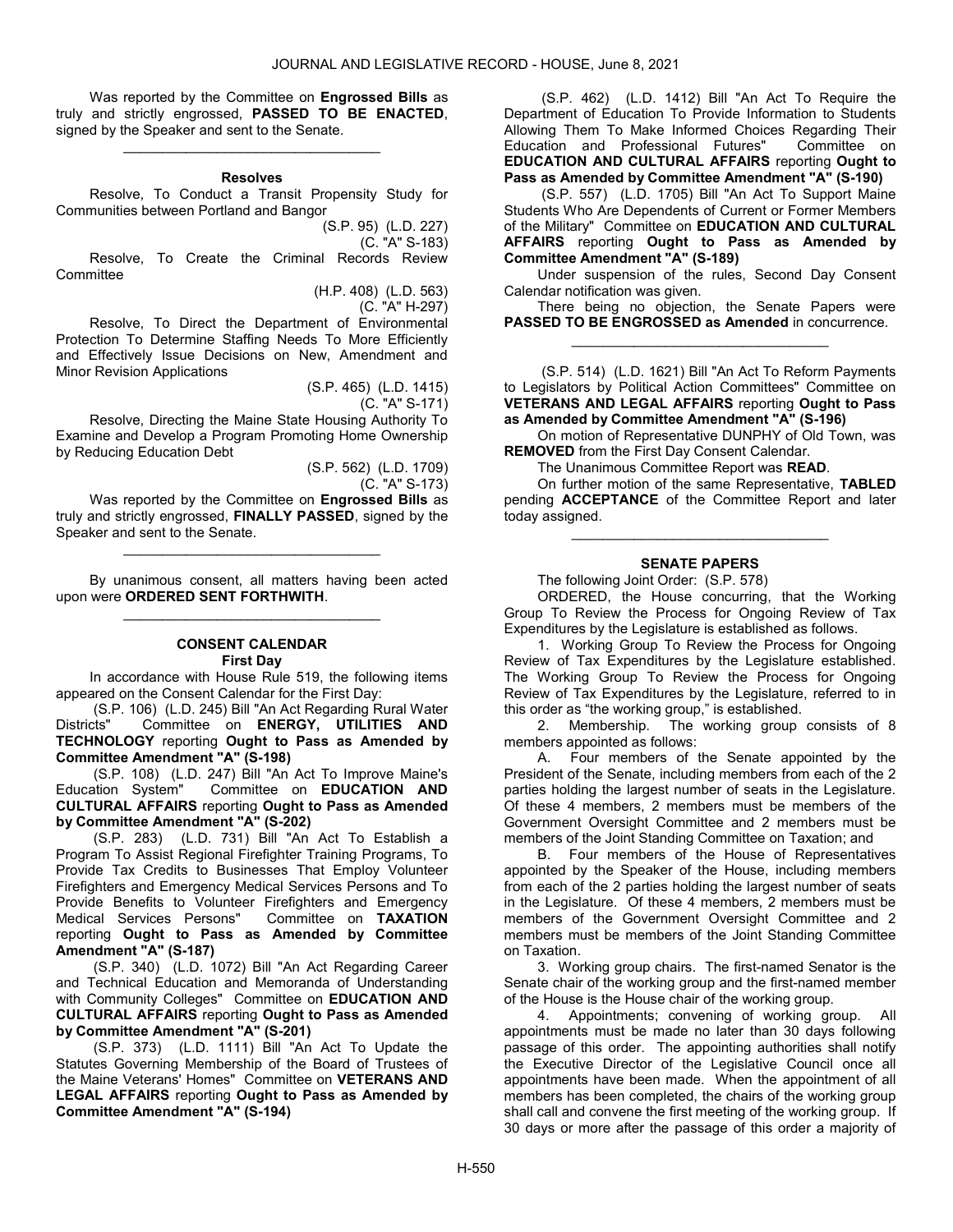but not all appointments have been made, the chairs may request authority and the Legislative Council may grant authority for the working group to meet and conduct its business.

 5. Duties. The working group shall examine and make recommendations regarding the process for the ongoing review of tax expenditures by the Legislature. In its work, the working group shall consider:

 A. The provisions of the Maine Revised Statutes under Title 3 and Title 36 governing tax expenditure reviews;

 B. The experiences of key entities involved in tax expenditure reviews under the Maine Revised Statutes, Title 3 since 2015, including the Government Oversight Committee, the Office of Program Evaluation and Government Accountability, the Joint Standing Committee on Taxation and the Department of Administrative and Financial Services, Bureau of Revenue Services;

 C. Tax expenditure review policies, approaches and processes in other states; and

 D. Input from stakeholders engaged in the administration of tax expenditures, including but not limited to the Department of Administrative and Financial Services, Bureau of Revenue Services, the Department of Economic and Community Development and other state agencies.

 The working group shall make recommendations, including any appropriate changes to the Maine Revised Statutes, for improvements to the tax expenditure review process to ensure it meets the needs of the Legislature for oversight, evaluation and improvement of tax expenditure policies for the State.

 6. Staff assistance. The Legislative Council shall provide necessary staffing services to the working group, except that the Legislative Council staff support is not authorized when the Legislature is in regular or special session.

 7. Report. No later than December 1, 2021, the working group shall submit a report that includes its findings and recommendations, including suggested legislation, to the Second Regular Session of the 130th Legislature.

Came from the Senate, READ and PASSED.

#### READ

 On motion of Representative DUNPHY of Old Town, the Joint Order was placed on the Special Study Table pursuant to Joint Rule 353 pending PASSAGE.

\_\_\_\_\_\_\_\_\_\_\_\_\_\_\_\_\_\_\_\_\_\_\_\_\_\_\_\_\_\_\_\_\_

#### CONSENT CALENDAR First Day

 In accordance with House Rule 519, the following items appeared on the Consent Calendar for the First Day:

 (H.P. 194) (L.D. 278) Bill "An Act To Establish a Process for the Consideration and Implementation of Changes to Mandated Instruction or Training for Students" Committee on EDUCATION AND CULTURAL AFFAIRS reporting Ought to Pass as Amended by Committee Amendment "A" (H-450)

 (H.P. 306) (L.D. 422) Bill "An Act To Enact the Maine Uniform Trust Decanting Act" Committee on JUDICIARY reporting Ought to Pass as Amended by Committee Amendment "A" (H-445)

 (H.P. 450) (L.D. 614) Resolve, To Extend Funding to Maine Veterans' Homes during the COVID-19 Pandemic Committee on HEALTH AND HUMAN SERVICES reporting Ought to Pass as Amended by Committee Amendment "A" (H-448)

 (H.P. 622) (L.D. 854) Bill "An Act To Ensure Continued School-based Services for Children with Disabilities"

(EMERGENCY) Committee on HEALTH AND HUMAN SERVICES reporting Ought to Pass as Amended by Committee Amendment "A" (H-444)

 (H.P. 867) (L.D. 1189) Bill "An Act To Amend the Teacher Certification Statutes" Committee on EDUCATION AND CULTURAL AFFAIRS reporting Ought to Pass as Amended by Committee Amendment "A" (H-451)

 (H.P. 875) (L.D. 1197) Resolve, To Require Continued MaineCare Reimbursement to Nursing Facilities for Bed Hold Days during Hospitalizations and Therapeutic Leaves of Absence Committee on HEALTH AND HUMAN SERVICES reporting Ought to Pass as Amended by Committee Amendment "A" (H-446)

 (H.P. 981) (L.D. 1329) Bill "An Act To Establish the Career Advancement and Navigation Initiative in the Department of Education To Lower Barriers to Career Advancement" Committee on EDUCATION AND CULTURAL AFFAIRS reporting Ought to Pass as Amended by Committee Amendment "A" (H-449)

 (H.P. 1086) (L.D. 1470) Resolve, Regarding Reimbursement for Providing Inpatient Care to Individuals with Acute Mental Health Care Needs Committee on HEALTH AND HUMAN SERVICES reporting Ought to Pass as Amended by Committee Amendment "A" (H-447)

 (H.P. 1158) (L.D. 1553) Bill "An Act To Amend the Law Governing MaineCare Coverage of Chiropractic Treatment" Committee on HEALTH AND HUMAN SERVICES reporting Ought to Pass as Amended by Committee Amendment "A" (H-443)

 Under suspension of the rules, Second Day Consent Calendar notification was given.

 There being no objection, the House Papers was PASSED TO BE ENGROSSED as Amended and sent for concurrence.

\_\_\_\_\_\_\_\_\_\_\_\_\_\_\_\_\_\_\_\_\_\_\_\_\_\_\_\_\_\_\_\_\_

 By unanimous consent, all matters having been acted upon were ORDERED SENT FORTHWITH. \_\_\_\_\_\_\_\_\_\_\_\_\_\_\_\_\_\_\_\_\_\_\_\_\_\_\_\_\_\_\_\_\_

 In accordance with House Rule 519, the following items appeared on the Consent Calendar for the First Day:

 (H.P. 12) (L.D. 46) Bill "An Act To Further Protect Consumers from Surprise Medical Bills" (EMERGENCY) Committee on HEALTH COVERAGE, INSURANCE AND FINANCIAL SERVICES reporting Ought to Pass as Amended by Committee Amendment "A" (H-452)

 (H.P. 117) (L.D. 161) Bill "An Act Making Unified Appropriations and Allocations for the Expenditures of State Government, Highway Fund and Other Funds and Changing Certain Provisions of the Law Necessary to the Proper Operations of State Government for the Fiscal Years Ending June 30, 2021, June 30, 2022 and June 30, 2023" Committee on TRANSPORTATION reporting Ought to Pass as Amended by Committee Amendment "A" (H-467)

 (H.P. 441) (L.D. 605) Bill "An Act To Amend the Marijuana Legalization Act" Committee on VETERANS AND LEGAL AFFAIRS reporting Ought to Pass as Amended by Committee Amendment "A" (H-466)

 (H.P. 1178) (L.D. 1589) Bill "An Act To Ensure Equity in the Cannabis Industry" Committee on VETERANS AND LEGAL AFFAIRS reporting Ought to Pass as Amended by Committee Amendment "A" (H-465)

 Under suspension of the rules, Second Day Consent Calendar notification was given.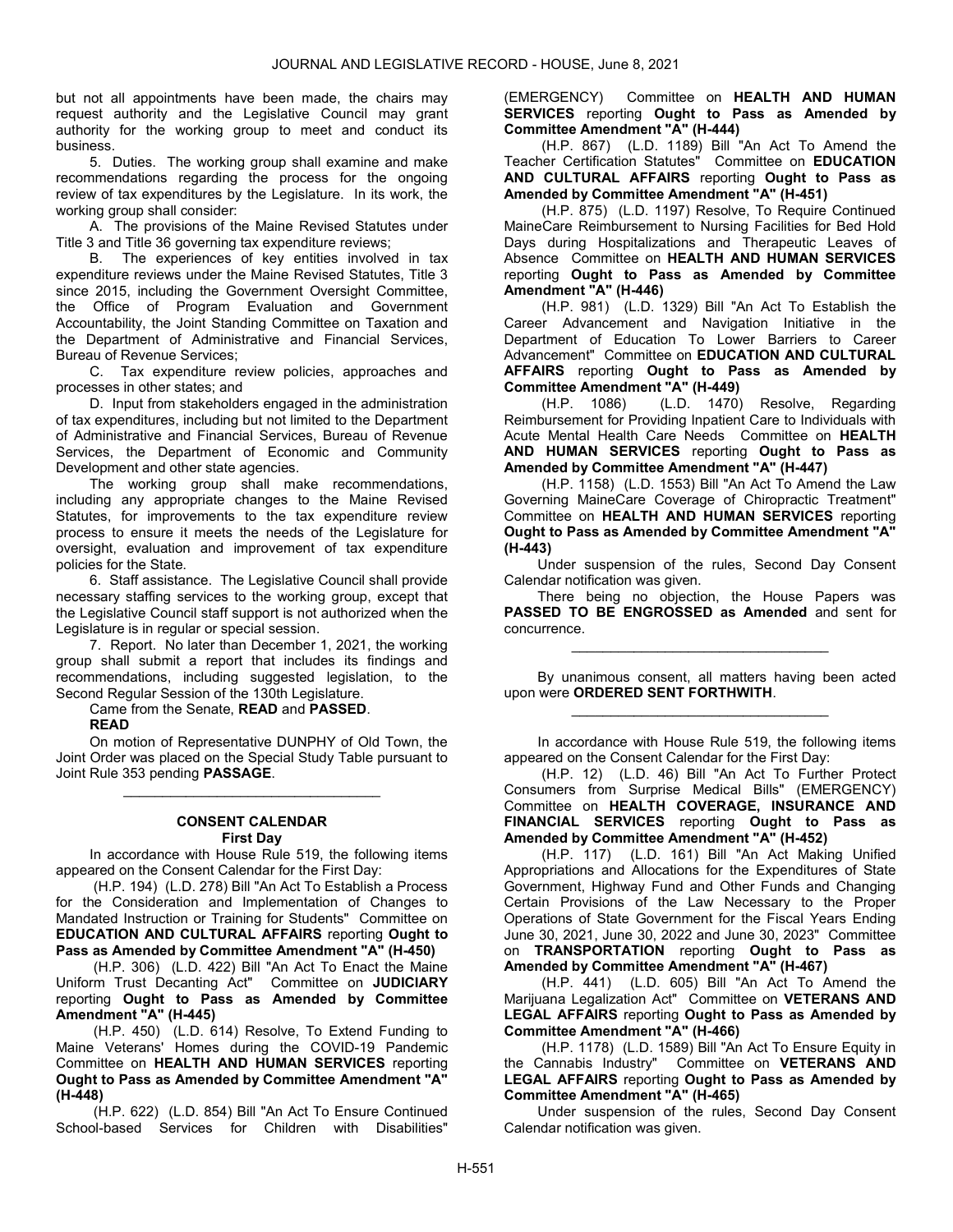There being no objection, the House Papers was PASSED TO BE ENGROSSED as Amended and sent for concurrence.

\_\_\_\_\_\_\_\_\_\_\_\_\_\_\_\_\_\_\_\_\_\_\_\_\_\_\_\_\_\_\_\_\_

 By unanimous consent, all matters having been acted upon were ORDERED SENT FORTHWITH. \_\_\_\_\_\_\_\_\_\_\_\_\_\_\_\_\_\_\_\_\_\_\_\_\_\_\_\_\_\_\_\_\_

### **ENACTORS** Constitutional Amendment

 RESOLUTION, Proposing an Amendment to the Constitution of Maine To Implement Ranked-choice Voting

(S.P. 91) (L.D. 202) (C. "A" S-172)

 Reported by the Committee on Engrossed Bills as truly and strictly engrossed. This being a Constitutional Amendment, a two-thirds vote of the House being necessary, a total was taken. 76 voted in favor of the same and 59 against, and accordingly the Resolution FAILED FINALLY PASSED, signed by the Speaker and sent to the Senate.

#### Emergency Measure

\_\_\_\_\_\_\_\_\_\_\_\_\_\_\_\_\_\_\_\_\_\_\_\_\_\_\_\_\_\_\_\_\_

 Resolve, To Establish a Commission To Increase Housing Opportunities in Maine by Studying Zoning and Land Use Restrictions

> (H.P. 445) (L.D. 609) (S. "B" S-177)

 Was reported by the Committee on Engrossed Bills as truly and strictly engrossed.

 Representative DUNPHY of Old Town REQUESTED a roll call on FINAL PASSAGE.

 More than one-fifth of the members present expressed a desire for a roll call which was ordered.

 On motion of Representative DUNPHY of Old Town, TABLED pending FINAL PASSAGE and later today assigned. (Roll Call Ordered)

#### Acts

\_\_\_\_\_\_\_\_\_\_\_\_\_\_\_\_\_\_\_\_\_\_\_\_\_\_\_\_\_\_\_\_\_

 An Act To Include Grandparents under Maine's Family Medical Leave Laws

(H.P. 27) (L.D. 61)

(S. "A" S-27)

 An Act Regarding Certain Employees of and To Provide for the Payment of Certain Filing Fees to the Public Advocate (S.P. 194) (L.D. 487)

(C. "A" S-169)

 An Act To Require the State To Meet the Mandatory 55 Percent Contribution to Schools

(S.P. 377) (L.D. 1114)

(C. "A" S-163)

An Act To Address Student Hunger through Expanding Access to Free School Meals

> (S.P. 540) (L.D. 1679) (C. "A" S-165)

Was reported by the Committee on Engrossed Bills as truly and strictly engrossed, PASSED TO BE ENACTED, signed by the Speaker and sent to the Senate.

\_\_\_\_\_\_\_\_\_\_\_\_\_\_\_\_\_\_\_\_\_\_\_\_\_\_\_\_\_\_\_\_\_

#### Resolves

 Resolve, Directing the Board of Pesticides Control To Research Workable Methods To Collect Pesticide Sales and Use Records for the Purpose of Providing Information to the Public

> (S.P. 209) (L.D. 524) (C. "A" S-181)

(S.P. 180) (L.D. 814)

 Resolve, Directing the Maine Community College System To Evaluate the Need To Expand Workforce Training Options in Waldo County

(C. "A" S-164) Resolve, Directing the University of Maine System To Study the Potential Effects of the State Adopting Atlantic Standard Time

(S.P. 259) (L.D. 826) (C. "A" S-182)

 Resolve, Directing the Department of Transportation To Conduct an Economic Evaluation Study for Commuter and Passenger Train Service between Portland and the Lewiston and Auburn Area

(S.P. 317) (L.D. 991) (C. "A" S-180) Was reported by the Committee on Engrossed Bills as truly and strictly engrossed, FINALLY PASSED, signed by the Speaker and sent to the Senate.

 By unanimous consent, all matters having been acted upon were ORDERED SENT FORTHWITH. \_\_\_\_\_\_\_\_\_\_\_\_\_\_\_\_\_\_\_\_\_\_\_\_\_\_\_\_\_\_\_\_\_

\_\_\_\_\_\_\_\_\_\_\_\_\_\_\_\_\_\_\_\_\_\_\_\_\_\_\_\_\_\_\_\_\_

# CONSENT CALENDAR

First Day

 In accordance with House Rule 519, the following items appeared on the Consent Calendar for the First Day:

 (H.P. 42) (L.D. 76) Bill "An Act To Amend the Dental Practice Act To Define 'Supervision' and Authorize Teledentistry" (EMERGENCY) Committee on HEALTH COVERAGE, INSURANCE AND FINANCIAL SERVICES reporting Ought to Pass as Amended by Committee Amendment "A" (H-484)

 (H.P. 212) (L.D. 299) Bill "An Act To Provide Clarity in the Laws Governing the Profession of Counseling" Committee on HEALTH COVERAGE, INSURANCE AND FINANCIAL SERVICES reporting Ought to Pass as Amended by Committee Amendment "A" (H-485)

 (H.P. 372) (L.D. 509) Bill "An Act To Protect Teachers from a Decrease in Retirement Benefits Arising from the COVID-19 Pandemic" Committee on LABOR AND HOUSING reporting Ought to Pass as Amended by Committee Amendment "A" (H-490)

 (H.P. 925) (L.D. 1258) Bill "An Act To Implement the Recommendations of the Stakeholder Group Convened by the<br>Emergency Medical Services' Board Related to Emergency Medical Services' Board Related to Reimbursement Rates for Ambulance Services by Health Insurance Carriers and To Improve Participation of Ambulance<br>Service Providers in Carrier Networks" Committee on Service Providers in Carrier Networks" HEALTH COVERAGE, INSURANCE AND FINANCIAL SERVICES reporting Ought to Pass as Amended by Committee Amendment "A" (H-486)

 (H.P. 1082) (L.D. 1466) Bill "An Act To Improve the Efficiency of Certain Consumer Credit Protection Laws" Committee on HEALTH COVERAGE, INSURANCE AND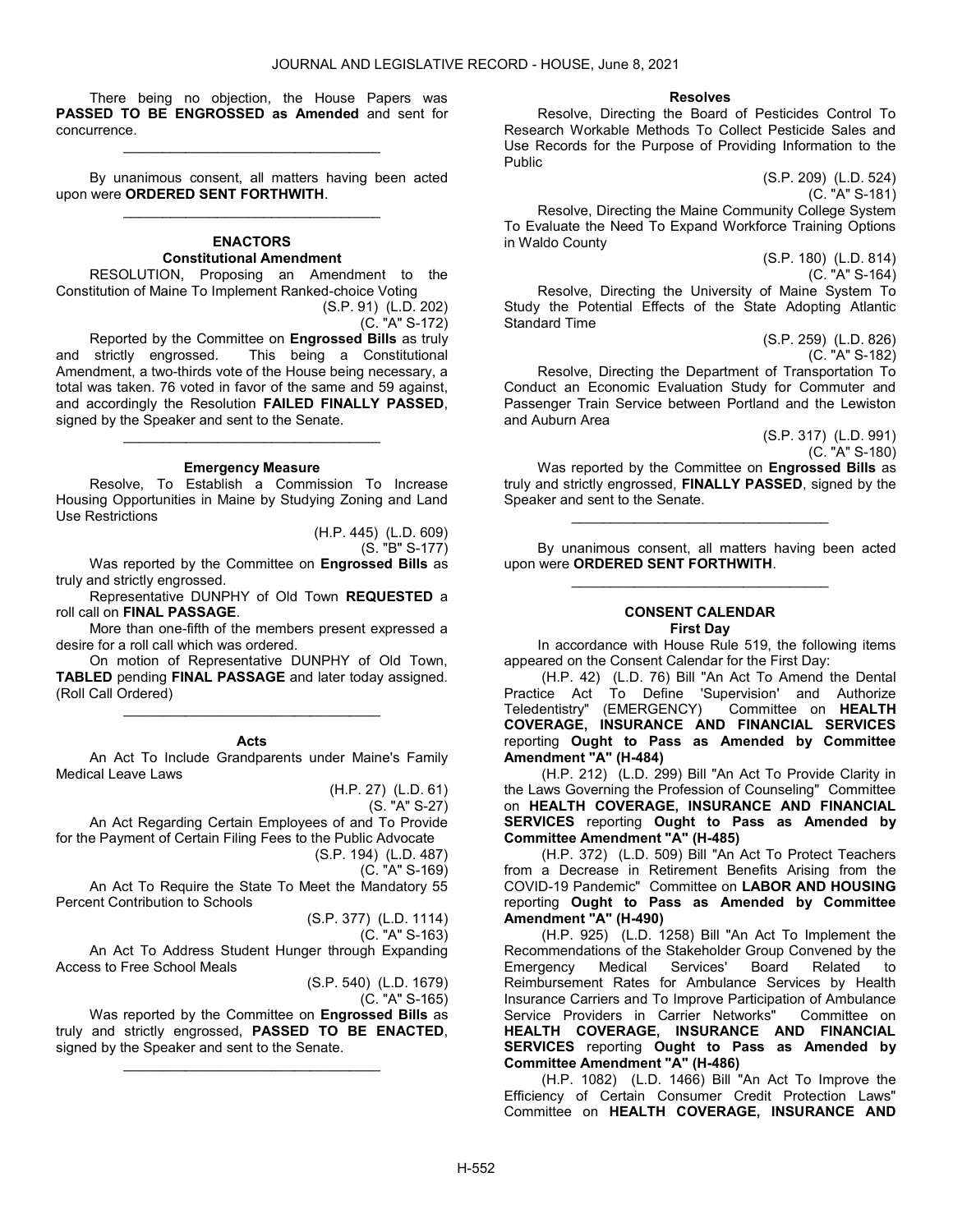### FINANCIAL SERVICES reporting Ought to Pass as Amended by Committee Amendment "A" (H-483)

 (H.P. 1148) (L.D. 1543) Bill "An Act To Improve and Modernize Home-based Care" Committee on HEALTH AND HUMAN SERVICES reporting Ought to Pass as Amended by Committee Amendment "A" (H-491)

 Under suspension of the rules, Second Day Consent Calendar notification was given.

 There being no objection, the House Papers were PASSED TO BE ENGROSSED as Amended and sent for concurrence.

\_\_\_\_\_\_\_\_\_\_\_\_\_\_\_\_\_\_\_\_\_\_\_\_\_\_\_\_\_\_\_\_\_

 By unanimous consent, all matters having been acted upon were ORDERED SENT FORTHWITH. \_\_\_\_\_\_\_\_\_\_\_\_\_\_\_\_\_\_\_\_\_\_\_\_\_\_\_\_\_\_\_\_\_

### **COMMUNICATIONS**  The Following Communication: (S.C. 634) MAINE SENATE 130TH LEGISLATURE

June 7, 2021 Honorable Robert B. Hunt Clerk of the House 2 State House Station Augusta, ME 04333 Dear Clerk Hunt:

Please be advised the Senate today insisted to its previous action whereby it accepted the Majority Ought Not to Pass Report from the Committee on Judiciary on Bill "An Act To Facilitate Compliance with Federal Immigration Law by State and Local Government Entities" (H.P. 1012) (L.D. 1378) in non-concurrence.

Best Regards, S/Darek M. Grant

Secretary of the Senate

### READ and ORDERED PLACED ON FILE.

 By unanimous consent, all matters having been acted upon were ORDERED SENT FORTHWITH. \_\_\_\_\_\_\_\_\_\_\_\_\_\_\_\_\_\_\_\_\_\_\_\_\_\_\_\_\_\_\_\_\_

\_\_\_\_\_\_\_\_\_\_\_\_\_\_\_\_\_\_\_\_\_\_\_\_\_\_\_\_\_\_\_\_\_

#### SPECIAL SENTIMENT CALENDAR

In accordance with House Rule 519 and Joint Rule 213, the following item:

### In Memory of:

 the Honorable John E. Madigan, Jr., of Rumford. Mr. Madigan was a veteran of the United States Army, for which he served as a salvage diver from 1968 to 1971, supervising diving crews in the 523rd Engineering Company, Port and Bridge Construction. He served as a city or town manager in multiple communities in the State, starting with Monson in 1978. He also served as manager of the City of Eastport and of the towns of Rumford, Mexico, Dixfield and Rangeley before retiring in July 2020. He also worked as a facilities site engineer, construction inspector and general contractor throughout the State and New England from 1993 to 2005. He represented Rumford in the Maine House of Representatives during the 128th Legislature. Mr. Madigan will be long remembered and sadly missed by his wife of 46 years, Mary, his family and friends and all those whose lives he touched;

(HLS 299)

Presented by Representative ROCHE of Wells.

Cosponsored by Senator KEIM of Oxford, Representative DOLLOFF of Milton Township.

 On OBJECTION of Representative HEAD of Bethel, was REMOVED from the Special Sentiment Calendar.

#### READ.

 The SPEAKER: The Chair recognizes the Representative from Bethel, Representative Head.

Representative HEAD: Mr. Speaker and Ladies and Gentlemen of the House, I would like to say a few words about Representative John Madigan.

I worked with him. Yes, he was over there, but we worked together and we worked well together because we knew it was for the good of Maine people, which is what we all should be doing? And I also worked with him because he was a selectman; no, he was a town manager in Rangeley and we had a few issues in Rangeley that we needed to work on together. He was a gentleman and always had a calmness about him but always had an idea that would work for the Rangeley people as well as he did when he was here. And he will be greatly missed by many people that knew him. He was just a fine person and I'd like, may God comfort his family at this time in their grief. Thank you very much.

 The SPEAKER: The Chair recognizes the Representative from Kennebunk, Representative Babbidge.

Representative BABBIDGE: Thank you, Mr. Speaker. I rise to honor the memory of John Madigan. Forty-three years ago, I was a teacher in Greenville and at that time, I found out later, that John took the town manager position in Monson, which is the last town before you hit Greenville on the road to the wilderness, 14 miles down the road, which we had to go through to reach civilization ourselves.

So, when John served in the 128th, he had an understanding of Maine. He served from Rangeley to Eastport as town manager, his hometown was Rumford, but he was the democratic caucus's, well, I'll speak for myself; he was our goto person if we really had some questions about complexity on municipal issues. And he was, as described by the Good Representative, a gentleman and with a great sense of humor, if you had a chance to spend some time with him, and I want to express my condolences to his family and loved ones. John was a good friend. Thank you, Mr. Speaker.

 The SPEAKER: The Chair recognizes the Representative from Standish, Representative Ordway.

Representative ORDWAY: Thank you, Mr. Speaker, my Colleagues. I'm just going to briefly add, very saddened to hear of the passing of John Madigan and just add that this world is a better place because of John and he will be sorely missed.

 The SPEAKER: The Chair recognizes the Representative from Calais, Representative Perry.

Representative PERRY: Thank you, Mr. Speaker and Ladies and Gentlemen of the House. I was a seatmate with John and I learned a great deal from him as we spoke about family and about his experiences in the Vietnam War, and much more about how rich his experiences in life offered the opportunities for us all to be better and we will definitely miss him.

 The SPEAKER: The Chair recognizes the Representative from Dixfield, Representative Pickett.

Representative PICKETT: Thank you, Mr. Speaker, Ladies and Gentlemen of the House. I'd be remiss if I did not stand and recognize the Honorable John E. Madigan, Jr. of Rumford.

John was a colleague that worked across the aisle with us in the 128<sup>th</sup>, but he also was my boss in the town of Dixfield